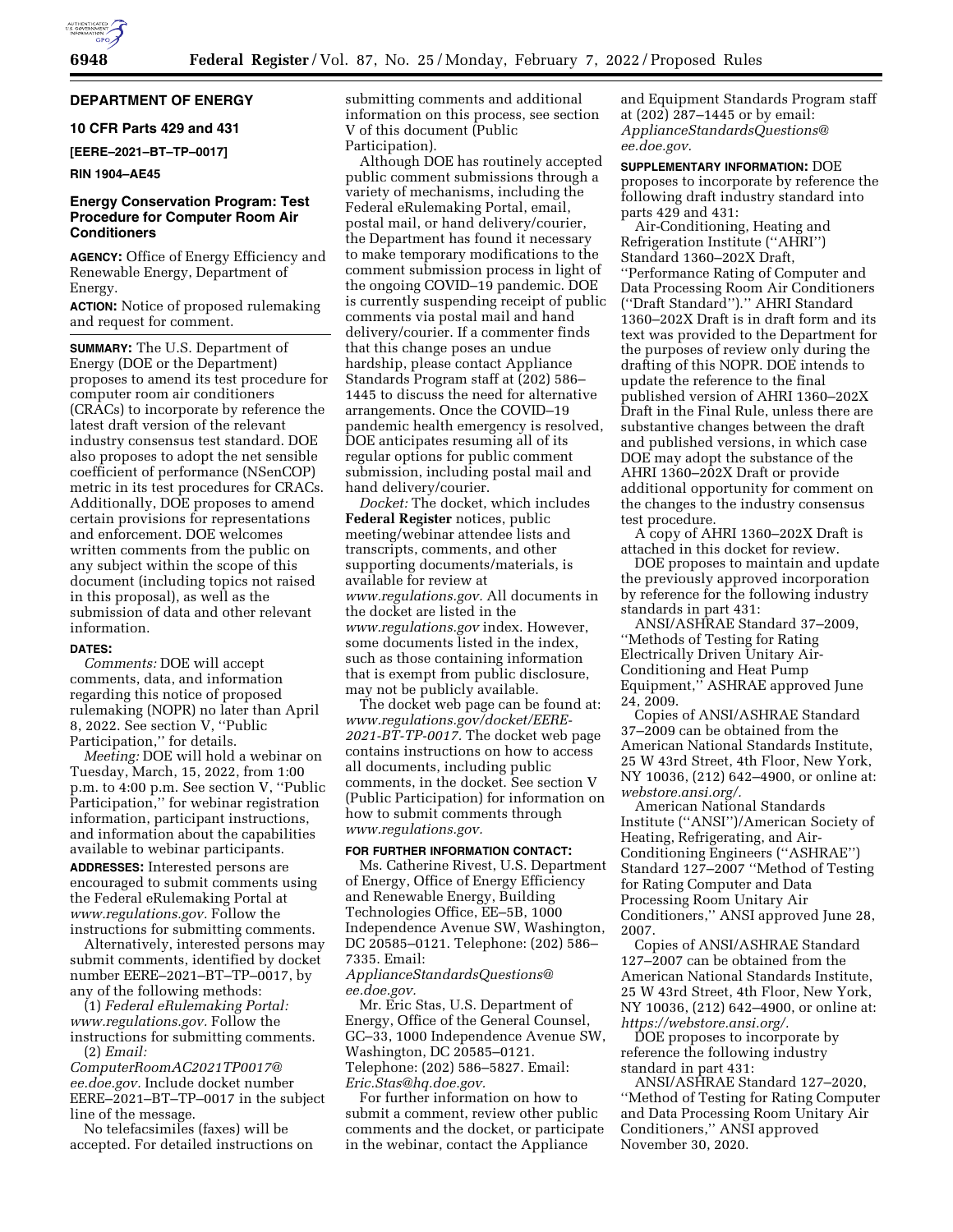Copies of ANSI/ASHRAE Standard 127–2020 can be obtained from the American National Standards Institute, 25 W 43rd Street, 4th Floor, New York, NY 10036, (212) 642–4900, or online at: *webstore.ansi.org/.* 

See section IV.M of this document for further discussion of these standards.

#### **Table of Contents**

I. Authority and Background

- A. Authority
- B. Background
- II. Synopsis of the Notice of Proposed Rulemaking

#### III. Discussion

- A. Scope of Applicability
- B. Proposed Organization of the CRAC Test Procedure
- C. Updates to Industry Test Standards
- D. Definitions
- 1. CRAC Definition
- 2. CRAC Configuration Definitions
- a. Mounting Configurations
- b. Flow Direction
- c. Ducted and Non-Ducted Definitions
- d. Fluid Economizer
- E. Metric
- 1. NSenCOP
- a. Indoor Entering Air Temperatures
- b. Entering Water Temperatures
- c. Indoor Air ESP Requirements
- d. Energy Consumption of Heat Rejection
- Components
- e. Conclusion
- 2. Integrated Efficiency Metric
- 3. Part-Load Operation and Air Circulation Mode
- F. Test Method
- 1. Standard Configurations
- 2. Ceiling-Mounted CRACs
- 3. Non-Floor Mounted CRACs
- 4. ANSI/ASHRAE 37 Test Requirements
- a. Test Tolerances
- b. Enclosure for CRACs With Compressors in Indoor Units
- c. Secondary Methods for Capacity Measurement
- 5. Ducted Condensers
- 6. Minimum External Static Pressure Requirements
- 7. Refrigerant Charging Instructions
- G. Configuration of Unit Under Test
- 1. Specific Components
- 2. Non-Standard Indoor Fan Motors
- H. General Comments
- I. Represented Values
- 1. Multiple Refrigerants
- 2. Net Sensible Cooling Capacity
- 3. Validation Class for Glycol-Cooled CRACs
- Test Procedure Costs and Impact
- K. Reserved Appendices for Test Procedures for Commercial Air Conditioning and Heating Equipment
- L. Compliance Date
- IV. Procedural Issues and Regulatory Review
- A. Review Under Executive Order 12866 B. Review Under the Regulatory Flexibility
- Act 1. Description of Reasons Why Action Is
- Being Considered 2. Objective of, and Legal Basis for, Rule
- 
- 3. Description and Estimate of Small Entities Regulated
- 4. Description and Estimate of Compliance Requirements
- 5. Duplication, Overlap, and Conflict With Other Rules and Regulations
- 6. Significant Alternatives to the Rule
- C. Review Under the Paperwork Reduction Act of 1995
- D. Review Under the National
- Environmental Policy Act of 1969
- E. Review Under Executive Order 13132
- F. Review Under Executive Order 12988
- G. Review Under the Unfunded Mandates Reform Act of 1995
- H. Review Under the Treasury and General Government Appropriations Act, 1999
- I. Review Under Executive Order 12630 J. Review Under Treasury and General
- Government Appropriations Act, 2001
- K. Review Under Executive Order 13211 L. Review Under Section 32 of the Federal Energy Administration Act of 1974
- M. Description of Materials Incorporated by Reference
- V. Public Participation
	- A. Participation in the Webinar
	- B. Procedures for Submitting Prepared General Statements for Distribution
	- C. Conduct of the Webinar
	- D. Submission of Comments
- E. Issues on Which DOE Seeks Comment VI. Approval of the Office of the Secretary

# **I. Authority and Background**

Small, large, and very large commercial package air conditioning and heating equipment are included in the list of ''covered equipment'' for which DOE is authorized to establish and amend energy conservation standards and test procedures. (42 U.S.C. 6311(1)(B)–(D)) Commercial package air conditioning and heating equipment includes CRACs as an equipment category. The current DOE test procedures for CRACs are codified at Title 10 of the Code of Federal Regulations (CFR), part 431, subpart F, appendix A, ''Uniform Test Method for the Measurement of Energy Consumption of Air-Cooled Small (≥65,000 Btu/h),1 Large, and Very Large Commercial Package Air Conditioning and Heating Equipment'' (appendix A). The following sections discuss DOE's authority to establish and amend test procedures for CRACs, as well as relevant background information regarding DOE's consideration of and proposed amendments to the test procedures for this equipment.

#### *A. Authority*

The Energy Policy and Conservation Act, as amended (EPCA),<sup>2</sup> among other things, authorizes DOE to regulate the energy efficiency of a number of consumer products and certain industrial equipment. (42 U.S.C. 6291–

6317) Title III, Part  $C^3$  of EPCA, Public Law 94–163 (42 U.S.C. 6311–6317, as codified), added by Public Law 95–619, Title IV, section 441(a), established the Energy Conservation Program for Certain Industrial Equipment, which sets forth a variety of provisions designed to improve energy efficiency. This covered equipment includes small, large, and very large commercial package air conditioning and heating equipment. (42 U.S.C. 6311(1)(B)–(D)) Commercial package air conditioning and heating equipment includes CRACs, which are the subject of this NOPR.

The energy conservation program under EPCA consists essentially of four parts: (1) Testing, (2) labeling, (3) Federal energy conservation standards, and (4) certification and enforcement procedures. Relevant provisions of EPCA include definitions (42 U.S.C. 6311), energy conservation standards (42 U.S.C. 6313), test procedures (42 U.S.C. 6314), labeling provisions (42 U.S.C. 6315), and the authority to require information and reports from manufacturers (42 U.S.C. 6316).

The Federal testing requirements consist of test procedures that manufacturers of covered equipment must use as the basis for: (1) Certifying to DOE that their equipment complies with the applicable energy conservation standards adopted pursuant to EPCA (42 U.S.C. 6316(b); 42 U.S.C. 6296), and (2) making representations about the efficiency of that equipment (42 U.S.C. 6314(d)). Similarly, DOE uses these test procedures to determine whether the equipment complies with relevant standards promulgated under EPCA.

Federal energy efficiency requirements for covered equipment established under EPCA generally supersede State laws and regulations concerning energy conservation testing, labeling, and standards. (42 U.S.C. 6316(a) and (b); 42 U.S.C. 6297) DOE may, however, grant waivers of Federal preemption in limited circumstances for particular State laws or regulations, in accordance with the procedures and other provisions of EPCA. (42 U.S.C. 6316(b)(2)(D))

Under 42 U.S.C. 6314, the statute also sets forth the criteria and procedures DOE is required to follow when prescribing or amending test procedures for covered equipment. Specifically, EPCA requires that any test procedure prescribed or amended shall be reasonably designed to produce test results which measure energy efficiency, energy use, or estimated annual operating cost of covered

 $^{\rm 1}$  ''Btu/h'' refers to British thermal units per hour. 2All references to EPCA in this document refer to the statute as amended through the Energy Act of 2020, Public Law 116–260 (Dec. 27, 2020).

<sup>3</sup>For editorial reasons, upon codification in the U.S. Code, Part C was redesignated Part A–1.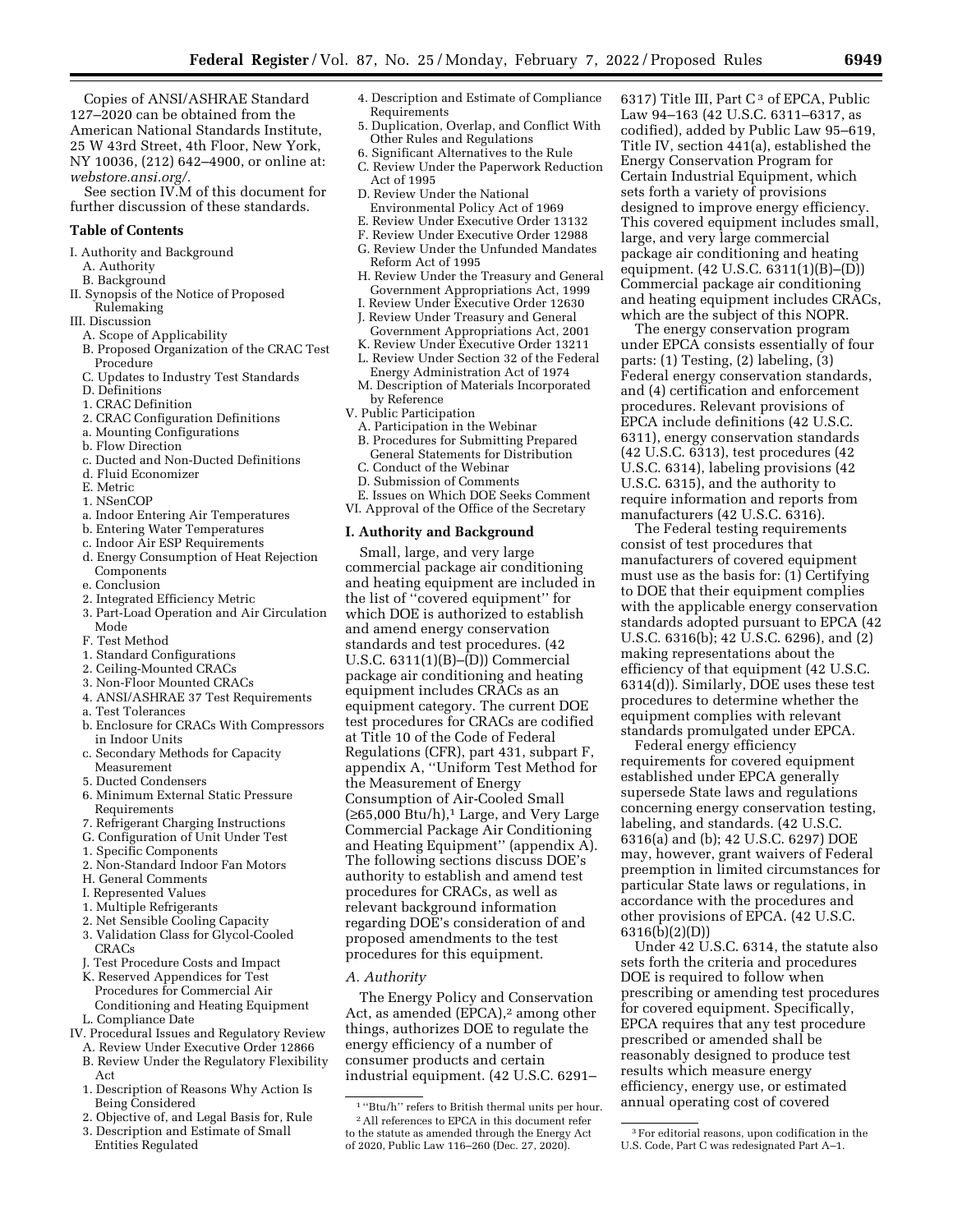equipment during a representative average use cycle and requires that test procedures not be unduly burdensome to conduct. (42 U.S.C. 6314(a)(2)).

As discussed, CRACs are a category of commercial package air conditioning and heating equipment. EPCA requires that the test procedures for commercial package air conditioning and heating equipment be those generally accepted industry testing procedures or rating procedures developed or recognized by AHRI or by ASHRAE, as referenced in ASHRAE Standard 90.1, ''Energy Standard for Buildings Except Low-Rise Residential Buildings'' (ASHRAE Standard 90.1). (42 U.S.C. 6314(a)(4)(A)) Further, if such an industry test procedure is amended, DOE must update its test procedure to be consistent with the amended industry test procedure, unless DOE determines, by rule published in the **Federal Register** and supported by clear and convincing evidence, that such amended test procedure would not meet the requirements in 42 U.S.C. 6314(a)(2) and (3) related to representative use and test burden. (42 U.S.C. 6314(a)(4)(B))

EPCA also requires that, at least once every seven years, DOE evaluate test procedures for each type of covered equipment, including commercial package air conditioning and heating equipment (of which CRACs are a category), to determine whether amended test procedures would more accurately or fully comply with the requirements for the test procedures not to be unduly burdensome to conduct and be reasonably designed to produce test results that reflect energy efficiency, energy use, and estimated operating

costs during a representative average use cycle. (42 U.S.C. 6314(a)(1)–(3)).

If DOE determines that a test procedure amendment is warranted, it must publish proposed test procedures in the **Federal Register** and afford interested persons an opportunity (of not less than 45 days duration) to present oral and written data, views, and arguments on the proposed test procedures. (42 U.S.C. 6314(b)) If DOE determines that test procedure revisions are not appropriate, DOE must publish in the **Federal Register** its determination not to amend the test procedures. (42 U.S.C. 6314(a)(1)(A)(ii))

DOE is publishing this NOPR proposing amendments to the test procedures for CRACs in satisfaction of its aforementioned obligations under EPCA.

### *B. Background*

On May 16, 2012, DOE published a final rule in the **Federal Register**, which, in relevant part, adopted test procedures for CRACs that incorporate by reference ANSI/ASHRAE Standard 127–2007, ''*Method of Testing for Rating Computer and Data Processing Room Unitary Air Conditioners*'' (ANSI/ ASHRAE 127–2007), which is the industry test procedure referenced in ASHRAE Standard 90.1–2010 for CRACs, as the basis for the Federal test procedure for such equipment. 77 FR 28928, 28989 (May 16, 2012). On October 26, 2016, ASHRAE published ASHRAE Standard 90.1–2016, which included updates to the test procedure references for CRACs as compared to ASHRAE Standard 90.1–2010 and ASHRAE Standard 90.1–2013.4 This

action by ASHRAE triggered DOE's obligations under 42 U.S.C.  $6314(a)(4)(B)$ , as outlined previously. On July 25, 2017, DOE published a request for information (RFI) (the July 2017 ASHRAE TP RFI) in the **Federal Register** to collect information and data to consider amendments to DOE's test procedures for commercial package air conditioning and heating equipment, given the test procedure updates included in ASHRAE Standard 90.1– 2016. 82 FR 34427. As part of the July 2017 ASHRAE TP RFI, DOE identified several aspects of the currently applicable Federal test procedure that might warrant modifications, in particular: Incorporation by reference of the most recent version of the relevant industry standard(s); efficiency metrics and calculations; clarification of test methods; and any additional topics that may inform DOE's decisions in a future test procedure rulemaking, including methods to reduce regulatory burden while ensuring the test procedures' accuracy.

DOE received a number of comments regarding CRACs from interested parties in response to the July 2017 ASHRAE TP RFI, which covered multiple categories of equipment. Table I–1 lists the commenters relevant to CRACs, along with each commenter's abbreviated name used throughout this NOPR. Discussion of the relevant comments, and DOE's responses, are provided in the appropriate sections of this document. A parenthetical reference at the end of a comment quotation or paraphrase provides the location of the item in the public record<sup>5</sup>

TABLE I–1—INTERESTED PARTIES PROVIDING CRAC-RELATED WRITTEN COMMENTS IN RESPONSE TO THE JULY 2017 ASHRAE TP RFI

| Name                                                                                                                                                                                                                     | Abbreviation                                                                                       | Type          |
|--------------------------------------------------------------------------------------------------------------------------------------------------------------------------------------------------------------------------|----------------------------------------------------------------------------------------------------|---------------|
| Appliance Standards Awareness Project, Alliance to Save Energy, American Council for an Energy-<br>Efficient Economy, Northwest Energy Efficiency Alliance, and Northwest Power and Conservation<br>Council <sup>*</sup> | AHRI ……………………………<br>Joint Advocates                                                                | IR.<br>EA.    |
| Pacific Gas and Electric Company, Southern California Gas Company, San Diego Gas and Electric,<br>and Southern California Edison.                                                                                        | $l$ ennox $\ldots$ $\ldots$ $\ldots$ $\ldots$<br>California Investor-Owned<br>Utilities (CA IOUs). | м<br>IR.<br>U |

EA: Efficiency/Environmental Advocate; IR: Industry Representative; M: Manufacturer; U: Utility.

\* The Northwest Power and Conservation Council is an interstate compact agency, whose mission in part is to promote energy efficiency.

Following the July 2017 ASHRAE TP RFI, AHRI published additional updates to its test procedure standard for CRACs

5The parenthetical reference provides a reference

for information located in a docket related to DOE's

on December 21, 2017 (AHRI Standard 1360–2017, ''2017 Standard for Performance Rating of Computer and

Data Processing Room Air Conditioners'' (AHRI 1360–2017)). ASHRAE published ASHRAE Standard

<sup>4</sup>More specifically, ASHRAE Standard 90.1–2016 references AHRI 1360–2016, ''Standard for Performance Rating of Computer and Data Processing Room Air Conditioners'' for CRACs.

rulemaking to develop test procedures for CRACs. As noted, the July 2017 ASHRAE TP RFI addressed 4 different equipment categories and is available under docket number EERE–2017–BT–TP–0018. As this NOPR addresses only CRACs, it has been assigned a separate docket number (*i.e.,* EERE–

<sup>2021–</sup>BT–TP–0017). The references are arranged as follows: (Commenter name, comment docket ID number, page of that document).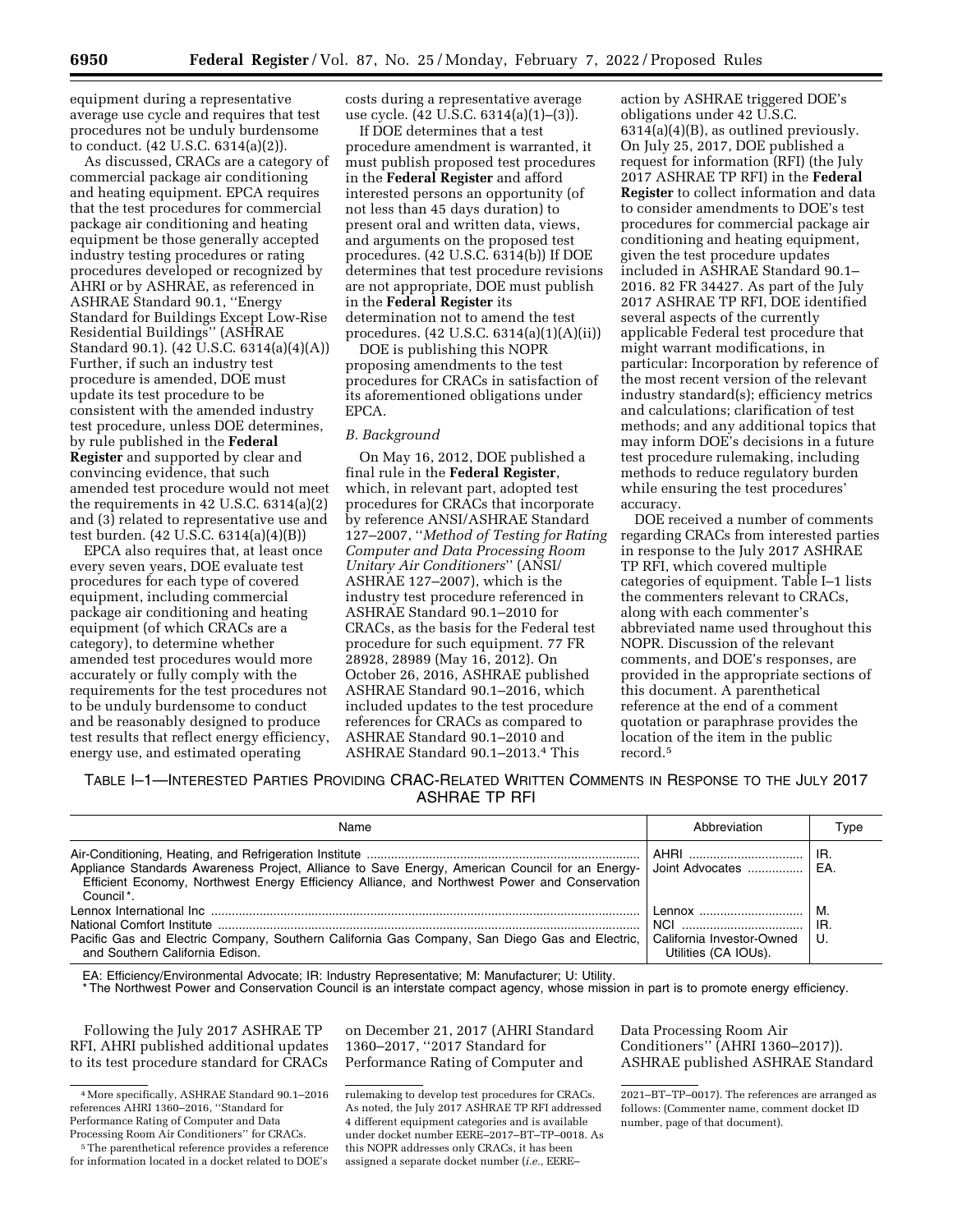90.1–2019 on October 24, 2019, which updated the test procedure referenced for CRACs from AHRI 1360–2016 to AHRI 1360–2017 and added equipment classes for ceiling-mounted CRACs. Following the publication of ASHRAE Standard 90.1–2019, AHRI is currently working on an update to AHRI Standard 1360 (*i.e.,* AHRI Standard 1360–202X Draft, ''Performance Rating of Computer and Data Processing Room Air Conditioners (''Draft Standard'')'' (AHRI 1360–202X Draft)). These industry test standards are discussed further in section III.C of this NOPR.

### **II. Synopsis of the Notice of Proposed Rulemaking**

In this NOPR, DOE proposes to update the Federal test procedure for CRACs consistent with the most recent draft version of the relevant industry consensus test procedure, AHRI 1360– 202X Draft. If AHRI publishes a final version of AHRI 1360–202X Draft prior to DOE publishing a final rule, DOE intends to update the referenced

industry test standard in the DOE test procedure to reference the latest version of AHRI 1360. If a finalized version of AHRI 1360–202X Draft is not published before the final rule or if there are substantive changes between the draft and published versions of AHRI 1360, DOE may adopt the substance of the AHRI 1360–202X Draft or provide additional opportunity for comment on the final version of that industry consensus standard. Specifically, DOE proposes to update its regulations at 10 CFR 431.96, ''Uniform test method for the measurement of energy efficiency of commercial air conditioners and heat pumps,'' as follows: (1) Incorporate by reference the updated version of AHRI 1360 and relevant industry standards referenced in that version of AHRI 1360; (2) establish provisions for determining NSenCOP for CRACs; (3) clarify the definition of ''computer room air conditioner'' to include consideration of how equipment is marketed; and (4) amend certain provisions for representations and enforcement in 10

CFR part 429, consistent with the changes proposed to the test procedure. In terms of implementation, DOE proposes to add new appendices E and E1 to subpart F of part 431, ''Uniform test method for measuring the energy consumption of computer room air conditioners,'' (appendix E and appendix E1, respectively). The current DOE test procedure for CRACs would be relocated to appendix E without change, and the new test procedure adopting the substance of AHRI 1360–202X Draft would be established in appendix E1 for determining NSenCOP. Compliance with appendix E1 would not be required until such time as compliance is required with amended energy conservation standards for CRACs that rely on NSenCOP, should DOE adopt such standards. After compliance with appendix E1 would be required, appendix E would no longer be used as part of the Federal test procedure.

DOE's proposed actions are summarized in Table II.1 and addressed in detail in section III of this document.

### TABLE II.1—SUMMARY OF CHANGES IN PROPOSED TEST PROCEDURE RELATIVE TO CURRENT TEST PROCEDURE

| Current DOE test procedure                                                                                                                                                                                    | Proposed test procedure                                                                                                                                                                                                                                                                                   | Attribution                                                                      |
|---------------------------------------------------------------------------------------------------------------------------------------------------------------------------------------------------------------|-----------------------------------------------------------------------------------------------------------------------------------------------------------------------------------------------------------------------------------------------------------------------------------------------------------|----------------------------------------------------------------------------------|
| Incorporates by reference ANSI/ASHRAE 127-<br>2007.                                                                                                                                                           | Incorporates by reference in a new appendix<br>E1- AHRI 1360-202X Draft, ANSI/ASHRAE<br>127-2020, and ANSI/ASHRAE 37-2009.                                                                                                                                                                                | Updates to the applicable industry test proce-<br>dures.                         |
| Includes provisions for determining SCOP                                                                                                                                                                      | Includes provisions for determining NSenCOP                                                                                                                                                                                                                                                               | Updates to the applicable industry test proce-<br>dures.                         |
| CRAC definition criteria include: (1) Used in<br>computer rooms (or similar applications); (2)<br>whether rated for SCOP and tested in ac-<br>cordance with 10 CFR 431.96; and (3) not a<br>consumer product. | CRAC definition criteria include: (1) Marketed<br>for use in computer rooms (or similar appli-<br>cations); and (2) not a consumer product.                                                                                                                                                               | To more clearly define CRACs and distinguish<br>from other equipment categories. |
| Does not specify provisions specific to testing<br>roof, wall, and ceiling-mounted CRAC units.                                                                                                                | Defines roof, wall, and ceiling-mounted CRAC<br>configurations and provides test provisions<br>specific to such units.                                                                                                                                                                                    | Updates to the applicable industry test proce-<br>dures.                         |
| Does not include CRAC-specific provisions for<br>determination of represented values in 10<br>CFR 429.43.                                                                                                     | Includes provisions in 10 CFR 429.43 specific<br>to CRACs to determine represented values<br>for units approved for use with multiple re-<br>frigerants, prescribe represented cooling ca-<br>pacity multiples, prevent cooling capacity<br>over-rating, and specify configuration of unit<br>under test. | Establish CRAC-specific provisions for deter-<br>mination of represented values. |
| Does not include CRAC-specific enforcement<br>provisions in 10 CFR 429.134.                                                                                                                                   | Adopts product-specific enforcement provi-<br>sions for CRACs regarding verification of<br>cooling capacity and configuration of unit<br>under test.                                                                                                                                                      | Establish<br>provisions for DOE<br>testing of<br>CRAC <sub>s</sub> .             |

DOE has tentatively determined that the proposed amendments described in section III of this NOPR regarding the establishment of appendix E would not alter the measured efficiency of CRACs or require retesting solely as a result of DOE's adoption of the proposed amendments to the test procedure, if made final. DOE has tentatively determined, however, that the proposed test procedure amendments in appendix E1 would, if adopted, alter the measured

efficiency of CRACs and that such amendments are consistent with the updated industry test procedure. Further, compliance with the proposed appendix E1 and the proposed amendments to the representation requirements in 10 CFR 429.43 would not be required until the compliance date of amended standards denominated in terms of NSenCOP. Additionally, DOE has tentatively determined that the proposed amendments, if made final,

would not increase the cost of testing. Discussion of DOE's proposed actions are addressed in further detail in section III of this NOPR.

### **III. Discussion**

### *A. Scope of Applicability*

This rulemaking applies to CRACs. DOE defines ''computer room air conditioner'' as a basic model of commercial package air-conditioning and heating equipment (packaged or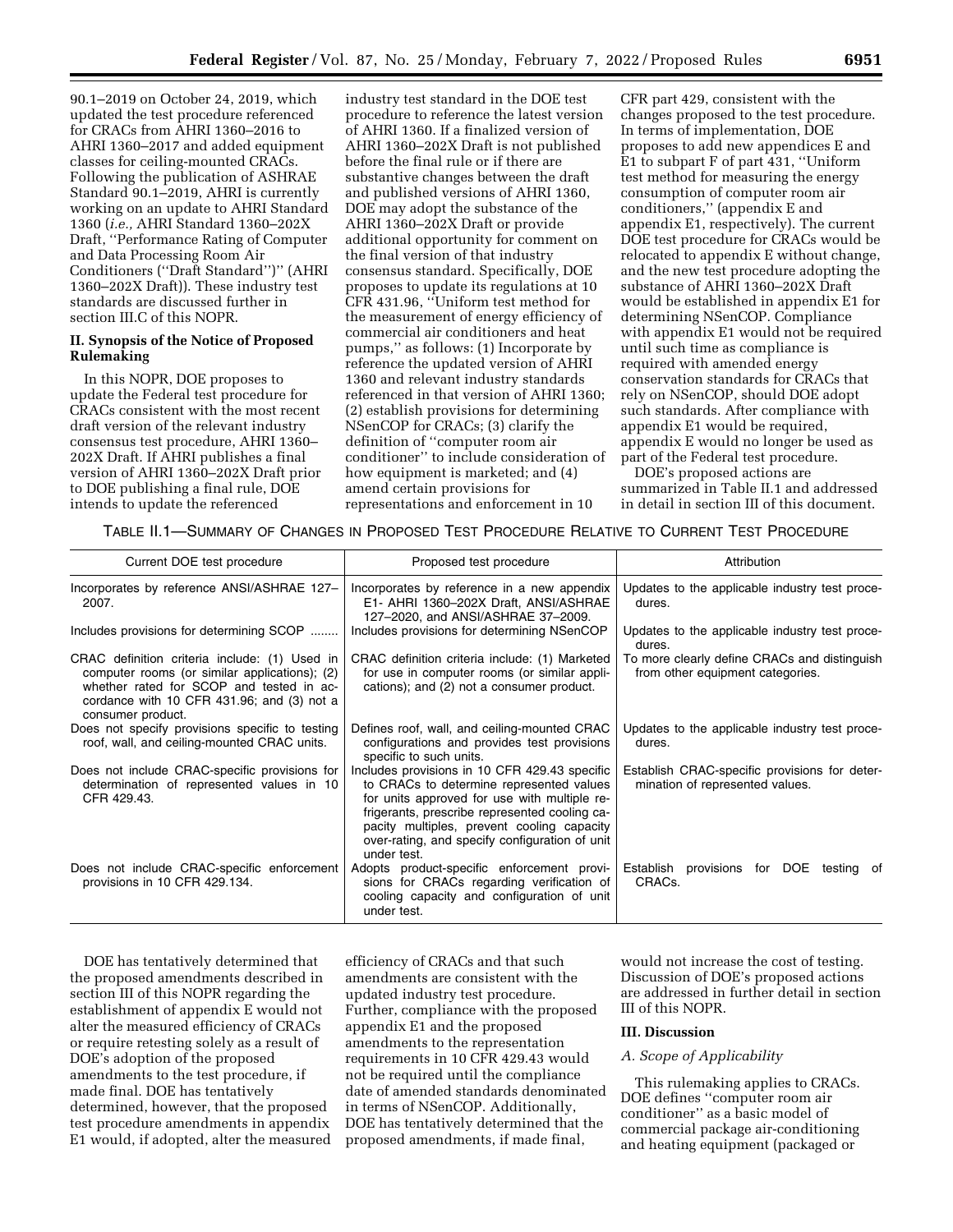split) that is: Used in computer rooms, data processing rooms, or other information technology cooling applications; rated for SCOP and tested in accordance with 10 CFR 431.96; and is not a covered consumer product under 42 U.S.C. 6291(1)–(2) and 42 U.S.C. 6292. A CRAC may be provided with, or have as available options, an integrated humidifier, temperature and/ or humidity control of the supplied air, and reheating function. 10 CFR 431.92.

### *B. Proposed Organization of the CRAC Test Procedure*

DOE is proposing to relocate and centralize the current test procedure for CRACs to a new appendix E to subpart F of 10 CFR part 431, without change. As proposed, appendix E would not amend the current test procedure. The test procedure as provided in proposed appendix E would continue to reference ANSI/ASHRAE 127–2007 and provide instructions for determining SCOP. Correspondingly, DOE is proposing to update the existing incorporation by reference of ANSI/ASHRAE 127–2007 at 10 CFR 431.95 so that the incorporation by reference applies to appendix E, rather than 10 CFR 431.96. The proposed appendix E would also centralize the additional test provisions currently applicable under 10 CFR 431.96 (*i.e.,* optional break-in period for tests conducted using ANSI/ASHRAE 127–2007 (currently at 10 CFR 431.96(c)) and additional provisions for equipment set-up (currently at 10 CFR 431.96(e)). As proposed, CRACs would be required to be tested according to appendix E until such time as compliance is required with an amended energy conservation standard that relies on the NSenCOP metric, should DOE adopt such a standard.

Accordingly, DOE also is proposing in parallel an amended test procedure for CRACs that adopts AHRI 1360–202X Draft in a new appendix E1 to subpart F of 10 CFR part 431. DOE proposes to adopt the substance of the updated draft version of AHRI 1360, including the NSenCOP metric, as discussed in the following sections. To this end, DOE intends to propose to incorporate by reference the final published version of AHRI 1360–202X Draft in the final rule, unless there are substantive changes between the draft and published versions, in which case DOE may adopt the substance of the AHRI 1360–202X Draft or provide additional opportunity for comment on changes presented in the final version of the industry consensus test standard. As proposed, CRACs would not be required to be tested according to the test procedure in proposed appendix E1 until such time

as compliance is required with an amended energy conservation standard that relies on the NSenCOP metric, should DOE adopt such a standard.

### *C. Updates to Industry Test Standards*

As noted previously, DOE's current test procedure for CRACs is codified at 10 CFR 431.96 and incorporates by reference ANSI/ASHRAE Standard 127– 2007,6 which is the test procedure recognized by ASHRAE Standard 90.1– 2010 for CRACs. However, the most recent version of ASHRAE Standard 90.1 (*i.e.,* the 2019 edition) recognizes AHRI 1360–2017 as the test procedure for CRACs.

After publication of AHRI 1360–2017, DOE and other stakeholders supported the AHRI 1360 committee in its process to further update AHRI Standard 1360. DOE understands that this new update is currently in draft form (*i.e.,* AHRI 1360–202X Draft) and will supersede AHRI 1360–2017. AHRI 1360–202X Draft references ANSI/ASHRAE 127– 2020, ''*Method of Testing for Rating Computer and Data Processing Room Unitary Air Conditioners*'' (ANSI/ ASHRAE 127–2020) 7 and ANSI/ ASHRAE 37–2009, ''*Methods Of Testing For Rating Electrically Driven Unitary Air-Conditioning And Heat Pump Equipment* (ANSI/ASHRAE 37–2009). Both AHRI 1360–2017 and AHRI 1360– 202X Draft include significant changes from ANSI/ASHRAE 127–2007, including the use of NSenCOP instead of SCOP as the test metric. Both efficiency metrics (NSenCOP and SCOP) are ratios of net sensible cooling capacity delivered to the power consumed, but there are several differences in the conditions at which tests are performed. Section III.E.1 of this NOPR includes further discussion of the differences between these test metrics.

In light of these updates to the relevant industry consensus standards, DOE is proposing to amend its test procedure for CRACs by incorporating by reference AHRI 1360–202X Draft (in its entirety). DOE intends to update its incorporation by reference to the final published version of AHRI 1360–202X Draft in the final rule, unless the draft version is not finalized before the final rule or if there are substantive changes between the draft and published

versions, in which case DOE may adopt the substance of the AHRI 1360–202X Draft or provide additional opportunity for comment on the substantive changes to the updated industry consensus standard. Specifically, in the proposed test procedure for CRACs at 10 CFR part 431, subpart F, appendix E1, DOE is proposing to utilize sections 3.1, 3.4, 3.11, 3.14, 3.16, 3.17, 3.21–3.23, 5, 6.1– 6.3, 6.5, 6.7, and Appendices C–F of AHRI 1360–202X Draft for the Federal test procedure for CRACs.8

DOE is also proposing to incorporate by reference several industry standards that are subsequently referenced by AHRI 1360–202X Draft. First, DOE is proposing to incorporate by reference ANSI/ASHRAE 127–2020. Specifically, in the proposed test procedure for CRACs at 10 CFR part 431, subpart F, appendix E1, DOE is proposing to utilize Figure A-1, *Test duct for measuring air flow and static pressure on downflow units,* of Appendix A of ANSI/ASHRAE 127–2020, because Figure A-1 of Appendix A is referenced in section 5.8 of AHRI 1360–202X Draft. Second, DOE is proposing to incorporate by reference ANSI/ASHRAE 37–2009 for 10 CFR part 431, subpart F, appendix E1, because section 5, Appendix D, and Appendix E of AHRI 1360–202X Draft reference methods of test in ANSI/ASHRAE 37–2009. More specifically, DOE is proposing to utilize all sections of ANSI/ASHRAE 37–2009, except sections 1, 2, and 4. (Any issues discussed in the July 2017 ASHRAE TP RFI that pertain to provisions in ANSI/ ASHRAE 37–2009 are addressed in section III.F.4 of this NOPR.)

### *D. Definitions*

# 1. CRAC Definition

As discussed, DOE currently defines a CRAC as a basic model of commercial package air-conditioning and heating equipment (packaged or split) that is: Used in computer rooms, data processing rooms, or other information technology cooling applications; rated for SCOP and tested in accordance with 10 CFR 431.96, and is not a covered consumer product under 42 U.S.C. 6291(1)–(2) and 42 U.S.C. 6292. 10 CFR 431.92. A computer room air conditioner may be provided with, or have as available options, an integrated humidifier, temperature and/or humidity control of the supplied air, and reheating function. *Id.* In defining a CRAC, DOE was unable to identify physical characteristics that consistently

<sup>6</sup>While ANSI/ASHRAE Standard 127–2007 is incorporated by reference in its entirety, Table 1 to 10 CFR 431.96 (which defines the applicable test methods for each category of equipment) excludes section 5.11 of ANSI/ASHRAE Standard 127–2007 for testing CRACs. The test procedure also includes additional provisions related to break-in period and test set-up. *See* 10 CFR 431.96(c) and (e).

<sup>7</sup>ASHRAE published ANSI/ASHRAE Standard 127–2020 on November 30, 2020.

<sup>8</sup> DOE notes that the most recent version of ASHRAE Standard 90.1–2019 references AHRI 1360–2017 as the industry consensus test method for CRACs.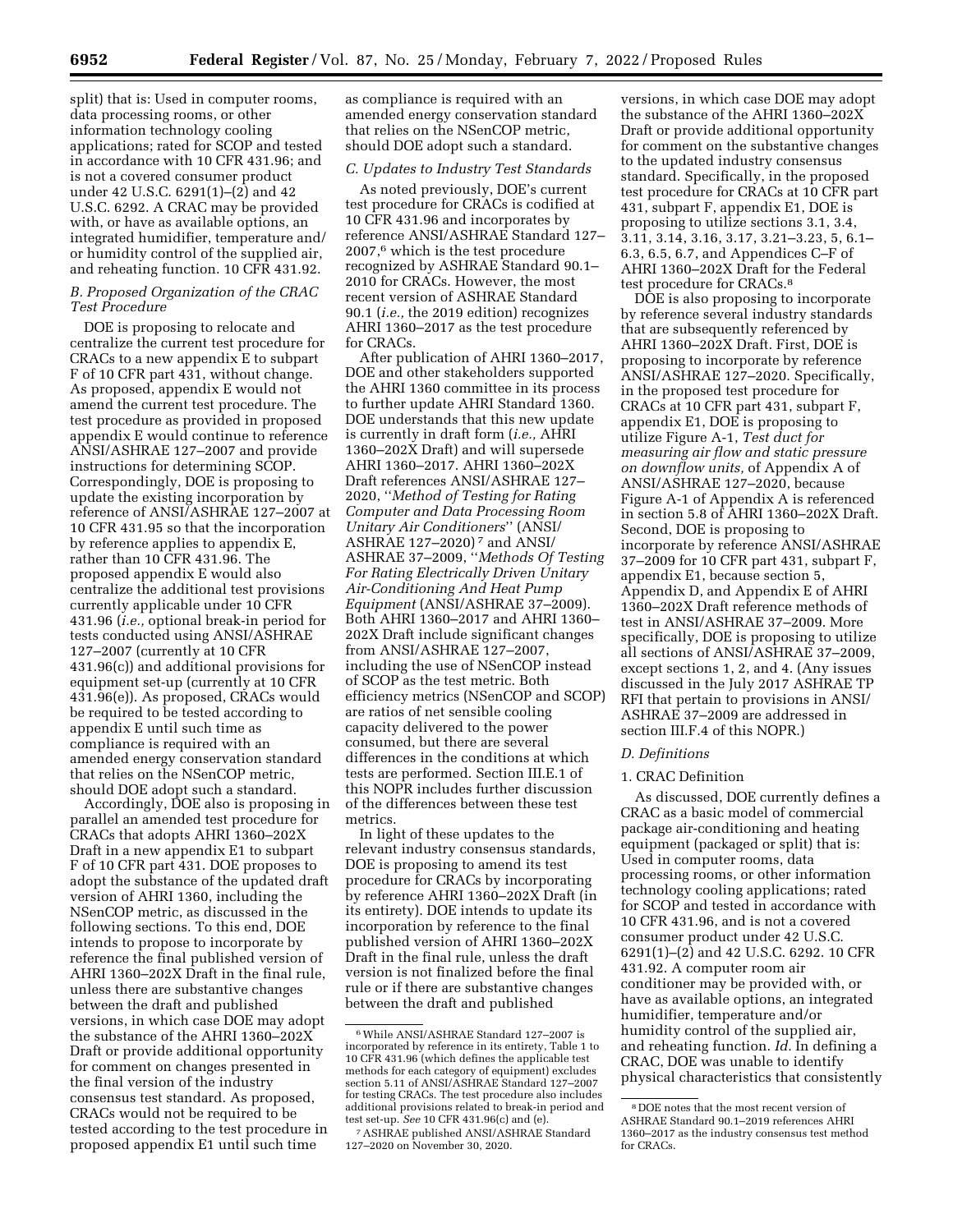distinguish CRACs from other categories of commercial package air conditioning and heating equipment that provide comfort-cooling. *See* 77 FR 16769, 16772–16774 (March 22, 2012); 77 FR 28928, 28947–28948 (May 16, 2012).

In an effort to better distinguish CRACs from other categories of commercial package air conditioning and heating equipment that provide comfort cooling, DOE is again considering means to consistently differentiate this equipment. To this end, DOE has considered as potential distinguishing factors use of a minimum sensible heat ratio (SHR) and the nominal airflow rate per ton of cooling capacity, as discussed further in this section. SHR is the ratio of sensible cooling capacity to the total cooling capacity. The total cooling capacity includes both sensible cooling capacity and latent cooling capacity.9

As part of the July 2017 ASHRAE TP RFI, DOE requested comment on the extent to which models of commercial package air conditioners are marketed and/or installed for use in both comfort cooling and computer room cooling applications. 82 FR 34427, 34430 (July 25, 2017). DOE also requested comment on whether there are models rated for Energy Efficiency Ratio (EER) or Seasonal Energy Efficiency Ratio (SEER), and not SCOP, that are used for computer room cooling. *Id.* DOE sought comment and data on whether a specific SHR value or any other design differences or performance features would effectively and consistently distinguish CRACs from other categories of commercial package air conditioners. *Id.* 

In response to the July 2017 ASHRAE TP RFI, AHRI commented that some large unitary equipment, mini-split units, single packaged vertical units, and large direct and indirect evaporative coolers are used in data center applications. AHRI also noted that many of these products are custom-built for the application and are not necessarily designed for comfort cooling. The commenter added that in many instances, the consulting engineer and/ or the end user determines the type of equipment used, regardless of how it is marketed. Additionally, AHRI stated that CRACs are uniquely designed to operate year-round only in cooling mode, and their efficiency rating should

be stated as NSenCOP. (AHRI, No. 11 at pp. 1–2). DOE did not receive specific comments on whether there are models rated for EER or SEER, and not SCOP or NSenCOP, that are used for computer room cooling.

With regard to whether SHR could be used to effectively and consistently distinguish CRACs from other classes of commercial package air conditioners, AHRI commented that SHR is dependent on the rating conditions used for testing, coil design, and airflow rate of the unit. AHRI stated that SHRs for CRACs typically fall within a range of around 0.90–1.0, depending on which of the indoor air rating conditions specified for CRACs in AHRI 1360–2016 are used; whereas typical comfort cooling commercial units have an SHR of around 0.60 at the indoor air rating conditions specified for commercial unitary air conditioners (CUACs) in AHRI 340/360–2015 (which differ from CRAC rating conditions). AHRI added that CRACs obtain a higher SHR than CUACs by having a higher airflow rate per ton of cooling capacity,10 and, thus, a larger fan motor. (AHRI, No. 11 at p. 2)

As part of preparing this NOPR, DOE conducted a preliminary review of performance data to explore the use of SHR to distinguish between CUACs and CRACs. DOE reviewed data from CUAC product literature 11 and DOE's Compliance Certification Database for CRACs,12 which indicates that if CUACs were tested at the indoor air conditions specified in DOE's current test procedure for CRACs, there would be significant overlap in the ranges of SHR for CUAC models and CRAC models. Specifically, more than half of CRAC models certified to DOE would have an SHR that is also achieved by certain CUAC models. Additionally, DOE's analysis of rated cooling capacity and airflow rate data from DOE's Compliance Certification Database and the AHRI Directory of Certified Product Performance 13 revealed a substantial overlap in nominal airflow rate per ton of cooling capacity between CRACs and CUACs currently on the market. Therefore, DOE has tentatively concluded that neither SHR nor nominal airflow rate per ton of cooling

13The AHRI Directory of Certified Product Performance is available at *[www.ahridirectory.org.](http://www.ahridirectory.org)*  capacity would provide a clear distinction between CRACs and CUACs.

Because DOE was unable to identify physical characteristics that could reliably be used to distinguish between CRACs and other equipment types, DOE is not proposing to define CRACs based on physical construction and/or component characteristics. Rather, DOE is proposing to amend the definition of CRAC to include how it is marketed for use by the manufacturer. Specifically, DOE is proposing first to replace the phrase ''used in computer rooms, data processing rooms, or other information technology cooling applications'' with ''marketed for use in computer rooms, data processing rooms, or other information technology cooling applications.'' DOE's proposed definition for CRACs is consistent with the definition in the latest draft industry standard, AHRI 1360–202X Draft, which also defines CRACs based on marketing.14

DOE also proposes to remove the current wording ''. . . rated for sensible coefficient of performance (SCOP) and tested in accordance with 10 CFR 431.96'' to ensure that a unit that otherwise meets the definition of a CRAC would be covered as a CRAC regardless of how the manufacturer has tested and rated the model. DOE also proposes to remove the unnecessary current wording ''. . . a basic model of'' to avoid confusion as to whether the equipment constitutes a basic model (*i.e.,* DOE specifies different basic model definitions for each equipment category at 10 CFR 431.92) before the determination is made whether the equipment meets the CRAC definition.

DOE proposes to maintain the existing requirement that a CRAC is not a covered consumer product under 42 U.S.C. 6291(1)–(2) and 42 U.S.C. 6292. DOE is also proposing to maintain the existing distinction that a CRAC may be provided with, or have as available options, an integrated humidifier, temperature, and/or humidity control of the supplied air, and reheating function.

In summary, DOE is proposing in 10 CFR 431.92 to define Computer Room Air Conditioner as ''commercial package air conditioning and heating equipment (packaged or split) that is: marketed for use in computer rooms, data processing rooms, or other information technology cooling applications; and not a covered

<sup>9</sup>Cooling load is composed of both sensible and latent portions. The sensible load is the energy required to reduce the temperature of the incoming air, without any phase change (*i.e.,* cooling). The latent load is the energy required to change the moisture in the air from water vapor into a liquid phase as it condenses on the cooling coil (*i.e.,*  dehumidification).

<sup>10</sup>One ton of cooling capacity equals 12,000 Btu/ h. 11Specifically, CUAC technical literature

provided performance tables that show total cooling capacity and sensible cooling capacity at various indoor air conditions for each model.

<sup>12</sup> DOE's Compliance Certification Database does not contain sensible cooling capacity ratings for certified CUACs. (Available at: *[www.regulations.doe.gov/ccms](http://www.regulations.doe.gov/ccms)*).

<sup>14</sup>Section 3.5 of AHRI 1360–202X Draft defines ''computer room air conditioner'' as a subset of ''computer and data processing room air conditioner.'' Section 3.4 of AHRI 1360–202X Draft defines ''computer and data processing room air conditioner,'' as an air conditioning unit specifically marketed for cooling data centers and information technology equipment.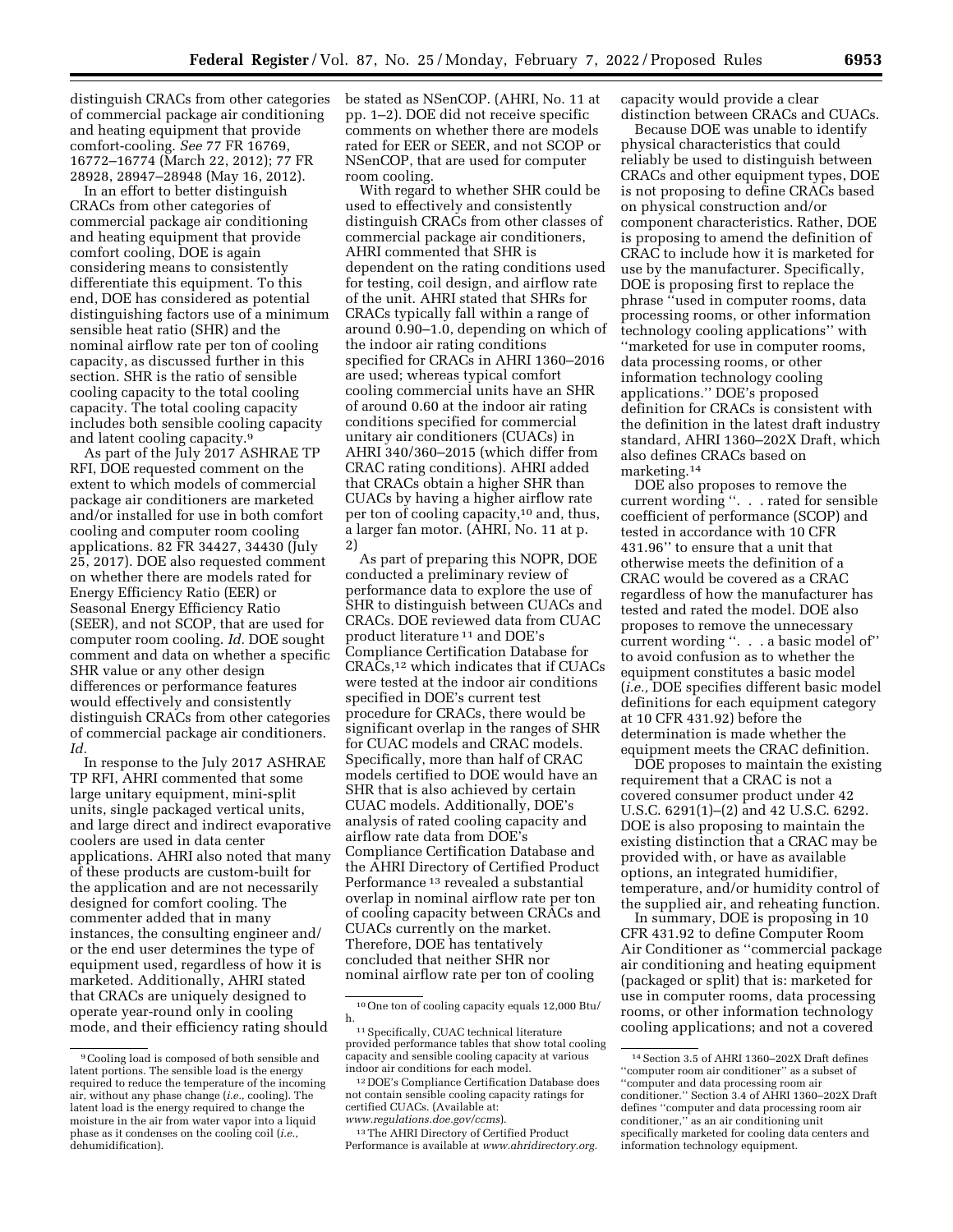consumer product under 42 U.S.C. 6291(1)–(2) and 42 U.S.C. 6292. A computer room air conditioner may be provided with, or have as available options, an integrated humidifier, temperature, and/or humidity control of the supplied air, and reheating function. Computer room air conditioners include, but are not limited to, the following configurations as defined in 10 CFR 431.92 down-flow, horizontalflow, up-flow ducted, up-flow nonducted, ceiling-mounted ducted, ceiling mounted non-ducted, roof-mounted, and wall-mounted.'' DOE is also proposing definitions for the configuration terms used in this proposed definition, as discussed further in the following section of this document. Further, regarding the ''marketed for'' criterion in the proposed definition, DOE proposes in 10 CFR 431.92 that DOE would consider any publicly-available document published by the manufacturer (*e.g.,* product literature, catalogs, and packaging labels) to determine the application for which equipment is marketed.

DOE recognizes that there may be units on the market that would be covered by DOE regulations for multiple equipment categories. As discussed in a previous notice addressing CRACs, such units would have to be tested and rated according to the requirements for each applicable equipment class of standards (*e.g.,* CRAC and CUAC). *See* 77 FR 16769, 16773 (March 22, 2012).

*Issue 1:* DOE requests comment on the proposed definition for ''computer room air conditioner'' that distinguishes between CRACs and other categories of air conditioning equipment, based on the marketing of the equipment.

#### 2. CRAC Configuration Definitions

CRACs can be installed in a variety of different configurations, which vary by installation location, direction of airflow over the evaporator coil (*e.g.,* up, down, or horizontal), and by return and discharge air connections (*e.g.,* raised floor plenum, ducted, free air). AHRI 1360–202X Draft includes the concept of ''standard configurations'' to standardize the configuration and rating conditions (*e.g.,* ESP, return air temperature) for testing CRACs to generate standard ratings. Appendix C of AHRI 1360–202X Draft specifies eight different standard configurations: (1) Ceiling-mounted ducted (with ducted discharge and ducted return); (2) ceiling-mounted non-ducted (with free air discharge and free air return); (3) down-flow (with raised floor plenum discharge and free air return); (4) horizontal-flow (with free air discharge and free air return); (5) up-flow ducted

(with ducted discharge and free air return); (6) up-flow non-ducted (with free air discharge and free air return); (7) wall-mounted (with free air discharge and free air return); and (8) roofmounted ducted (with ducted discharge and ducted return).

Section C1 in Appendix C of AHRI 1360–202X Draft specifies that all units within the scope of the test standard must be categorized and rated as one of the eight standard configurations, and it specifies test conditions that vary between standard configurations. Standard configurations are further discussed in section III.F.1 of this NOPR.

Section 3.24 of AHRI 1360–202X Draft includes definitions for the following configurations of standard models: ''downflow unit,'' ''horizontal-flow unit,'' ''upflow unit–ducted,'' ''upflow unit–nonducted,'' ''ceiling mounted unit–ducted,'' ''ceiling-mounted unit– nonducted,'' ''wall-mounted,'' and ''roof-mounted ducted.'' Additionally, section 3.9.2 of AHRI 1360–202X Draft includes definitions for the following airflow configurations of floor-mounted CRACs: ''downflow,'' ''horizontal-flow,'' and ''upflow.''

To provide additional instruction as to which configuration (and, thus, which testing requirements and standards, as applicable) should be used for testing, DOE is proposing to add several definitions for CRACs consistent with the previously mentioned definitions in AHRI 1360–202X Draft. Specifically, DOE is proposing definitions for the following terms at 10 CFR 431.92: Floor-mounted, ceilingmounted, wall-mounted, roof-mounted, up-flow, down-flow, horizontal flow, up-flow ducted, up-flow non-ducted, ceiling-mounted ducted, ceilingmounted non-ducted, and fluid economizer. Because several of these proposed definitions reference other defined terms (*e.g.,* the ''up-flow nonducted'' definition references the separately defined ''up-flow'' term), DOE is proposing to italicize the defined terms within CRAC-related definitions at 10 CFR 431.92 to signal to the reader which terms are separately defined. Each of these proposed definitions is discussed in further detail in the following sections.

*Issue 2:* DOE requests comment on its proposal to define the following terms, consistent with AHRI 1360–202X Draft: Floor-mounted, ceiling-mounted, wallmounted, roof-mounted, up-flow, downflow, horizontal flow, up-flow ducted, up-flow non-ducted, ceiling-mounted ducted, ceiling-mounted non-ducted, and fluid economizer.

### a. Mounting Configurations

A variety of mounting configurations are available for CRACs. For CRACs for which the unit housing the evaporator coil is designed to be installed indoors (including both single package and split system CRACs), mounting configurations include floor-mounted, wall-mounted, and ceiling-mounted. Floor-mounted units are designed as free-standing units that are installed directly on a solid floor, a raised floor, or a floor-stand; wall-mounted units are designed for installation on or through a wall; and ceiling-mounted units are designed to be installed on or through a ceiling. Other CRACs are designed to be installed outdoors on a building rooftop or on a slab at ground level.

DOE proposes to adopt the definitions in AHRI 1360–202X Draft for ceiling mounted units, floor mounted units, roof mounted units, and wall mounted units, with one minor modification. Specifically, DOE proposes to replace the phrase ''Indoor Unit'' with ''unit housing the evaporator coil'' to avoid the need for defining another term (*i.e.,*  ''Indoor Unit'') in the Federal regulations. Section 3.11 of AHRI 1360– 202X Draft specifies that ''Indoor Unit'' for a split system is the unit that removes heat from the indoor air stream. DOE has tentatively concluded that ''the unit removing heat from the indoor air stream'' and ''the unit housing the evaporator coil'' are substantively identical for CRACs—the only distinction would be for computer room air handlers, which remove heat from the airstream via a chilled water coil and thus do not have an evaporator coil. Because DOE does not regulate air handlers, DOE is proposing to use the phrase ''housing the evaporator coil'' to describe more narrowly the indoor unit of a CRAC split system.

DOE proposes the following definitions for CRAC mounting configurations at 10 CFR 431.92. These definitions are referenced by other proposed CRAC configuration definitions described in the sections that follow.

*Floor-mounted* means a configuration of *computer room air conditioner* for which the unit housing the evaporator coil is configured for indoor installation on a solid floor, raised floor, or floorstand. Floor-mounted *computer room air conditioners* are one of the following three configurations: *Down-flow, horizontal-flow,* or *up-flow.* 

*Ceiling-mounted* means a configuration of *computer room air conditioner* for which the unit housing the evaporator coil is configured for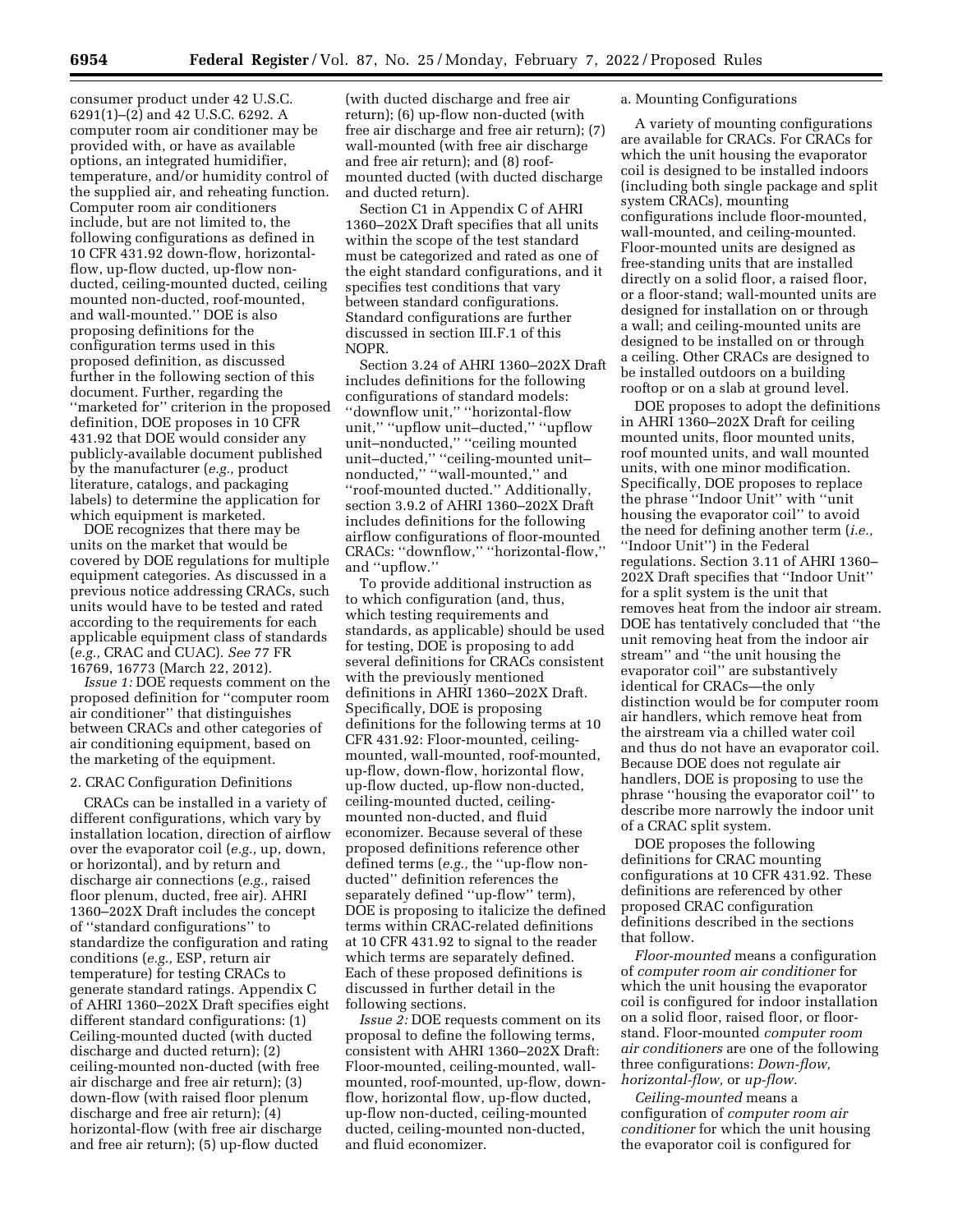indoor installation on or through a ceiling.

*Wall-mounted* means a configuration of *computer room air conditioner* for which the unit housing the evaporator coil is configured for installation on or through a wall.

*Roof-mounted* means a configuration of *computer room air conditioner* that is not *wall-mounted,* and for which the unit housing the evaporator coil is configured for outdoor installation.

### b. Flow Direction

DOE is proposing to adopt the definitions in AHRI 1360–202X Draft for ''up-flow,'' ''down-flow,'' and ''horizontal-flow'' CRAC configurations, with minor additions to: (1) Clarify that these provisions apply only to floormounted CRACs because other types of CRACs (*i.e.,* ceiling-mounted, roofmounted, and wall-mounted CRACs) each only have one possible airflow direction through the unit; and (2) replace the term ''cooling coil'' with ''evaporator coil'' to more specifically reference the relevant coil, because a fluid economizer coil could also be considered a ''cooling coil.'' The limitation of scope of these definitions to floor-mounted CRACs is consistent with Section 3.9.2 of AHRI 1360–202X Draft, which includes these as subdefinitions under the definition for ''floor-mounted unit.''

DOE proposes the following definitions regarding the airflow direction for CRACs at 10 CFR 431.92:

*Up-flow* means a configuration of *floor-mounted computer room air conditioner* in which return air enters below the bottom of the evaporator coil and discharge air leaves above the top of the evaporator coil.

*Down-flow* means a configuration of *floor-mounted computer room air conditioner* in which return air enters above the top of the evaporator coil and discharge air leaves below the bottom of the evaporator coil.

*Horizontal-flow* means a configuration of *floor-mounted computer room air conditioner* that is neither a *down-flow*  nor an *up-flow* unit.

c. Ducted and Non-Ducted Definitions

The definitions in Section 3.19 of AHRI 1360–2017 distinguish between ducted and non-ducted up-flow units based on the presence of factoryinstalled air discharge grills or factoryinstalled supply air plenums. Certain floor-mounted units, ceiling-mounted units, and wall-mounted units can be installed either with or without a duct, depending on the needs of the installation of the unit in the field. In the July 2017 ASHRAE TP RFI, DOE

noted that AHRI 1360–2016 does not provide express instructions on which up-flow standard model requirements would be used for testing equipment that can be installed either with or without a duct. DOE requested comment on which equipment characteristics can be used to determine whether up-flow CRACs should be tested as ducted or non-ducted models. DOE also requested comment on whether up-flow units can be sold for both up-flow ducted and upflow non-ducted applications, and whether such models are currently tested using both ducted and nonducted rating conditions. 82 FR 34427, 34432–34433 (July 25, 2017).

In addition, as discussed in the July 2017 ASHRAE TP RFI, DOE's review of CRAC installation manuals suggests that some up-flow units are installed with a plenum that directs the vertical airflow exiting the top of the unit to a horizontal direction (*e.g.,* either toward the front or rear of the unit). DOE requested comment on the percentage of up-flow CRAC installations in which a plenum is attached, and whether non-ducted units are tested with or without this plenum. 82 FR 34427, 34434 (July 25, 2017).

In response to the July 2017 ASHRAE TP RFI, AHRI stated that up-flow units that can be installed with ducting or with an air discharge plenum would use more energy in the ducted configuration and should, therefore, be tested and rated as ducted. The commenter argued that testing and rating a unit as both ducted and non-ducted would add unnecessary testing burden on manufacturers. AHRI further stated that only units with factory-integrated discharge grills should be tested as nonducted. (AHRI, No. 11 at p. 4)

AHRI also commented that if an upflow unit is not shipped with an integral factory grill, it should be considered an up-flow ducted unit and that such units are currently tested with a duct regardless of whether they have a plenum installed or are ducted in the field. AHRI further added that approximately 33 percent of up-flow ducted units use a manufacturer's plenum to redirect the air from the upward direction, while the remaining 67 percent may be installed with ducting in the field. (AHRI, No. 11 at p. 6).

This issue was addressed with changes in AHRI 1360–202X Draft. The definitions in Sections 3.3.1 and 3.9.1 of AHRI 1360–202X Draft distinguish between ducted and non-ducted ceiling mounted and up-flow floor mounted units based on the marketing of the unit. Specifically, a unit that is marketed only for use without discharge ducting is

classified as a non-ducted unit and a unit that is marketed for use with discharge ducting (but may also be marketed for use without discharge ducting) is classified as a ducted unit.

DOE is proposing to include definitions consistent with AHRI 1360– 202X Draft that differentiate between ducted and non-ducted units, with only minor modifications. The modifications are to simplify the definitions and remove unnecessary phrases. For example, the definitions for ''ducted discharge'' and ''free air discharge'' in Section 3.9.1 of AHRI 1360–202X Draft apply to both up-flow and down-flow units and specify that the terms exclude units that are ''raised floor plenum discharge.'' The explicit exclusion of units that are ''raised floor plenum discharge'' applies only to down-flow units because an up-flow unit discharges air near the top of the unit and would, therefore, never discharge air into a raised floor plenum. Consequently, this exclusion is unnecessary in DOE's proposed definitions for ''up-flow ducted'' and ''up-flow non-ducted.''

In summary, DOE proposes the following definitions at 10 CFR 431.92 that differentiate between ducted and non-ducted units for up-flow and ceiling-mounted CRACs:

*Up-flow ducted* means a configuration of an *up-flow computer room air conditioner* that is configured for use with discharge ducting (even if the unit is also configurable for use without discharge ducting).

*Up-flow non-ducted* means a configuration of an *up-flow computer room air conditioner* that is configured only for use without discharge ducting.

*Ceiling-mounted ducted* means a configuration of *ceiling-mounted computer room air conditioner* that is configured for use with discharge ducting (even if the unit is also configurable for use without discharge ducting).

*Ceiling-mounted non-ducted* means a configuration of *ceiling-mounted computer room air conditioner* that is configured only for use without discharge ducting.

#### d. Fluid Economizer

Section 3.10 of AHRI 1360–202X Draft specifies a definition for ''fluid economizer,'' which it defines (in part) as an option available to CRACs or computer room air handler systems. DOE is proposing to adopt the following definition for ''fluid economizer'' at 10 CFR 431.92, which is consistent with the definition used by AHRI 1360–202X Draft, except that it does not include computer room air handlers because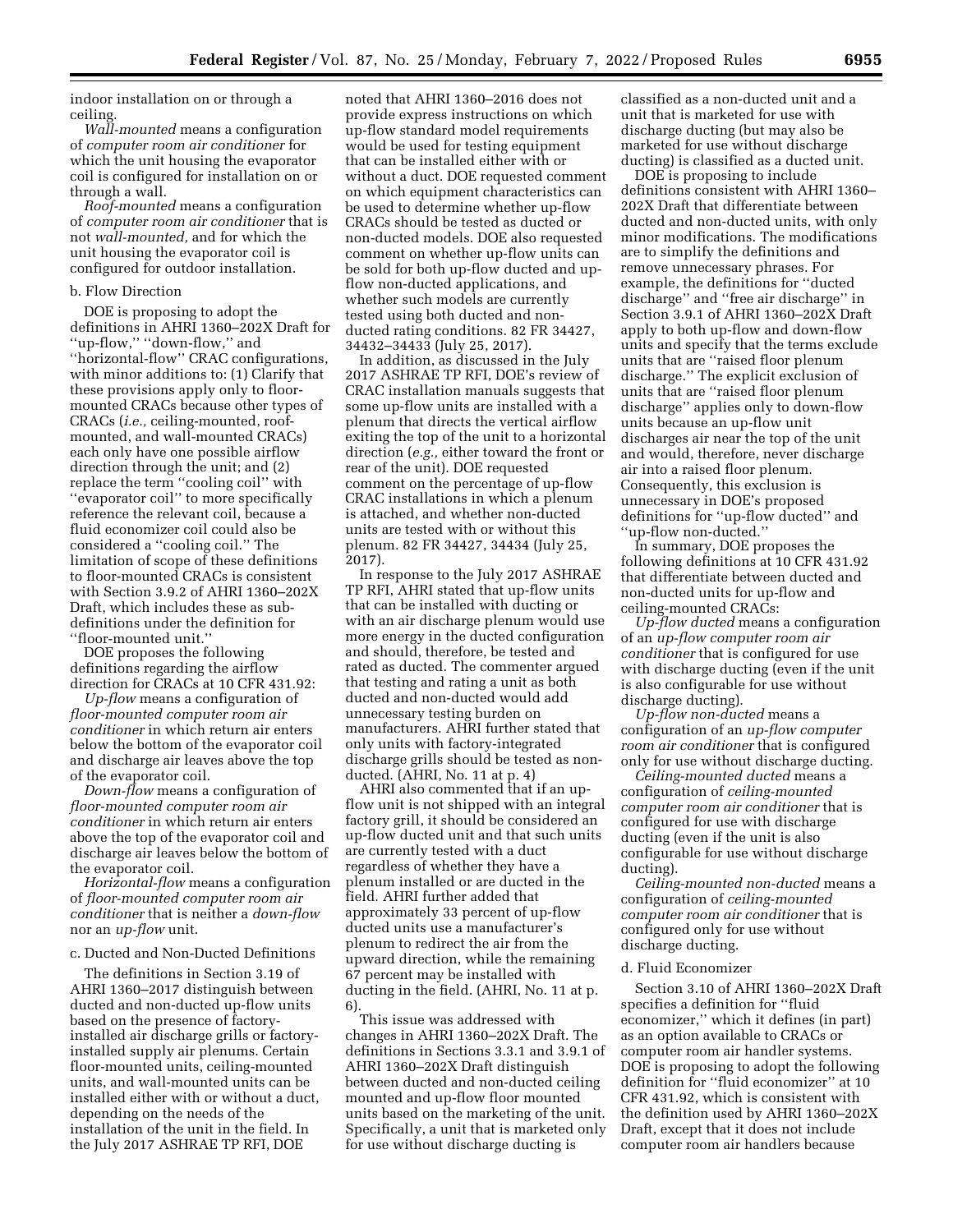these air handlers (*i.e.,* chilled water coils) do not meet DOE's definition for ''commercial package air conditioning and heating equipment'' at 10 CFR 431.92.

*Fluid Economizer* means an option available with a *computer room air conditioner* in which a fluid (other than air), cooled externally from the unit, provides cooling of the indoor air to reduce or eliminate unit compressor operation when outdoor temperature is low. The fluid may include, but is not limited to, chilled water, water/glycol solution, or refrigerant. An external fluid cooler, such as but not limited to a dry cooler, cooling tower, or condenser, is utilized for heat rejection. This component is sometimes referred to as a free cooling coil, econ-o-coil, or economizer.

#### *E. Metric*

#### 1. NSenCOP

DOE's current efficiency metric for CRACs is SCOP, which is a ratio of cooling capacity delivered to the power consumed. For most categories of air conditioners and heat pumps other than CRACs, the efficiency metrics are calculated based on total cooling capacity (which includes both sensible cooling and latent cooling). However, unlike the conditioned spaces in most commercial buildings, computer rooms and data centers typically have limited human occupancy and minimal dehumidification requirements, and thus, primarily require only sensible cooling. Therefore, SCOP is calculated based on sensible cooling capacity rather than total cooling capacity.

As discussed, ASHRAE Standard 90.1–2016 amended the efficiency metric for CRACs from SCOP (measured per ANSI/ASHRAE 127–2007) to NSenCOP (measured per AHRI 1360– 2016). ASHRAE Standard 90.1–2019 subsequently retained NSenCOP as the test metric, but it updated the test reference to AHRI 1360–2017 (which specifies NSenCOP as the test metric and has the same test conditions as AHRI 1360–2016). AHRI 1360–202X Draft also specifies NSenCOP as the test metric and maintains the rating conditions found in AHRI 1360–2017, while also adding rating conditions for roof-mounted and wall-mounted units. Like SCOP, NSenCOP is a ratio of sensible cooling capacity to the power consumed. However, the test procedure to determine NSenCOP differs from that to determine SCOP in four key aspects: (1) For several CRAC configurations (*e.g.,* down-flow, up-flow ducted), different indoor entering air temperatures are specified; (2) for water-

cooled CRACs, different entering water temperatures are specified; (3) for upflow ducted configurations, different indoor air external static pressure (ESP) requirements are specified; and (4) for water-cooled and glycol-cooled CRACs, NSenCOP accounts for energy consumed by fans and pumps that would be installed in the outdoor heat rejection loop, which is not accounted for in SCOP. Because of these key differences, the SCOP and NSenCOP metrics are not equivalent and would result in different ratings. As noted, the current energy conservation standards for CRACs are in terms of SCOP, and testing according to the DOE test procedure to determine SCOP would continue to be required until such time as the energy conservation standards are amended to rely on NSenCOP, should DOE adopt such changes to the standards. Each of the differences between SCOP and NSenCOP is discussed in further detail in the following paragraphs.

#### a. Indoor Entering Air Temperatures

ANSI/ASHRAE 127–2007 (for SCOP) specifies using a return air temperature (*i,e.,* indoor entering air temperature) of 75 °F for all CRAC configurations. However, in the field, the location of the return air inlet can impact the return air temperature. For example, CRAC configurations in which the return air inlet is located close to the heat source (*i.e.,* horizontal flow units, which are typically located adjacent to server racks) would have higher entering air temperatures than configurations with return air inlets located further from the heat source. In general, increasing the indoor entering air temperature (assuming all other parameters remain unchanged) increases the measured sensible cooling capacity and sensible cooling efficiency. In contrast, AHRI 1360–202X Draft (for NSenCOP) specifies different return air temperatures for different configurations. Specifically, AHRI 1360–202X Draft specifies indoor entering air dry-bulb temperatures for each CRAC configuration, as follows: (1) 85 °F for up-flow ducted units, downflow units, and roof-mounted units; (2) 95 °F for horizontal-flow units; and (3) 75 °F for up-flow non-ducted units, ceiling-mounted ducted units, ceilingmounted non-ducted units, and wallmounted units.

#### b. Entering Water Temperatures

For water-cooled CRACs, ANSI/ ASHRAE 127–2007 (for SCOP) specifies an entering water temperature of 86 °F, whereas AHRI 1360–202X Draft (for NSenCOP) specifies an entering water

temperature of 83 °F. In general, decreasing the entering water temperature increases the measured efficiency.

### c. Indoor Air ESP Requirements

For up-flow ducted CRACs, both ANSI/ASHRAE 127–2007 and AHRI 1360–202X Draft specify indoor air ESP requirements that vary with net sensible cooling capacity. AHRI 1360–202X Draft specifies lower ESP requirements than ANSI/ASHRAE 127–2007 across all capacity ranges, and the capacity bins (*i.e.,* capacity ranges over which each ESP requirement applies) are different between the two test standards. Testing with a lower ESP typically decreases the indoor fan power input without a corresponding decrease in cooling capacity, thus increasing the measured efficiency. Additionally, the reduction in fan heat entering the indoor air stream that results from lower fan power also slightly increases net sensible cooling capacity (NSCC). These indoor air ESP requirements are further discussed in section III.F.6 of this NOPR.

### d. Energy Consumption of Heat Rejection Components

For air-cooled CRACs, all energy consumption associated with heat rejection (*i.e.,* transfer of heat that is captured from the conditioned space to outdoor air) is directly captured under both ANSI/ASHRAE 127–2007 and AHRI 1360–202X Draft because the units include the condenser fan(s) as integral components. However, for water-cooled CRACs and glycol-cooled CRACs, the energy consumption associated with heat rejection components (*i.e.,* liquid pump and cooling tower/dry cooler fan(s)) is not captured in either test method, because the heat rejection components for these CRACs are not integral components. However, Section 6.3.1 of AHRI 1360– 202X Draft requires that an allowance for the power input of these components be added to the total power input used to determine NSenCOP. Specifically, Section 6.3.1.3 of AHRI 1360–202X Draft requires that an allowance be added for cooling tower fan(s) and water pump power input of water-cooled CRACs equal to 5 percent of the measured unit net sensible cooling capacity, and Section 6.3.1.4 of AHRI 1360–202X Draft requires that an allowance be added for dry cooler fan(s) and glycol pump power input of glycolcooled CRACs equal to 7.5 percent of the measured unit net sensible cooling capacity. ANSI/ASHRAE 127–2007 does not include any such adjustments to account for the power consumption of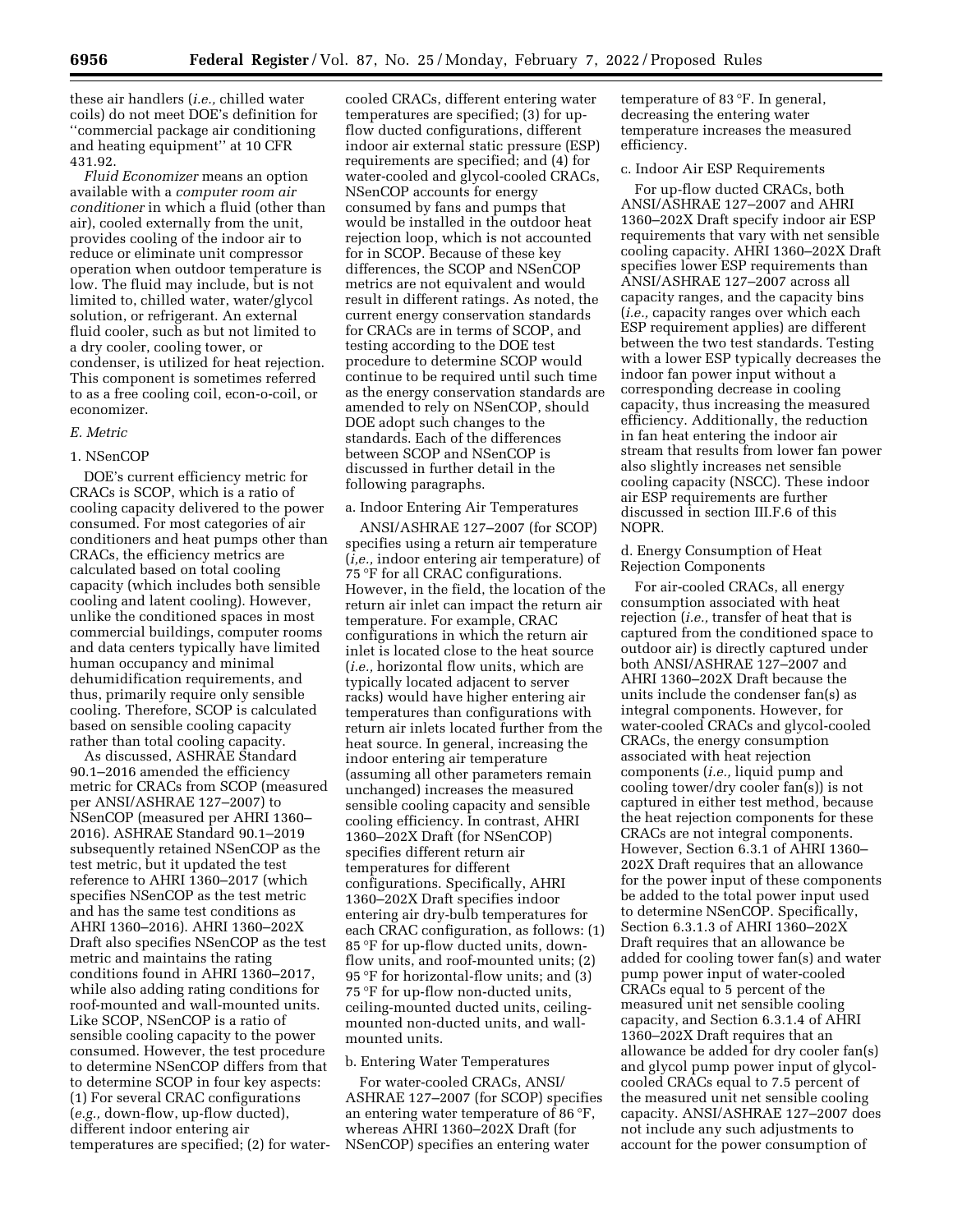these heat rejection components in the power input used to calculate SCOP. The addition of these allowances does not change how the test is conducted, but the resulting changes to the efficiency ratings would more fully capture field energy consumption and allow for more representative comparison of water-cooled and glycolcooled CRACs with air-cooled CRACs.

#### e. Conclusion

In response to the changes to the efficiency metric and referenced industry test standard for CRACs in ASHRAE Standard 90.1–2019 and the draft update to the referenced industry test standard (AHRI 1360–202X Draft), DOE proposes to update its efficiency metric for CRACs to NSenCOP. As discussed in section I.A of this NOPR, this approach is consistent with the general statutory scheme in EPCA to adopt an amended test procedure that is consistent with the updated relevant industry test procedure referenced in ASHRAE Standard 90.1. As part of any future analysis of energy conservation standards for CRACs, DOE would expect to conduct a crosswalk analysis to translate the current Federal standards in terms of SCOP to equivalent levels in terms of NSenCOP to evaluate potential amendments to the energy conservation standards, as appropriate.

Updating the industry consensus standard referenced in the DOE test procedure for CRACs to the draft updated version of the industry standard (*i.e.,* AHRI 1360–202X Draft), would require DOE to change the metric for CRACs from SCOP to NSenCOP. As noted, the energy conservation standards for CRACs are in terms of SCOP, and testing according to the DOE test procedure to determine SCOP would continue to be required until such time as the energy conservation standards are amended to rely on NSenCOP, should DOE adopt such changes to the standards. Further, DOE is unaware of any data or information indicating that NSenCOP test conditions are not representative of an average CRAC use cycle, but the Department requests comments, data, and information as to this understanding.

*Issue 3:* DOE requests comment on its proposal to adopt the NSenCOP metric for CRACs as part of the proposed test procedure in appendix E1, which would be used only if DOE were to prescribe energy conservation standards denominated in terms of NSenCOP in a future rulemaking. Additionally, DOE seeks feedback on whether the rating conditions in AHRI 1360–202X Draft are appropriately representative of field applications.

### 2. Integrated Efficiency Metric

In contrast to an efficiency metric that measures performance at only one test point, an annualized, or ''integrated'' efficiency metric measures performance at multiple test points (*i.e.,* tests with different outdoor test conditions) that are intended to reflect seasonal variation in outdoor ambient temperatures that would be experienced by the equipment installed in the field. ANSI/ASHRAE 127–2007 includes an integrated efficiency metric (*i.e.,* adjusted sensible coefficient of performance (ASCOP)—a metric for which DOE does not require manufacturers to report ratings), which is calculated based on the SCOP determined at four different rating conditions (A, B, C, and D) that represent different ambient conditions, with weightings for the SCOP at each rating condition based on the climate at a specific location. All subsequent versions of CRAC industry standards (*i.e,* 2012 and 2020 versions of ASHRAE Standard 127; 2013, 2016, 2017, and draft versions of AHRI Standard 1360) include a different integrated efficiency metric—integrated net sensible coefficient of performance (iNSenCOP). The iNSenCOP metric is similar to ASCOP in that it comprises a weighted average of NSenCOP values for four test points at varying outdoor conditions.15 Additionally, iNSenCOP includes the weightings for each test point, whereas for ASCOP, ANSI/ASHRAE 127–2007 does not provide the weightings for each test point, and instead specifies obtaining data from a weather bureau or other reputable source to develop weightings for each ASCOP test point.

The ASCOP and iNSenCOP test methods in the CRAC industry consensus test standards require units to maintain a constant sensible cooling capacity at lower ambient temperatures. However, as the ambient temperature decreases, the maximum cooling capacity of a CRAC will inherently increase as the condensing temperature decreases. The CRAC industry consensus test standards do not provide direction regarding how the unit should be controlled to deliver the same amount of sensible cooling as its capacity increases for the lower-ambient tests. AHRI 1360–2017 acknowledges that it may be difficult to maintain test conditions within tolerance while

operating at the full-load cooling load at reduced ambient temperatures, but does not provide direction regarding how the unit should be controlled. In the July 2017 ASHRAE TP RFI, DOE requested comment on whether it should consider adopting an integrated efficiency metric (*e.g.,* iNSenCOP) and, if so, how the requirement to maintain a constant sensible cooling capacity associated with the iNSenCOP test procedure should be implemented during testing. 82 FR 34427, 34432 (July 25, 2017).

In response, AHRI stated that an annualized energy efficiency metric such as iNSenCOP would best represent the energy efficiency of CRACs. However, AHRI stated that testing limitations currently prevent the development of an iNSenCOP metric. AHRI further commented that it had begun work to assess the feasibility of an annualized metric that can be verified by testing, but that this research would not be completed in time for inclusion in the 2017 version of AHRI 1360. Consequently, AHRI recommended that this issue be addressed at a later date. (AHRI, No. 11 at p. 3)

Consistent with AHRI's comment, section D1 of AHRI 136–2017 (and section G1 of the subsequently published AHRI 1360–202X Draft) states that ''a long-term goal is for iNSenCOP to replace NSenCOP after a more readily testable means has been standardized.'' DOE is not aware of any test data that verifies the validity of the iNSenCOP metric. Further, minimum efficiency levels in terms of iNSenCOP have not been adopted in ASHRAE Standard 90.1. The Department acknowledges the potential benefit regarding representativeness that would be provided with an annualized metric for CRACs. However, given the apparent need for further validation and the lack of test data, DOE is not proposing to use the iNSenCOP metric at this time.

### 3. Part-Load Operation and Air Circulation Mode

As discussed in the July 2017 ASHRAE TP RFI, CRACs typically operate at part-load (*i.e.,* less than designed full cooling capacity) in the field. 82 FR 34427, 34432 (July 25, 2017). Reasons for this may include, but are not limited to, redundancy in installed units to prevent server shutdown if a CRAC unit stops working, and server room designers building in extra cooling capacity to accommodate additional server racks in the future. While the current DOE test procedure measures performance at full-load, DOE has estimated that CRACs operate on average at a sensible load of 65 percent

<sup>15</sup>The rating conditions A, B, C, and D specified for ASCOP in ANSI/ASHRAE 127–2007 and for iNSenCOP in subsequent CRAC industry test standards (*i.e.,* 2012 and 2020 versions of ASHRAE Standard 127; 2013, 2016, 2017, and 202X Draft versions of AHRI Standard 1360) for air-cooled units correspond to outdoor entering air temperatures of 95.0 °F, 80.0 °F, 65.0 °F, and 40.0 °F, respectively.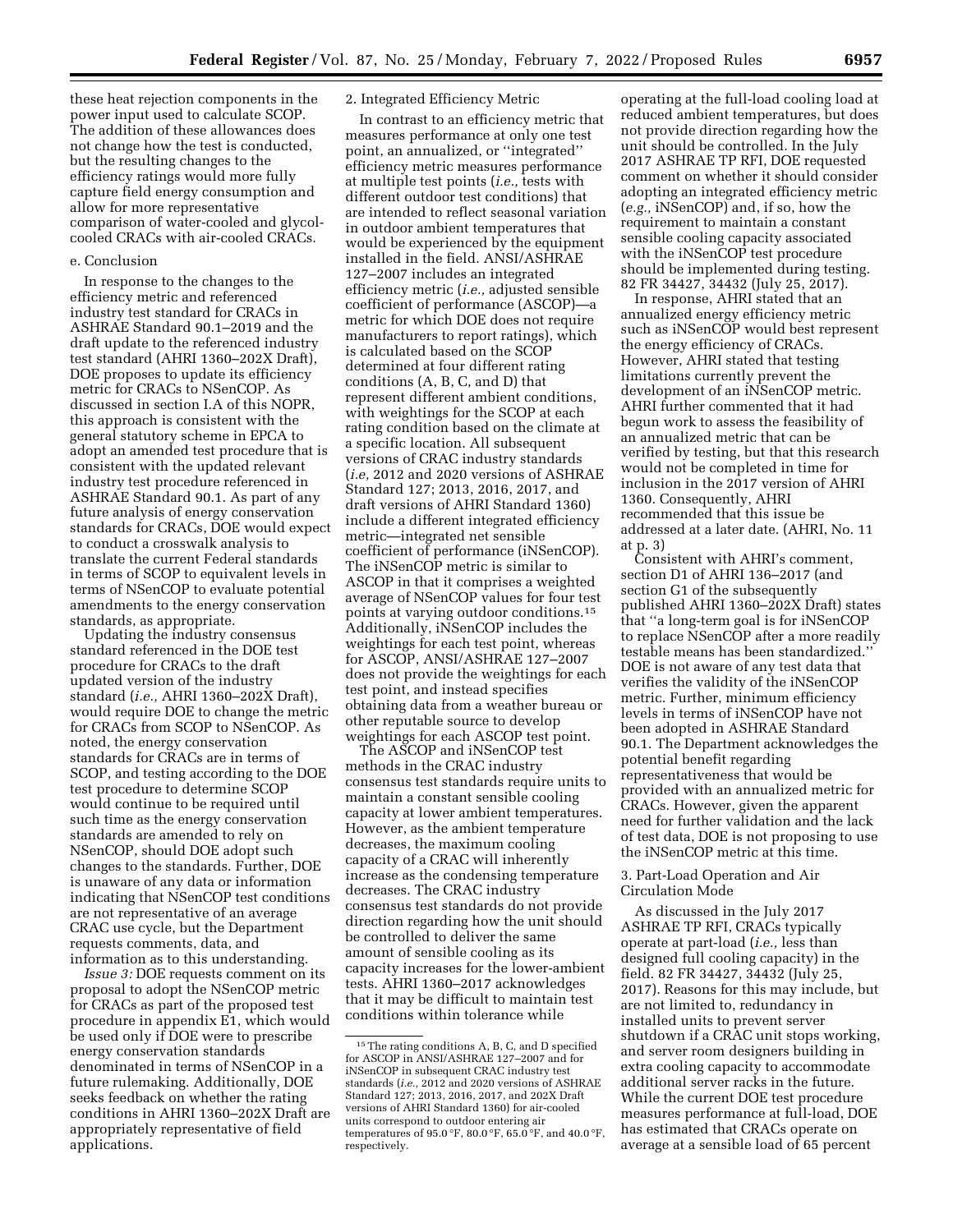of the full-load sensible capacity in the analysis for a final rule for standards and test procedures for certain commercial heating, air conditioning, and water heating equipment (including CRACs) published on May 16, 2012 (77 FR 28928). (Technical Support Document, EERE–2011–BT–STD–0029– 0021, pp. 4–15, 4–16) In the July 2017 ASHRAE TP RFI, DOE requested information on the range of typical field load levels for CRACs at conditions close to or at the maximum ambient outdoor air temperature conditions specified in the DOE test procedure for various unit capacities. DOE also sought input on typical rules of thumb for oversizing and whether the issue of oversizing of this equipment should be addressed in the efficiency metric. 82 FR 34427, 34432 (July 25, 2017).

Additionally, as discussed in the July 2017 ASHRAE TP RFI, many CRACs operate in air circulation mode. 82 FR 34427, 34432 (July 25, 2017). In this mode, the direct expansion refrigerant system is shut down, and only the indoor fans and controls are operating. In a computer room with redundant CRAC units installed, one or more of the redundant units can be operated in air circulation mode to provide increased air movement. In the July 2017 ASHRAE TP RFI, DOE requested comment on the conditions under which CRACs typically operate in air circulation mode (*i.e.,* operating the indoor fan without actively cooling) in the field, whether each CRAC switches automatically between standard cooling mode and air circulation mode, and if so, the time percentage that CRACs operate in air circulation mode. DOE also sought comment on which fan setting $(s)$  is used for air circulation mode and whether DOE should consider this energy use in the CRAC efficiency metric. *Id.* 

The CA IOUs encouraged DOE to adopt an efficiency metric for CRACs that includes part-load conditions, stating that a full-load metric is highly unrepresentative of operation of CRACs in the field. Specifically, the CA IOUs stated that because computer rooms are built out in stages, CRACs may be sized for loads that are far greater than the loads actually met in practice, and that redundant and oversized CRACs are typically installed to ensure the continuous operation of these critical facilities. These commenters further stated that CRACs typically operate at between 10 percent and 50 percent of full-load capacity. Therefore, the CA IOUs recommended that DOE should modify the iNSenCOP metric to account for part-load operation in addition to variations in ambient conditions, or that DOE should develop a new integrated

metric that includes part-load test points. (CA IOUs, No. 3 at pp. 3–4)

The Joint Advocates urged DOE to adopt an efficiency metric for CRACs that incorporates part-load performance, stating that a full-load metric is not representative of performance in the field and, therefore, does not provide good information to consumers. Additionally, the Joint Advocates stated that if CRACs spend a significant amount of time in air circulation mode, the energy use for that operating mode should be captured in the test procedure. These commenters also stated that variable-speed controls for fans and compressors can significantly improve performance when operating at part-load conditions or in air circulation mode, and that capturing these benefits in the test procedure would likely increase adoption of these technologies. The Joint Advocates acknowledged that measuring power consumption in air circulation mode would require additional testing, but suggested that the test burden would be small and that testing of air circulation mode could be performed immediately following the refrigeration system testing, similar to what is specified in the new test procedures for testing dehumidifiers in ''off-cycle'' mode. (Joint Advocates, No. 9 at pp. 2–3)

AHRI stated that oversizing of CRACs varies from site to site and depends on several factors such as redundancy, control sequencing, and the build-out plan. Because of such variations, AHRI stated that it is neither practical nor feasible to address oversizing in the efficiency metric for CRACs. AHRI did not comment on whether energy use from air circulation mode should be reflected in the CRAC efficiency metric, but stated that airflow is a major consideration in the design of a data center cooling system and that the control of airflow depends on how the data center is designed. The trade association stated that circulating fan speeds (in the case of variable-speed fans) are controlled by aisle temperatures, rack temperatures, static pressure, and supply air or return air temperatures; and that the industry has gone to great lengths to address airflow design and control issues. AHRI further commented that in many cases, the controls can be adjusted manually in a matter of seconds to respond to server equipment or load changes in the room. (AHRI, No. 11 at p. 4)

These comments suggest that CRACs are commonly oversized when installed in the field, and that this oversizing can significantly influence performance. DOE acknowledges that the extent of oversizing of CRACs likely varies by

application, but DOE tentatively disagrees with AHRI's statement that it is neither practical nor feasible to account for oversizing in an efficiency metric for CRACs. For example, the ESP that indoor fans must overcome from ductwork varies widely by installation location, yet all versions of AHRI Standard 1360 specify ESP requirements to be used for testing all CRACs. Additionally, DOE understands that many CRACs operate in air circulation mode and that incorporating air circulation mode in testing might incentivize use of more-efficient fan technologies for CRACs that typically operate at lower fan speeds in air circulation mode. At this time, however, DOE does not have information or data on part-load or air circulation mode operation of CRACs to support a proposal to amend the efficiency metric to account for performance in these operating modes.

### *F. Test Method*

This section discusses certain issues related to testing CRACs, several of which were identified by DOE in the July 2017 ASHRAE TP RFI and subsequently addressed in AHRI 1360– 202X Draft. Therefore, in this section, comments received regarding such issues are briefly summarized and cited but are addressed by referencing the relevant language in AHRI 1360–202X Draft.

#### 1. Standard Configurations

Section 3.18 of AHRI 1360–2016 specifies four floor-mounted ''standard model'' configurations to standardize rating conditions (*e.g.,* ESP, return air temperature) based on the configuration of a unit. These four ''standard model'' configurations are: Up-flow ducted, upflow non-ducted, down-flow, and horizontal-flow. Section C1 of Appendix C of AHRI 1360–2016 categorizes all units within the scope of the test as one of the four floor-mounted ''standard model'' configurations, and Table C1 of AHRI 1360–2016 specifies the indoor rating conditions for each ''standard model'' configuration. Table C1 of AHRI 1360–2016 also identifies 13 ''application configurations,'' which are optional test configurations and are not specified for use in developing efficiency ratings.

As part of the July 2017 ASHRAE TP RFI, DOE requested confirmation that, although floor-mounted CRACs may be sold to be installed in multiple configurations, all models are capable of being tested as one of the four floormounted standard models identified in Table C.1 of AHRI 1360–2016. 82 FR 34427, 34433 (July 25, 2017).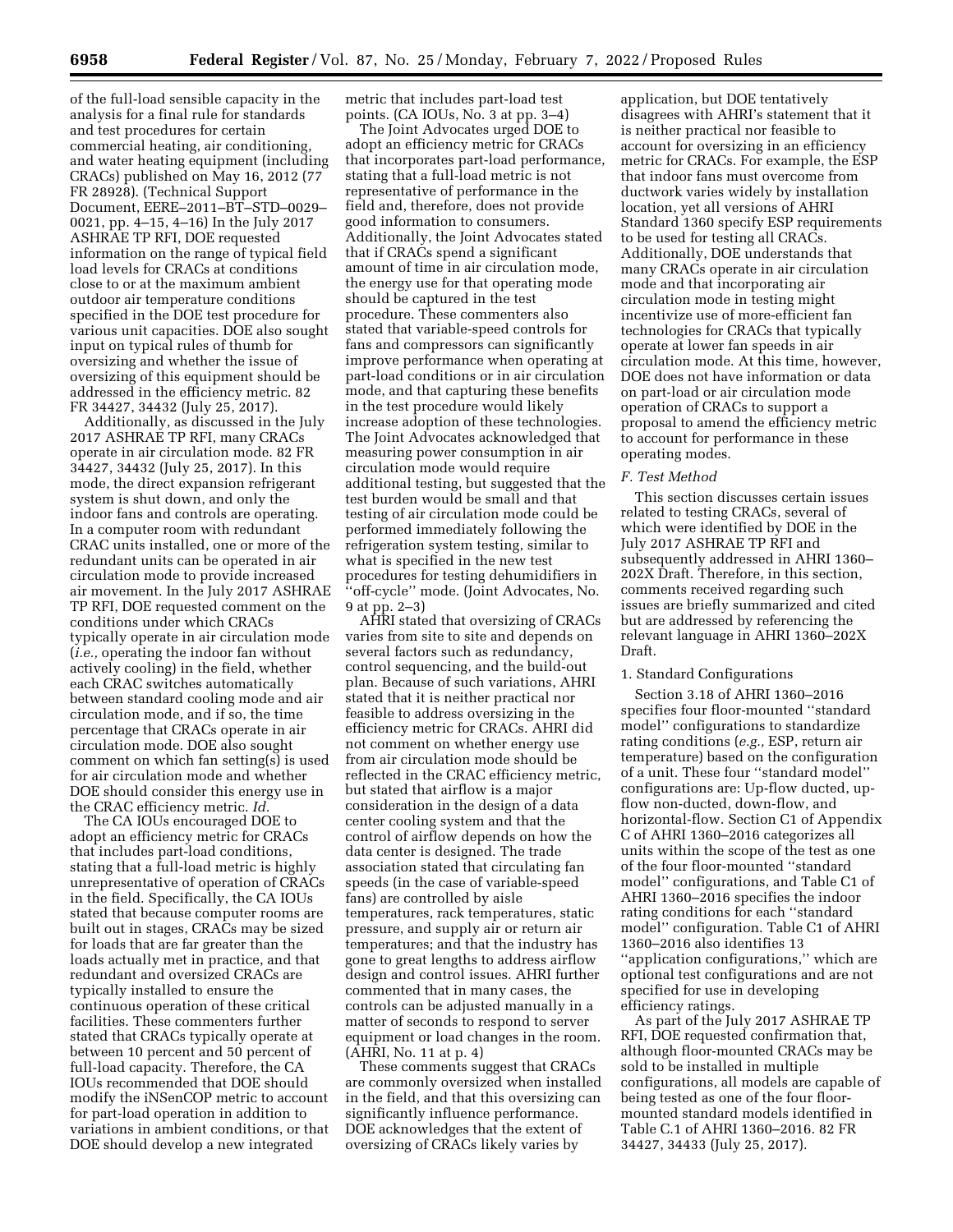In response to the July 2017 ASHRAE TP RFI, AHRI stated that all floormounted models can be configured as one of the four floor-mounted standard models specified in AHRI 1360–2016 and tested accordingly. AHRI also added that some air discharge unit variations may require special test setups, but did not elaborate on this issue. (AHRI, No. 11 at p. 4)

AHRI 1360–2017 specifies six ''standard model'' configurations and includes ceiling-mounted ducted and ceiling-mounted non-ducted ''standard model'' configurations, in addition to the four floor-mounted ''standard model'' configurations in AHRI 1360– 2016. AHRI 1360–202X Draft includes a similar concept but designates the configurations as ''standard configurations'' rather than ''standard models.'' In addition to the six configurations specified as ''standard models'' in AHRI 1360–2017, Sections 3.25 and C1 (to Appendix C) of AHRI 1360–202X Draft include two additional standard configurations for wallmounted and roof-mounted CRACs. Tables C1 and C2 to Appendix C of AHRI 1360–202X Draft specify these eight standard configurations, as well as 14 ''application configurations,'' which Section 3.2 of AHRI 1360–202X Draft defines as unit configurations other than standard configurations. However, Section 3.2 of AHRI 1360–202X Draft states that all units within the scope of AHRI Standard 1360 shall be tested and rated as standard configurations. Accordingly, for each application configuration, Note 2 to Table C1 and Notes 3 through 5 to Table C2 of AHRI 1360–202X Draft assign a specific standard configuration to be used for rating purposes.

In light of the provisions in AHRI 1360–202X Draft regarding standard configurations for testing CRACs, DOE surmises that the approach provided in AHRI 1360–202X Draft represents industry consensus regarding the most appropriate and representative configurations for testing. To the extent that AHRI had any concerns regarding special test set-ups needed for certain unit variations (as set forth in the comments in response to the July 2017 ASHRAE TP RFI), DOE presumes that AHRI's original position on this issue changed during the course of developing the updated industry consensus standard. DOE is proposing to adopt the provisions regarding standard configurations to be used for testing under AHRI 1360–202X Draft.

# 2. Ceiling-Mounted CRACs

The CRAC industry test standard referenced in DOE's current test

procedure in 10 CFR 431.96, ANSI/ ASHRAE 127–2007 (omitting section 5.11), is not specific as to mounting location (*i.e.,* floor, ceiling, wall, roof). However, on October 7, 2015, DOE issued a draft guidance document (''October 2015 Draft Guidance'') to clarify that ceiling-mounted CRACs are covered equipment and are required to be tested under the current DOE test procedure for purposes of making representations of energy consumption. DOE also noted that a manufacturer may request a test procedure waiver for a basic model if it contains design features that prevent testing according to the DOE test procedure. (Docket No. EERE–2014–BT–GUID–0022, No. 3, pp. 1–2) 16

In the July 2017 ASHRAE TP RFI, DOE requested comment on the appropriate test procedure for ceilingmounted CRACs and the test burden associated with any such procedure. 82 FR 34427, 34431 (July 25, 2017). DOE also noted that ANSI/ASHRAE 127– 2007 and ANSI/ASHRAE 127–2012 do not exclude ceiling-mounted CRACs, but that AHRI 1360–2016 (the latest version of AHRI 1360 at the time of the July 2017 ASHRAE TP RFI) provides test provisions and rating conditions only for floor-mounted CRACs. 82 FR 34427, 34430–34431 (July 25, 2017). Further, DOE noted that the current DOE test procedure, which incorporates by reference ANSI/ASHRAE 127–2007, specifies different test conditions (*e.g.,*  different ESP) than AHRI 1360–2016, and the Department requested comment on whether the test requirements of ANSI/ASHRAE 127–2007 are representative of average use cycles for ceiling-mounted CRACs. 82 FR 34427, 34433–34434 (July 25, 2017). In the July 2017 ASHRAE TP RFI, DOE requested information on whether the ESP levels required by ANSI/ASHRAE 127–2012 (which is referenced by AHRI 1360– 2016) are representative of field operation for ceiling-mounted CRACs (among other non-floor-mounted CRAC configurations), and if not, what a representative minimum ESP would be. 82 FR 34427, 34434 (July 25, 2017).

In response, AHRI commented that AHRI 1360 was under revision (at the time of the response) and that an updated version would be published in 2017 (*i.e.,* AHRI 1360–2017). AHRI stated that the revised version would specify ESP requirements for ceilingmounted CRACs. AHRI provided a working draft of AHRI 1360–2017 as part of its comment response. (AHRI, No. 11 at p. 6) AHRI also stated that the

average use cycle for ceiling-mounted CRAC units and other non-floormounted CRACs would be the same as floor-mounted units. (AHRI, No. 11 at p. 5)

AHRI 1360–202X Draft includes ceiling-mounted units within the scope of the industry consensus test standard and specifies ducting configuration (*e.g.,*  ducted discharge and ducted return) requirements in section 3.3.1, indoor entering air temperature in Table 3, and ESP requirements that apply specifically to ceiling-mounted units in Table 5 of that standard. These configurations and conditions align with those included for ceiling-mounted CRACs in the working draft of AHRI 1360–2017 provided as part of AHRI's comment response. Accordingly, DOE surmises that the approach provided in AHRI 1360–202X Draft represents industry consensus regarding the most appropriate and representative method for testing ceiling-mounted CRACs. Further, from DOE's initial review of public product literature for ceiling-mounted CRACs, DOE has tentatively determined that the ESP requirements for ceiling-mounted CRACs in AHRI 1360–202X Draft are more representative for testing ceilingmounted CRACs than the ESP requirements specified in ANSI/ ASHRAE 127–2007 (as provided in the October 2015 Draft Guidance Document). Therefore, DOE is proposing to adopt the provisions in AHRI 1360– 202X Draft regarding testing ceilingmounted CRACs. If DOE adopts the proposed test procedures for ceilingmounted CRACs, DOE expects that this update to the industry consensus standard would obviate the need to update/finalize DOE's draft guidance document on this issue. (Docket No. EERE–2014–BT–GUID–0022, No. 3, pp. 1–2)

#### 3. Non-Floor Mounted CRACs

The current DOE test procedure (which references ANSI/ASHRAE 127– 2007) does not provide specific directions for testing wall-mounted or roof-mounted CRACs (although they are not excluded from ANSI/ASHRAE 127– 2007). In the July 2017 ASHRAE TP RFI, DOE requested information on the extent to which single-package nonfloor-mounted air conditioners are used in computer room applications. DOE also requested comment on whether special test procedure provisions should be developed for different kinds of single-package non-floor-mounted air conditioners that are used for computer room cooling. 82 FR 34427, 34431 (July 25, 2017).

In response to the July 2017 ASHRAE TP RFI, AHRI stated that it did not have

<sup>16</sup>Available at: *[www.regulations.gov/](http://www.regulations.gov/docket?D=EERE-2014-BT-GUID-0022) [docket?D=EERE-2014-BT-GUID-0022.](http://www.regulations.gov/docket?D=EERE-2014-BT-GUID-0022)*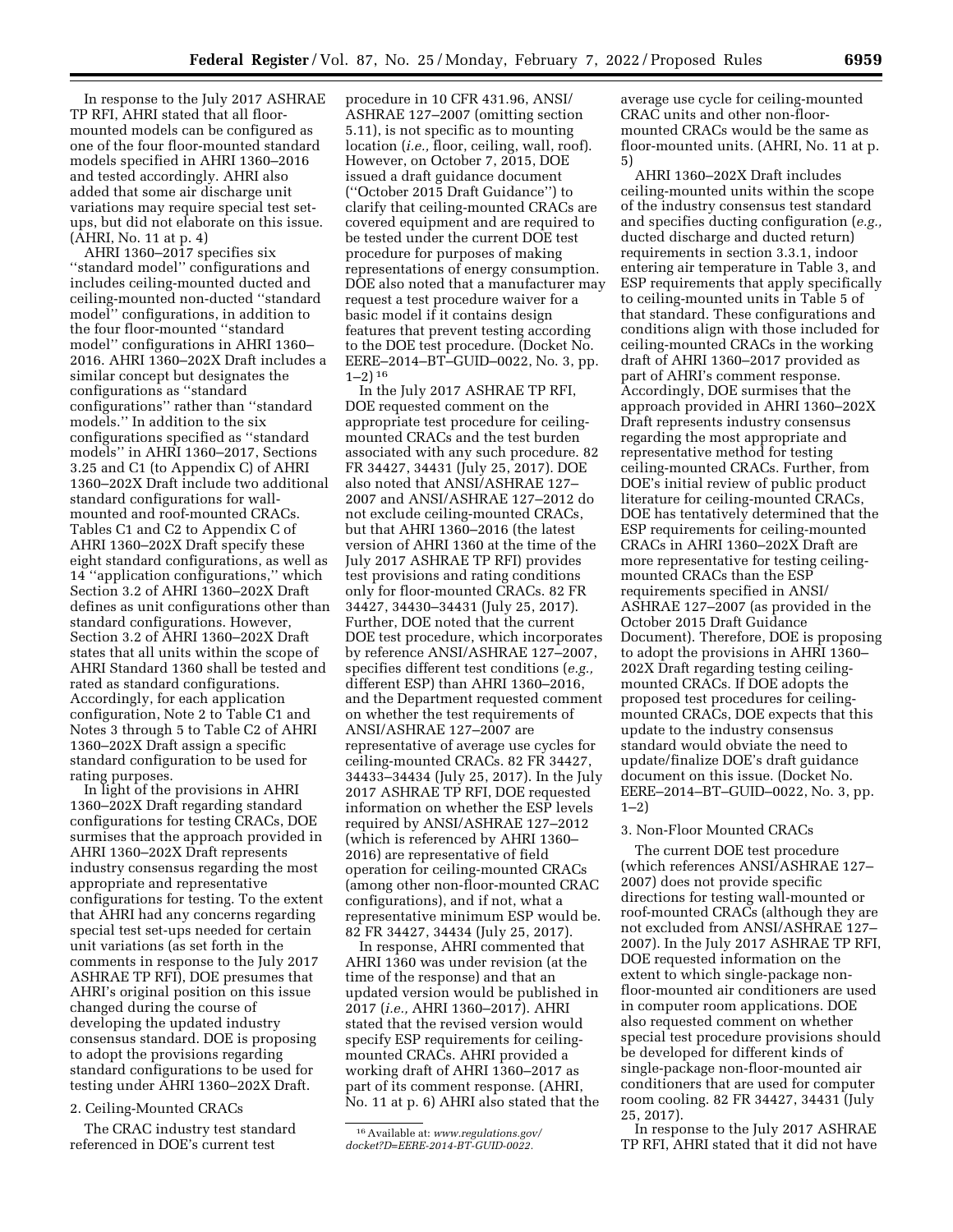information on the extent to which single-package non-floor-mounted air conditioners are used in computer room applications. AHRI further stated that it has not studied test provisions for single-package non-floor-mounted CRACs in-depth, but commented that these units could be tested by combining the test set-up(s) used for testing air conditioners intended for comfort cooling applications with the rating conditions specified for CRACs in AHRI 1360. (AHRI, No. 11 at pp. 2-3)

AHRI 1360–202X Draft includes wallmounted and roof-mounted units in the scope of the test standard and provides rating and test conditions for these units. In light of the provisions in AHRI 1360–202X Draft regarding testing wallmounted and roof-mounted CRACs, DOE surmises that the approach provided in AHRI 1360–202X Draft represents industry consensus regarding the most appropriate and representative method for testing these CRACs. DOE is proposing to adopt the provisions in AHRI 1360–202X Draft regarding testing wall-mounted and roof-mounted CRACs.

In the July 2017 ASHRAE TP RFI, DOE also requested comment on whether there are other configurations of commercial package air conditioners that are designed, marketed, or used in computer room cooling applications and that meet DOE's current definition for a CRAC, beyond floor-mounted units, ceiling-mounted units, portable units, indoor single-package wall-mounted units, roof-mounted units, and certain SPVUs. 82 FR 34427, 34431 (July 25, 2017).

In response, AHRI commented that DOE's list of configurations of commercial package air conditioners presented in the July 2017 ASHRAE TP RFI covers all variations of systems used for data center cooling other than variable refrigerant flow multi-split air conditioners and heat pumps (''VRF multi-split systems''), evaporative coolers, and site built-up systems (*i.e.,*  engineered-to-order systems). (AHRI, No. 11 at p. 3)

DOE has not identified any VRF multi-split systems on the market that are specifically marketed for computer room cooling applications, and provisions for testing such systems are not included in AHRI 1360–202X Draft or ANSI/ASHRAE 127–2020. Evaporative coolers do not include refrigeration systems; therefore, they are not air conditioners and are not covered products or equipment under 42 U.S.C. 6291 or 42 U.S.C. 6311, respectively. The Federal test procedures (and energy conservation standards) do not distinguish between ''engineered-to-

order'' equipment and mass-market equipment. To the extent that equipment is a CRAC, it is subject to the Federal test procedures and applicable energy conservation standards. In its comments, AHRI did not provide any indication that there are site-built/ engineered-to-order CRACs that warrant unique test provisions. In accordance with the CRAC configurations covered in AHRI 1360–202X Draft, DOE surmises that the provisions provided in AHRI 1360–202X Draft represents industry consensus regarding the configurations of CRACs for which specific test provisions are warranted. DOE is not proposing test provisions for any configurations of CRACs not included in AHRI 1360–202X Draft.

#### 4. ANSI/ASHRAE 37 Test Requirements

The current DOE test procedure for CRACs references ANSI/ASHRAE 127– 2007, which in turn references ANSI/ ASHRAE Standard 37–2005, ''Methods of Testing for Rating Unitary Air-Conditioning and Heat Pump Equipment'' (ANSI/ASHRAE 37–2005). In the July 2017 ASHRAE TP RFI, DOE noted that ANSI/ASHRAE 127–2012 and AHRI 1360–2016 reference a more recent version (*i.e.,* ANSI/ASHRAE 37– 2009), but none of these industry test standards for CRACs indicate which specific provisions of the applicable version of ANSI/ASHRAE 37 are intended to apply. 82 FR 34427, 34433 (July 25, 2017). DOE requested comment on whether the test method of ANSI/ ASHRAE 37–2009 is appropriate for measuring capacity, sensible capacity, and electric energy use for all configurations of CRACs (including configurations for which DOE does not currently prescribe standards). *Id.* 

In response, AHRI stated that a combination of ANSI/ASHRAE 37– 2009, ANSI/ASHRAE 127–2012, and the draft version of AHRI 1360 at the time of AHRI's comment should cover most test methods for CRACs. (AHRI, No. 11 at p. 5).

AHRI 1360–202X Draft also references ANSI/ASHRAE 37–2009 but provides additional clarity on the applicability of provisions in ANSI/ASHRAE 37–2009. Specifically, Section 5.1 of AHRI 1360– 202X Draft specifies that all testing shall be conducted in accordance with ANSI/ ASHRAE 127–2020 and ANSI/ASHRAE 37–2009, and that in the event of conflicting instructions between test standards, the instructions in AHRI 1360–202X Draft take precedence. In light of the provisions in AHRI 1360– 202X Draft regarding the applicability of ANSI/ASHRAE 37–2009, DOE surmises that the approach provided in AHRI 1360–202X Draft represents industry

consensus regarding the most appropriate and representative method for testing CRACs. DOE is proposing to adopt the provisions in AHRI 1360– 202X Draft regarding the applicability of ANSI/ASHRAE 37–2009 for testing CRACs.

In the July 2017 ASHRAE TP RFI, DOE raised several more specific issues related to the applicability of ANSI/ ASHRAE 37–2009. These issues are addressed in AHRI 1360–202X Draft, and DOE is proposing to adopt these provisions in AHRI 1360–202X Draft. These issues are discussed in the following subsections.

#### a. Test Tolerances

Table 2b of ANSI/ASHRAE 37–2009 includes test operating tolerances (*i.e.,*  the maximum permissible range of a measurement during the specified test interval) and condition tolerances (*i.e.,*  the maximum permissible difference between the averaged value of the measured test parameter and the specified test condition) for several parameters, including air and fluid temperatures. Section 5.1 of ANSI/ ASHRAE 127–2007 and Section 5.2.1 of ANSI/ASHRAE 127–2012 include an operating tolerance for the room temperature; however, no published versions of ANSI/ASHRAE 127 or AHRI 1360 prior to AHRI 1360–2017 specifically include tolerances for any other test parameters or clarify whether such tolerances are included as part of the general reference to ASHRAE Standard 37.

In the July 2017 ASHRAE TP RFI, DOE requested comment on whether any operating or condition tolerances included in Table 2b of ANSI/ASHRAE 37–2009 are inappropriate for CRACs. If any are inappropriate, DOE requested an explanation as to why and suggestions on how the tolerances should be changed. 82 FR 34427, 34433 (July 25, 2017).

In response, AHRI commented that the tolerances listed in Table 2b of ANSI/ASHRAE 37–2009 are appropriate for testing CRACs. (AHRI, No. 11 at p. 5)

Subsequently, the AHRI 1360 committee has developed an updated draft version, AHRI 1360–202X Draft, which specifies operating and condition test tolerances in Table 7 of the draft industry test standard. These tolerances generally align with those in Table 2b of ANSI/ASHRAE 37–2009 but also include tolerances for electrical voltage, electrical frequency, and indoor and outdoor dew point temperatures. Furthermore, section E5.3.2 of Appendix E of AHRI 1360–202X Draft specifies condition tolerances for indoor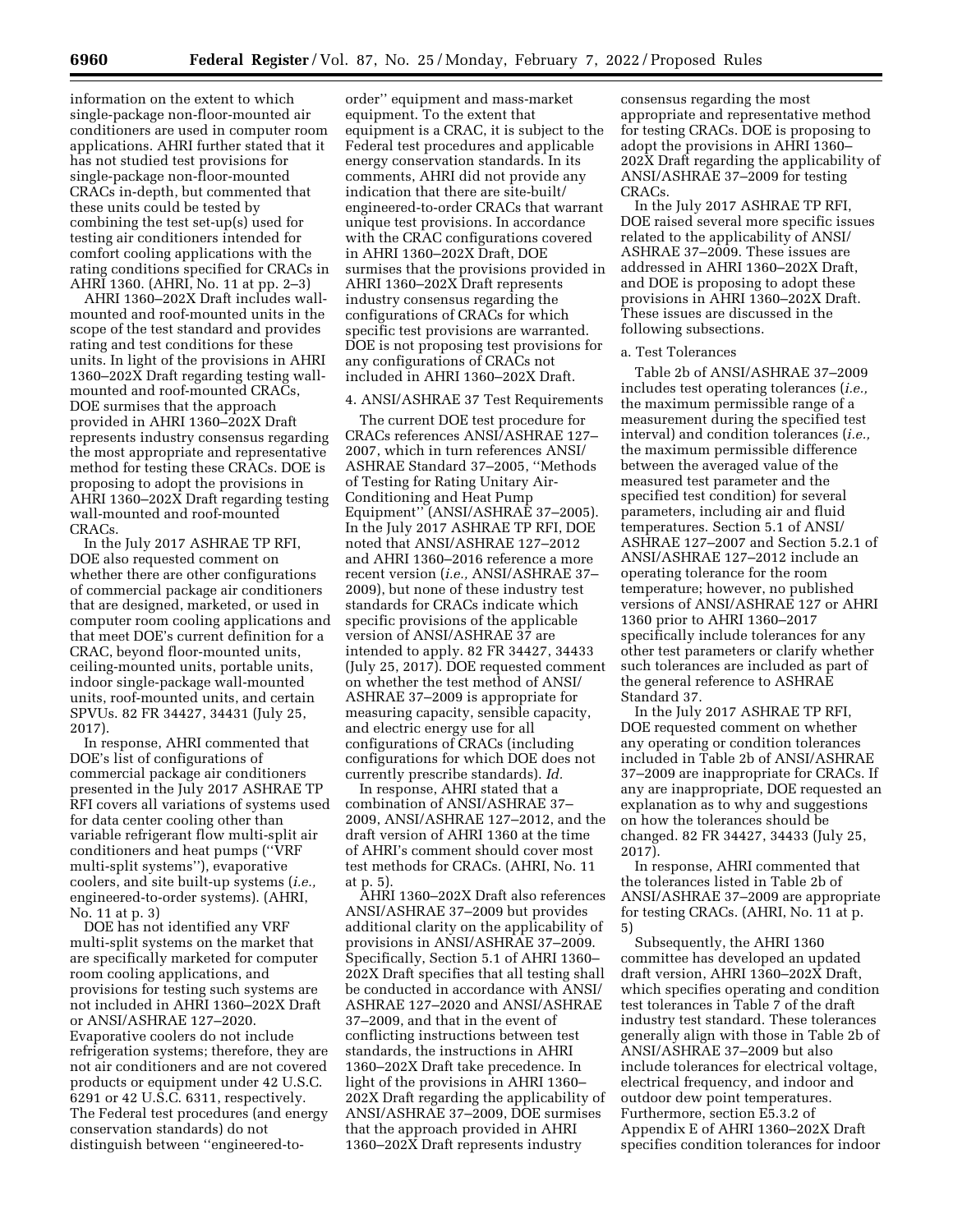airflow and ESP. DOE is proposing to adopt the test tolerances specified in AHRI 1360–202X Draft.

# b. Enclosure for CRACs With Compressors in Indoor Units

DOE's research indicates that most air-cooled CRACs are split systems with the compressor(s) housed in the indoor unit. Additionally, water-cooled and glycol-cooled CRACs are typically single-package systems, and all components in such systems are typically intended for indoor installation. Where the compressor is installed in relation to the conditioned space and other system components impacts the capacity of the system and the provisions necessary for accurately measuring system capacity, because waste heat from the compressor is transferred to the surrounding air. Section 6.1.5 of ASHRAE 37–2009 states that an enclosure as shown in Figure 3 of the standard must be used when the compressor is housed in the indoor section (*i.e.,* indoor unit) and separately ventilated (*i.e.,* air that absorbs compressor heat would not combine with supply air, which is used to measure capacity). Figure 3 shows an insulated enclosure surrounding the indoor unit that ensures that the separately ventilated compressor air recombines with supply air to be included in capacity measurements. Hence, the heat rejected from the compressor shell is accounted for in the indoor air enthalpy method measurement. This test arrangement also reflects field performance of the air conditioner to the extent that any compressor heat rejected to the indoors will heat the space, thereby reducing cooling capacity and increasing heating capacity. For systems where the compressor is in the indoor section but not separately ventilated, the air that absorbs compressor heat combines with supply air and is accounted for in the indoor air enthalpy method capacity measurements without the need for the enclosure in Figure 3. In the 2017 ASHRAE TP RFI, DOE requested comment on whether it is appropriate to incorporate the impact of compressor heat in sensible capacity measurements for CRACs with compressors housed in their indoor units. 82 FR 34427, 34433 (July 25, 2017).

In response, AHRI stated that the heat released from the compressor shell is not significant. AHRI further commented that both the hot and cold sections of the compressor are typically exposed to the unit airstream, and, therefore, that compressor heat (if any) is already included in the sensible capacity measurement of CRACs.

Similarly, in units where the compressor is in a separate compartment, AHRI stated that the negative air pressure of the adjacent evaporator usually pulls the compressor heat, if any, into the airstream. (AHRI, No. 11 at p. 6).

Section 5.4 of AHRI 1360–202X Draft specifies requirements for when an enclosure as shown in Figure 3 of ANSI/ ASHRAE 37–2009 must be used for testing CRACs. Specifically, Section 5.4.1 notes than an enclosure is required for systems for which the compressor(s) is housed in a part of the unit that the manufacturer's installation instructions indicate is intended for indoor installation and the compressor(s) is separately ventilated from the evaporator or condenser airstream. Additionally, for systems for which the compressor(s) is housed in a part of the unit that the manufacturer's installation instructions indicate is intended for indoor installation, but the compressor(s) is not separately ventilated—Section 5.4.2 states that an enclosure must be used if the required heat balance between the primary and secondary capacity measurements cannot be achieved. In light of the provisions in AHRI 1360–202X Draft regarding enclosures for CRACs with compressors in the indoor unit, DOE surmises that AHRI's original position on these provisions, as set forth in the comments in response to the July 2017 ASHRAE TP RFI, changed during the course of developing that industry consensus standard. DOE is proposing to adopt the provisions regarding enclosures for CRACs with compressors in the indoor unit specified in Section 5.4 of AHRI 1360–202X Draft.

c. Secondary Methods for Capacity Measurement

Section 7.2.1 of ANSI/ASHRAE 37– 2005 (which is referenced by ANSI/ ASHRAE 127–2007, which is incorporated by reference in DOE's current test procedure) and Section 7.2.1 of ANSI/ASHRAE 37–2009 (which is referenced by all CRAC industry test standards published after 2009) both require that when testing equipment with a total cooling capacity less than 135,000 Btu/h, simultaneous capacity tests must be conducted using the indoor air enthalpy method as the primary method and one other applicable method as the secondary method.17 Specifically, these other applicable test methods include the

outdoor air enthalpy method, the compressor calibration method, the refrigerant enthalpy method, and the outdoor liquid coil method. Table 1 of ANSI/ASHRAE 37–2005 and Table 1 of ANSI/ASHRAE 37–2009 specify which of these test methods are applicable for each equipment configuration and method of heat rejection in cooling mode. Additionally, Section 10.1.2 of these standards requires that the total cooling capacity values calculated from the two simultaneously conducted methods agree within 6.0 percent.

The secondary test method is mainly used to validate the accuracy of the capacity measurements. Specifically, the secondary test method ensures that all energy flowing into and out from the system are accounted for. If the measured total cooling capacity is verified to be accurate by using a secondary test method, the measured sensible cooling capacity using the indoor air enthalpy method likewise would be accurate, thereby ensuring results that are appropriately representative of equipment operation during an average use cycle.

In the 2017 ASHRAE TP RFI, DOE sought comment on whether a secondary test is appropriate for testing CRACs, for what range of cooling capacity such a requirement should apply for CRACs, how the requirement should be applied, what level of agreement should be required, and whether there would be a significant additional test burden resulting from a secondary test. 82 FR 34427, 34433 (July 25, 2017).

In response, AHRI stated that it is not aware of a secondary test that confirms sensible cooling capacity specifically. AHRI recommended that DOE not adopt a secondary test requirement for CRACs until such time as an appropriate test method is developed and proven to be accurate. (AHRI, No. 11 at p. 5)

AHRI 1360–202X Draft includes requirements for conducting secondary methods of total capacity measurement for CRACs. More specifically, Section E7.2 of Appendix E of AHRI 1360–202X Draft sets forth equipment configurations for which secondary measurements are not required, but for all other configurations, it requires use of one of the applicable ''Group B'' methods specified in Table 1 of ANSI/ ASHRAE 37–2009 as a secondary method.18 Section E7.4 of Appendix E

<sup>17</sup>ANSI/ASHRAE 37–2009 does not require secondary capacity measurements for equipment with cooling capacity greater than or equal to 135,000 Btu/h.

<sup>18</sup>Specifically, Section E7.2 of Appendix E of AHRI 1360–202X Draft includes the following requirements: For the following equipment, no secondary measurements are required: (1) Singlepackage evaporatively-cooled equipment with rated cooling capacity greater than or equal to 135,000 Continued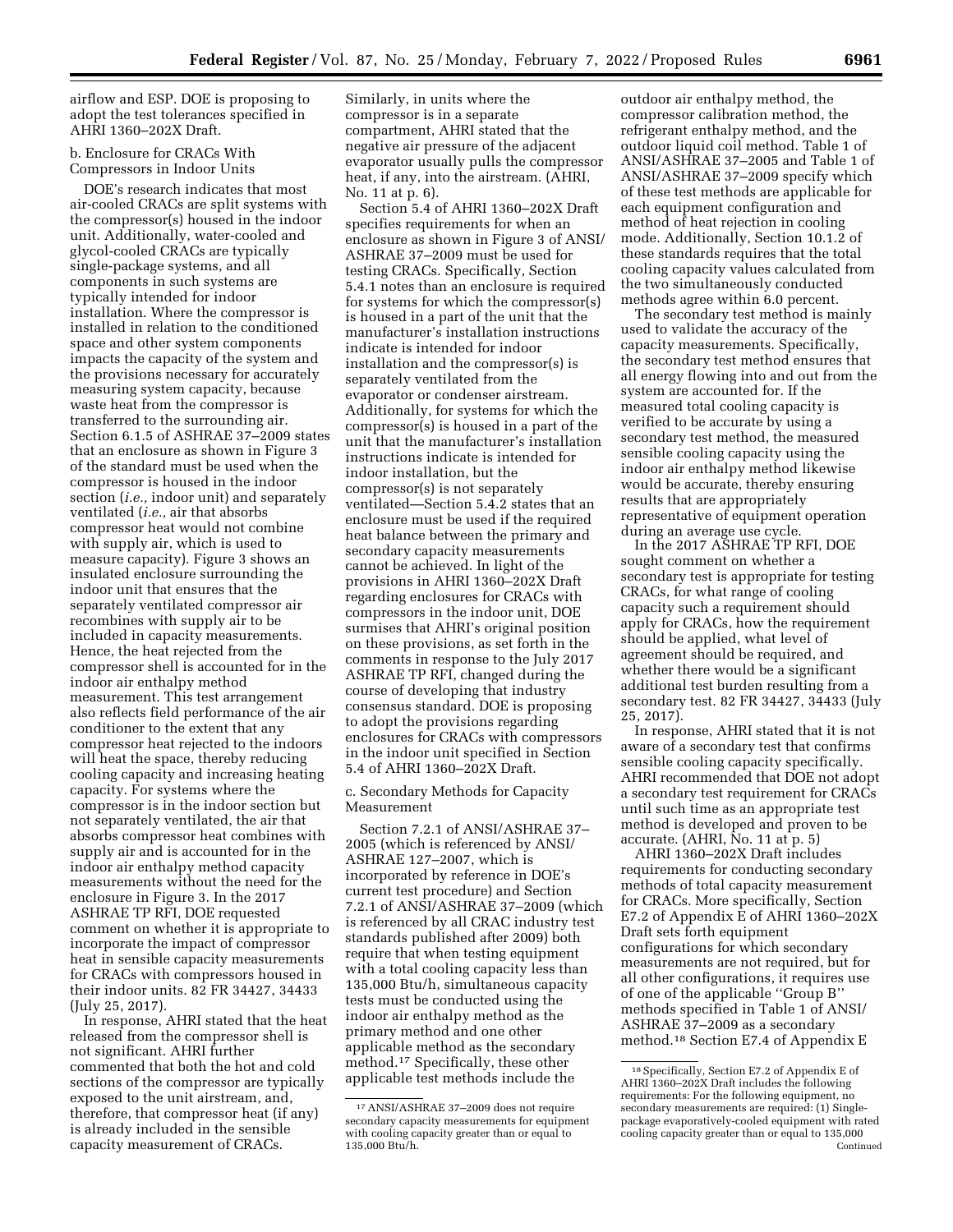of AHRI 1360–202X Draft specifies a requirement on agreement between total capacity measurements (for applicable equipment)—the secondary capacity measurement must be within 6 percent of the primary capacity measurement. In light of the provisions in AHRI 1360– 202X Draft regarding secondary methods for capacity measurement, DOE surmises AHRI's original position on these provisions, as set forth in the comments in response to the July 2017 ASHRAE TP RFI, changed during the course of developing that industry consensus standard. DOE is proposing to adopt the provisions regarding secondary methods specified in Section E7 of AHRI 1360–202X Draft.

#### 5. Ducted Condensers

CRACs with condensers or condensing units intended for indoor installation may require ducting of outdoor air. As part of the July 2017 ASHRAE TP RFI, DOE requested comment on how to set up the condenser airflow when testing CRACs manufactured with condenser air inlet and outlet connections and high-static condenser fans (which is indicative of units that can be installed indoors with the condenser inlet air ducted from the outdoors to the unit, and vice versa for the condenser outlet air). Additionally, DOE requested comment on whether some CRACs can be installed with or without condenser ducting, and if so, how often these units are typically installed with condenser ducting. DOE also sought comment on whether certain CRAC configurations are more likely to be installed with condenser ducting. 82 FR 34427, 34434 (July 25, 2017).

In response, AHRI stated that the condenser airflow is established and measured in accordance with ANSI/ ASHRAE 37–2009 and ANSI/ASHRAE 127–2012, and that a two-step process is required when testing in psychrometric rooms without an outdoor air measurement chamber. (AHRI, No. 11 at p. 7) AHRI also commented that manufacturers do not know what percentage of CRACs with indoor condensers are ducted in the field, but that all units with indoor condensers are capable of being ducted and are rated with an ESP consistent with the requirements in Section 6.2.4.5 of AHRI 1360–2016.19 AHRI further stated that

99 percent of air-cooled floor-mounted CRACs utilize outdoor free air discharge condensers and that only 1 percent of units are installed with indoor ducted condensers. However, AHRI stated that indoor ducted condensers are more prevalent for air-cooled ceiling-mounted CRACs (20 percent). Additionally, AHRI argued that due to space constraints, as well as larger condenser fan motors, ceiling-mounted CRACs with ducted condensers should have lower minimum efficiency levels. AHRI stated that it will develop a proposal regarding efficiency levels to be included in ASHRAE Standard 90.1 for ceilingmounted CRACs with ducted condensers in the near future. *Id.* 

AHRI 1360–202X Draft includes provisions for testing CRACs with ducted condensers. Specifically, Table 6 of AHRI 1360–202X Draft provides the following outdoor air ESP requirements for units with ducted condensers: 0.5 in  $H<sub>2</sub>O<sup>20</sup>$  for ceiling-mounted units, and 0.0 in  $H_2O$  for all other configurations. Further, Section E6 of Appendix E of AHRI 1360–202X Draft specifies test provisions for setting outdoor airflow and outdoor air ESP for units with ducted condensers. In light of the provisions in AHRI 1360–202X Draft regarding testing CRACs with ducted condensers, DOE surmises that the approach provided in AHRI 1360–202X Draft represents industry consensus regarding the most appropriate and representative method for testing CRACs with ducted condensers. DOE is proposing to adopt the provisions in AHRI 1360–202X Draft regarding testing CRACs with ducted condensers.

Regarding AHRI's comment about stringency of minimum efficiency levels for ceiling-mounted CRACs with ducted condensers, DOE notes that minimum efficiency levels for ceiling-mounted CRACs (including separate levels for units with and without ducted condensers) are included in ASHRAE Standard 90.1–2019. DOE is evaluating the ASHRAE Standard 90.1–2019 minimum efficiency levels for CRACs in a separate energy conservation standards rulemaking (*see* Docket No. EERE–2020–BT–STD–0008).

6. Minimum External Static Pressure Requirements

In the July 2017 ASHRAE TP RFI, DOE noted that ANSI/ASHRAE 127– 2007 (which is referenced by the current DOE test procedure), ANSI/ASHRAE

127–2012, and AHRI 1360–2016 all contain different minimum ESP specifications. 82 FR 34427, 34433 (July 25, 2017). DOE noted that the 2007 and 2012 versions of ANSI/ASHRAE 127 contain the same minimum ESP levels but use different definitions to determine which minimum ESP level applies for a given unit. Specifically, ANSI/ASHRAE 127–2012 defines ''ducted systems'' as ''air conditioners intended to be connected to supply and/ or return ductwork'' instead of ''to supply and return ductwork,'' as specified in ANSI/ASHRAE 127–2007. Additionally, DOE observed that the ESP requirements specified in AHRI 1360–2016 for up-flow ducted and down-flow configurations are significantly lower than those specified in ANSI/ASHRAE 127–2012. DOE further stated that it was considering adopting the test procedures and the ESP requirements specified in AHRI 1360–2016, but sought input on whether the ESP requirements specified in AHRI 1360–2016 are representative of field operation for floor-mounted CRACs. 82 FR 34433–34434 (July 25, 2017).

In response, AHRI commented that while there are some unusual circumstances where excessive ducting is required, the ESP requirements specified in AHRI 1360–2016 are representative of most applications. (AHRI, No. 11 at p. 6)

AHRI 1360–202X Draft specifies indoor air ESP requirements in Table 5 for all configurations of CRACs. The ESP requirements specified for floormounted CRACs in Table 5 align with those specified in AHRI 1360–2016, except that the capacity boundaries for ESP requirements for up-flow ducted units increased from 65,000 Btu/h and 240,000 Btu/h to 80,000 Btu/h and 295,000 Btu/h, respectively. This increase in capacity boundaries reflects the increase in NSCC associated with the increased return air temperature for up-flow ducted units in the NSenCOP metric, as compared to the SCOP metric (*see* section III.E.1.a of this NOPR for further discussion of the indoor entering air temperature conditions for NSenCOP). ESP requirements for ceiling-mounted CRACs are discussed in section III.F.2 of this NOPR, and ESP requirements for wall-mounted and roof-mounted CRACs are discussed in section III.F.3 of this NOPR. DOE surmises that the approach provided in AHRI 1360–202X Draft represents industry consensus regarding the most appropriate and representative ESP requirements for testing CRACs. DOE is not proposing any deviations from the ESP requirements specified in Table 5 of AHRI 1360–202X Draft.

Btu/h and (2) air-cooled single-package equipment with outdoor airflow rates (either manufacturerspecified or determined via testing) above 9,000 scfm. For all other equipment, use one of the applicable ''Group B'' methods specified in Table 1 of ANSI/ASHRAE 37–2009 as a secondary method for capacity measurement.

<sup>19</sup>Section 6.2.4.5 of AHRI 1360–2016 specifies that for products intended to be installed with the

outdoor airflow ducted, the unit shall be installed with outdoor coil ductwork installed per manufacturer installation instructions and shall operate at 0.5 in H2O ESP.

 $20$  The symbol "in  $H<sub>2</sub>O$ " refers to inches of water column.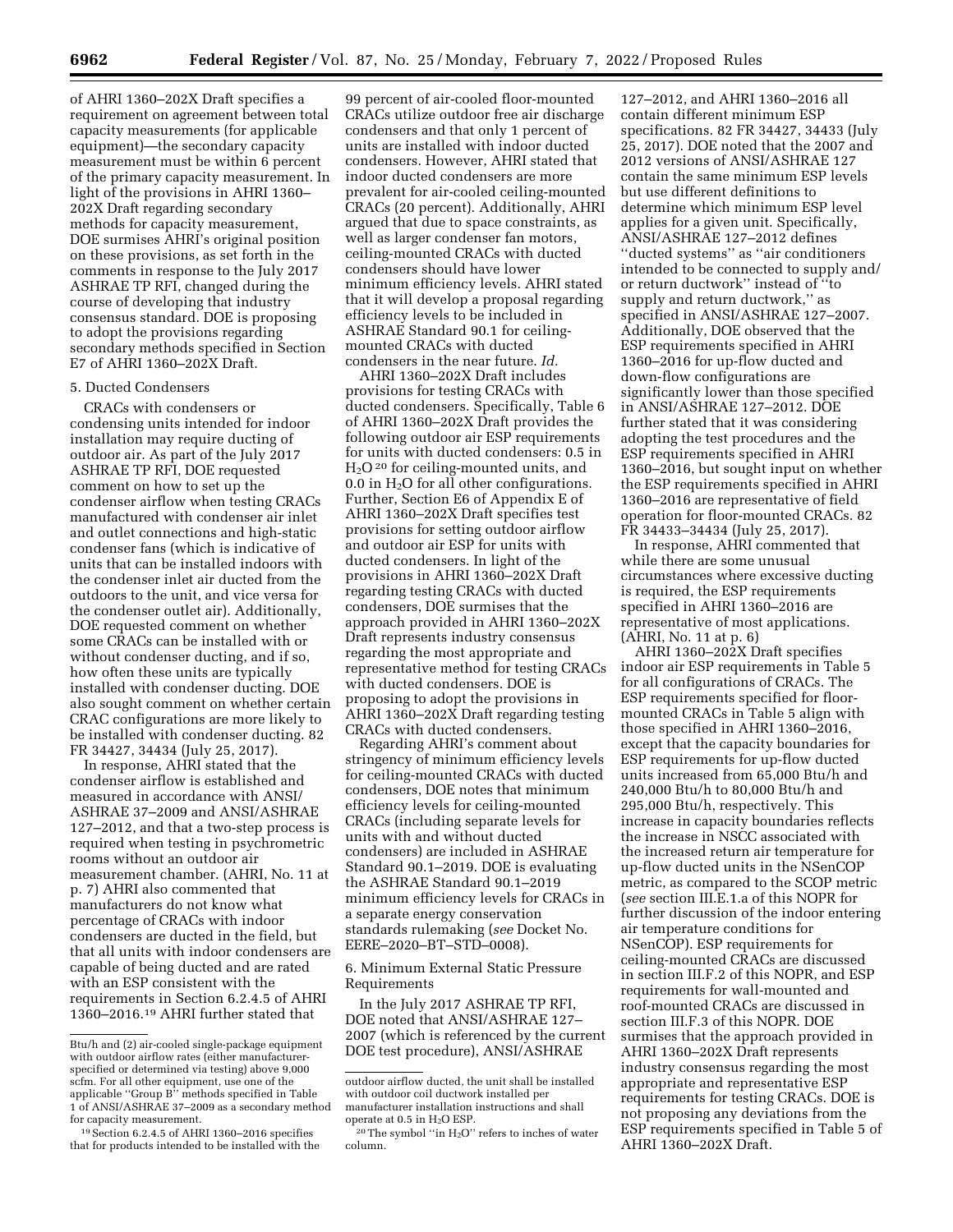#### 7. Refrigerant Charging Instructions

The amount of refrigerant charge in an air conditioner can have a significant impact on the system performance. DOE's current test procedure for CRACs requires that units be set up for test in accordance with the manufacturer installation and operation manuals. 10 CFR 431.96(e). In addition, the current DOE test procedure states that if the manufacturer specifies a range of superheat, sub-cooling, and/or refrigerant pressures in the installation and operation manual, any value within that range may be used to determine refrigerant charge, unless the manufacturer clearly specifies a rating value in its installation or operation manual, in which case the specified value shall be used. 10 CFR 431.96(e)(1). The current DOE test procedure does not provide charging instructions if the manufacturer does not provide instructions in the manual that is shipped with the unit or if the provided instructions are unclear or incomplete.

As part of the July 2017 ASHRAE TP RFI, DOE noted that neither the ASHRAE nor the AHRI test standards for CRACs (published at the time of the July 2017 ASHRAE TP RFI) include specific instructions for refrigerant charging. 82 FR 34427, 34434 (July 25, 2017). In a June 8, 2016 final rule for the test procedure for central air conditioners and heat pumps (CACs/ HPs), DOE further stated that the Federal test procedure for CACs/HPs provides a comprehensive approach for refrigerant charging intended to improve test reproducibility.21 81 FR 36992, 37030–37031. Specifically, DOE noted in the July 2017 ASHRAE TP RFI that the approach for CACs/HPs indicates which set of installation instructions to use for charging, explains what to do if there are no instructions, indicates that target values of parameters are the centers of the range allowed by installation instructions, and specifies tolerances for the measured values. DOE requested comment on which refrigerant charging requirements should be considered to establish reproducible test results for CRACs, and whether the approach for CACs/HPs would be appropriate for CRACs. DOE also requested comment on the operating conditions at which CRAC units are typically charged in the field and/or what conditions should be used to set refrigerant charge for testing purposes. 82 FR 34427, 34434–34435 (July 25, 2017).

In response, AHRI commented that refrigerant charging should be based on the manufacturer's instructions, and that because CRACs are operated yearround, manufacturers determine the optimum charge for hot and cold weather operation. (AHRI, No. 11 at p. 8).

Section 5.9 of AHRI 1360–202X Draft includes a comprehensive set of provisions regarding refrigerant charging for CRACs that is generally consistent with the approach for CACs/ HPs currently in DOE's regulations. Specifically, Section 5.9 of AHRI 1360– 202X Draft requires that units be charged at conditions specified by the manufacturer in accordance with the manufacturer installation instructions or labels applied to the unit, which is consistent with AHRI's comment. If there are no manufacturer-specified charging conditions, Section 5.9 of AHRI 1360–202X Draft specifies charging at the standard rating conditions (as defined in Tables 3 and 4 of that test standard). Section 5.9 of AHRI 1360–202X Draft also provides additional charging instructions to be used if the manufacturer does not provide instructions or if the provided instructions are unclear or incomplete (*e.g.,* specifying default charging targets to use if none are provided by the manufacturer and specifying an instruction priority to be used in the event of conflicting information between multiple manufacturerprovided charging instructions). In light of the provisions in AHRI 1360–202X Draft, DOE surmises that the approach provided in AHRI 1360–202X Draft represents industry consensus regarding the most appropriate and representative approach for refrigerant charging for testing CRACs. DOE is not proposing any deviations from the refrigerant charging provisions specified in Section 5.9 of AHRI 1360–202X Draft.

#### *G. Configuration of Unit Under Test*

CRACs are distributed in commerce in a variety of configurations consisting of different combinations of components. The following sections address the required configuration of units under test.

#### 1. Specific Components

An Appliance Standards and Rulemaking Federal Advisory Committee (ASRAC) working group for certain commercial heating, ventilating, and air conditioning (HVAC) equipment (Commercial HVAC Working Group),22

which included CRACs, submitted a term sheet (Commercial HVAC Term Sheet) providing the Commercial HVAC Working Group's recommendations. (Docket No. EERE–2013–BT–NOC–0023, No. 52) 23 The Commercial HVAC Working Group recommended that DOE issue guidance under current regulations on how to test certain equipment features when included in a basic model, until the testing of such features can be addressed through a test procedure rulemaking. The Commercial HVAC Term Sheet listed the subject features under the heading ''Equipment Features Requiring Test Procedure Action.'' (*Id.* at pp. 3–9) The Commercial HVAC Working Group also recommended that DOE issue an enforcement policy stating that DOE would exclude certain equipment with specified features from Departmental testing, but only when the manufacturer offers for sale at all times a model without that feature but that is identical in terms of all other features; otherwise, the model with that feature would be eligible for Departmental testing. These features were listed under the heading ''Equipment Features Subject to Enforcement Policy.'' (*Id.* at pp. 9–15)

On January 30, 2015, DOE issued a Commercial HVAC Enforcement Policy addressing the treatment of specific features during Departmental testing of commercial HVAC equipment. (*See [www.energy.gov/gc/downloads/](http://www.energy.gov/gc/downloads/commercial-equipment-testing-enforcement-policies)  [commercial-equipment-testing](http://www.energy.gov/gc/downloads/commercial-equipment-testing-enforcement-policies)[enforcement-policies](http://www.energy.gov/gc/downloads/commercial-equipment-testing-enforcement-policies)*) The Commercial HVAC Enforcement Policy stated that for the purposes of assessment testing pursuant to 10 CFR 429.104, verification testing pursuant to 10 CFR  $429.70(c)(5)$ , and enforcement testing pursuant to 10 CFR 429.110—DOE would not test a unit with one of the optional features listed for a specified equipment type if a manufacturer distributes in commerce an otherwise identical unit that does not include one of the optional features. (*Id*  at p. 1) The objective of the Commercial HVAC Enforcement Policy is to ensure that each basic model has a commercially-available version eligible for DOE testing, meaning that each basic model includes either a model without the optional feature(s) or a model with the optional features that is eligible for testing. *Id.* The features in the Commercial HVAC Enforcement Policy for CRACs align with the Commercial HVAC Term Sheet's list designated

<sup>21</sup>The currently applicable test procedure for CACs/HPs is located at 10 CFR part 430, subpart B, appendix M.

<sup>22</sup> In 2013, members of ASRAC formed the Commercial HVAC Working Group to engage in a negotiated rulemaking effort regarding the

certification of certain commercial HVAC equipment, including CRACs. The Commercial HVAC Working Group's recommendations are available at *[www.regulations.gov](http://www.regulations.gov)* under Docket No. EERE–2013–BT–NOC–0023–0052.

<sup>23</sup>Available at *[www.regulations.gov/document/](http://www.regulations.gov/document/EERE-2013-BT-NOC-0023-0052) [EERE-2013-BT-NOC-0023-0052.](http://www.regulations.gov/document/EERE-2013-BT-NOC-0023-0052)*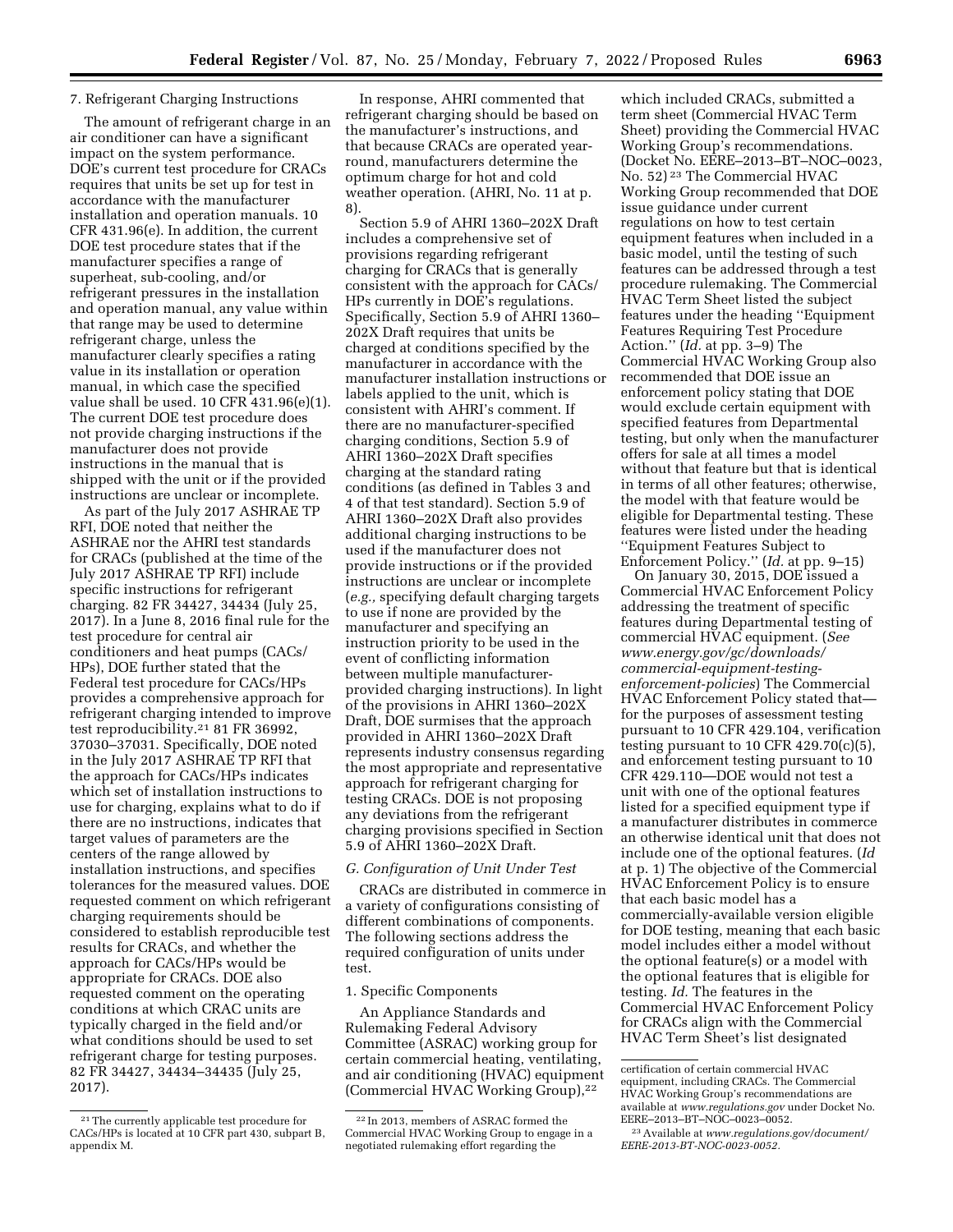''Equipment Features Subject to Enforcement Policy.''

AHRI 1360–202X Draft includes Appendix D, ''Unit Configuration for Standard Efficiency Determination— Normative.'' Section D2 of that appendix includes a list of features that are optional for testing. Section D2 of AHRI 1360–202X Draft further specifies the following general provisions regarding testing of units with optional features:

• If an otherwise identical model (within the same basic model) without the feature is distributed in commerce, test the otherwise identical model.

• If an otherwise identical model (within the same basic model) without the feature is not distributed in commerce, conduct tests with the feature present but configured and deactivated so as to minimize (partially or totally) the impact on the results of the test (as determined per the provisions in section D2). Alternatively, the manufacturer may indicate in the supplemental testing instructions that the test shall be conducted using a specially built otherwise identical unit that is not distributed in commerce and does not have the feature.

The optional features provisions in AHRI 1360–202X Draft are generally consistent with DOE's Commercial HVAC Enforcement Policy, but the list of optional features in Section D2 of AHRI 1360–202X Draft does not align with the list of features included for CRACs in the Commercial HVAC Enforcement Policy. For CRACs, the Commercial HVAC Enforcement Policy specifies two optional features (highstatic condenser fan/motor assembly and dehumidification components) which are not included in the optional features section in Section D2 of AHRI 1360–202X Draft. DOE understands AHRI 1360–202X Draft to represent the industry consensus position on testing CRACs. As such, DOE understands the industry consensus to be that these two features should not be treated as optional features for CRACs.

Additionally, unlike Section D2 of AHRI 1360–202X Draft, DOE's Commercial HVAC Enforcement Policy does not allow a manufacturer to test a specially-built otherwise identical model for testing models without a feature that are not distributed in commerce. Because testing such specially-built models would not provide ratings representative of equipment distributed in commerce, DOE has tentatively concluded that this option is not appropriate. Therefore, consistent with the Commercial HVAC Enforcement Policy, DOE is not proposing to include this option for

testing specially-built units in its representation and enforcement provisions.

DOE notes that the list of features and provisions in Section D2 of Appendix D of AHRI 1360–202X Draft conflates features that can be addressed by testing provisions with features that warrant enforcement relief (*i.e.,* features that, if present on a unit under test, could have a substantive impact on test results and that cannot be disabled or otherwise mitigated). This differentiation was central to the Commercial HVAC Term Sheet, which as noted previously, included separate lists for ''Equipment Features Requiring Test Procedure Action'' and ''Equipment Features Subject to Enforcement Policy,'' and remains central to providing clarity in DOE's regulations. Further, provisions more explicit than what is included in Section D2 of AHRI 1360–202X Draft are warranted to clarify the differences between how specific components must be treated when manufacturers are making representations as opposed to when DOE is conducting enforcement testing.

In order to provide clarity between test procedure provisions (*i.e.,* how to test a specific unit) and representation and enforcement provisions (*e.g.,* which model to test), DOE is not proposing to adopt Sections D1 and D2 of Appendix D of AHRI 1360–202X Draft but instead is proposing to adopt related provisions in 10 CFR part 431, subpart F, appendix E1, in 10 CFR 429.43, and in 10 CFR 429.134, without any substantive change to the requirements, except as discussed subsequently regarding coated coils and previously regarding specially-built units.

Specifically, in 10 CFR part 431, subpart F, appendix E1, DOE proposes test procedure provisions for specific components, including the components listed in section D2 of AHRI 1360–202X Draft for which there is a unique test procedure action (*i.e.,* test procedure provisions specific to the component that are not addressed by general provisions in AHRI 1360–202X Draft to test per manufacturers' installation instructions).24 These provisions would specify how to test a unit with such a component. For example, for a unit with an air economizer factory-installed, place the economizer in the 100-percent return position and close and seal the

outside air dampers for testing. These proposed test provisions are consistent with the provision in Section D2 of AHRI 1360–202X Draft, but include revisions for further clarity and specificity (*e.g.,* adding clarifying provisions for how to test units with modular economizers, as opposed to units shipped with economizers installed).

Consistent with the Commercial HVAC Term Sheet and the Commercial HVAC Enforcement Policy, in 10 CFR  $429.43(a)(4)$ , DOE is proposing provisions that would allow determination of represented values to be based on an individual model distributed in commerce without the component in specific cases. The components to which these provisions apply are limited to those components for which the test provisions for testing a unit with these components may result in differences in ratings compared to testing a unit without these components.25 For these components, DOE proposes in 10 CFR 429.43(a)(4) that:

• If a basic model includes only individual models distributed in commerce with a specific component, or does not include any otherwise identical individual models without the specific component, the manufacturer must determine represented values for the basic model based on performance of an individual model with the component present (and consistent with any relevant proposed test procedure provisions in appendix E1).

• If a basic model includes both individual models distributed in commerce with a specific component and otherwise identical individual models without the specific component, the manufacturer may determine represented values for the basic model based on performance of an individual model either with the component present (and consistent with any relevant proposed test procedure provisions in appendix E1) or without the component present.

DOE's proposed provisions in 10 CFR 429.43(a)(4) include all of the optional features (excluding those that pertain only to chilled water equipment and not to CRACs) specified in Section D2 of AHRI 1360–202X Draft for which the

<sup>24</sup>For the following components listed in Section D2 of AHRI 1360–202X Draft, DOE has tentatively concluded that there is not a specific test procedure action to be specified for testing a unit with the component present: Powered exhaust/powered return air fans, coated coils, compressor variable frequency drive (VFD), flooded condenser head pressure controls, and condensate pump.

<sup>25</sup> DOE has tentatively concluded that for the following features included in Section D2 of AHRI 1360–202X Draft, testing a unit with these components in accordance with the proposed test provisions would not result in differences in ratings compared to testing a unit without these components. Therefore, DOE is not proposing to include these features in 10 CFR  $429.43(a)(4)$ : Higheffectiveness indoor air filtration, harmonic distortion mitigation devices, electric reheat elements, and non-standard power transformer.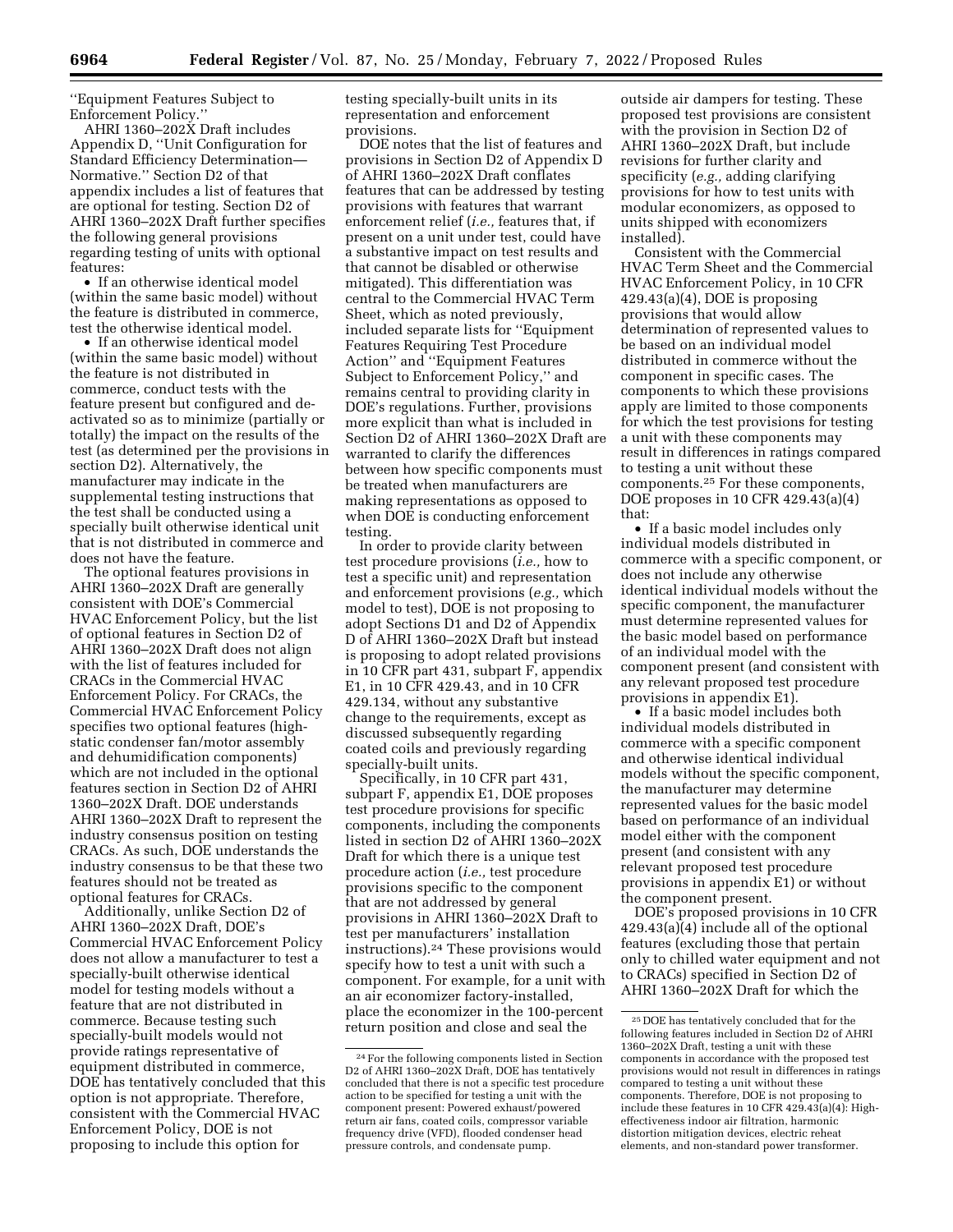test provisions for testing a unit with these components may result in differences in ratings compared to testing a unit without these components, except coated coils. DOE is proposing to exclude coated coils from the specific components list specified in 10 CFR 429.43 because DOE has tentatively concluded that the presence of coated coils does not result in a significant impact to performance of CRACs, and, therefore, that models with coated coils should be rated based on

coils. DOE notes that in some cases, individual models may include multiples of the specified components or there may be individual models within a basic model that include various versions of the specified components that result in more or less energy use. In these cases, the represented values of performance must be representative of the lowest efficiency found within the basic model.

performance of models with coated

Also consistent with the Commercial HVAC Term Sheet and the Commercial HVAC Enforcement Policy, in 10 CFR 429.134(g), DOE is proposing provisions regarding how DOE would assess compliance for basic models that include individual models distributed in commerce with specific components.

• If a basic model includes only individual models distributed in commerce with a specific component, or does not include any otherwise identical individual models without the specific component, DOE may assess compliance for the basic model based on testing an individual model with the component present (and consistent with any relevant proposed test procedure provisions in appendix E1).

• If a basic model includes both individual models distributed in commerce with a specific component and otherwise identical individual models without the specific component, DOE will assess compliance for the basic model based on testing of an otherwise identical model within the basic model that does not include the component, except if DOE is not able to obtain such a model for testing. In such a case, DOE will assess compliance for the basic model based on testing of an individual model with the specific component present (and consistent with any relevant proposed test procedure provisions in appendix E1).

Were DOE to adopt the provisions in 10 CFR part 431, subpart F, appendix E1, 10 CFR 429.43, and 10 CFR 429.134 as proposed, DOE would rescind the Commercial HVAC Enforcement Policy to the extent it is applicable to CRACs. In a separate certification rulemaking,

DOE may consider certification reporting requirements such that manufacturers would be required to certify which otherwise identical models are used for making representations of basic models that include individual models with specific components.

*Issue 4:* DOE seeks comment on its proposals regarding specific components in 10 CFR part 431, subpart F, appendix E1, 10 CFR 429.43, and 10 CFR 429.134.

### 2. Non-Standard Indoor Fan Motors

The Commercial HVAC Enforcement Policy includes high-static indoor blowers/oversized motors as an optional feature for CRACs, among other equipment. The Commercial HVAC Enforcement Policy states that when selecting a unit of a basic model for DOE-initiated testing, if the basic model includes a variety of high-static indoor blowers or oversized motor options,26 DOE will test a unit that has a standard indoor fan assembly (as described in the STI that is part of the manufacturer's certification, including information about the standard motor and associated drive that was used in determining the certified rating). This policy only applies where: (a) The manufacturer distributes in commerce a model within the basic model with the standard indoor fan assembly (*i.e.,* standard motor and drive), and (b) all models in the basic model have a motor with the same or better relative efficiency performance as the standard motor included in the test unit, as described in a separate guidance document discussed subsequently. If the manufacturer does not offer models with the standard motor identified in the STI or offers models with high-static motors that do not comply with the comparable efficiency guidance, DOE will test any indoor fan assembly offered for sale by the manufacturer.

DOE subsequently issued a draft guidance document (''Draft Commercial HVAC Guidance Document'') on June 29, 2015 to request comment on a method for comparing the efficiencies of a standard motor and a high-static indoor blower/oversized motor.27 As presented in the Draft Commercial HVAC Guidance Document, the relative efficiency of an indoor fan motor would

be determined by comparing the percent losses of the standard indoor fan motor to the percent losses of the non-standard (oversized) indoor fan motor. The percent losses would be determined by comparing each motor's wattage losses to the wattage losses of a corresponding reference motor. Additionally, the draft method contains a table that includes a number of situations with different combinations of characteristics of the standard motor and oversized motor (*e.g,* whether each motor is subject to Federal standards for motors, whether each motor can be tested to the Federal test procedure for motors, whether each motor horsepower is less than one) and specifies for each combination whether the non-standard fan enforcement policy would apply (*i.e.,* whether DOE would not test a model with an oversized motor, as long as the relative efficiency of the oversized motor is at least as good as performance of the standard motor). DOE has not issued a final guidance document and is instead addressing the issue for CRACs in this test procedure rulemaking.

Section D3 of AHRI 1360–202X Draft includes two different approaches for comparing the efficiency for standard and non-standard indoor fan motors.28 Section D3.1 of AHRI 1360–202X Draft includes an approach for directly comparing the efficiency for standard and non-standard indoor fan motors, and this approach applies for most indoor fan assemblies. Section D3.2 includes an approach to compare performance for certain integrated fan and motor (IFM) combinations in which the motor and fan cannot be separated and/or are not rated separately.

Section D3.1 of AHRI 1360–202X Draft requires that in order for the individual model with the non-standard indoor fan motor to be certified within the same basic model as the individual model with the standard indoor fan motor, the non-standard indoor fan motor must be more efficient than the minimum value calculated using Equation D1 of AHRI 1360–202X Draft. This minimum non-standard motor efficiency calculation is dependent on the efficiency of the standard fan motor and the reference efficiencies (determined per Table D1 of AHRI 1360–202X Draft) of the standard and non-standard fan motors.

<sup>26</sup>The Commercial HVAC Enforcement Policy defines ''high static indoors blower or oversized motor'' as an assembly that drives the fan and can deliver higher external static pressure than the standard indoor fan assembly sold with the equipment.

<sup>27</sup>Available at *[www1.eere.energy.gov/buildings/](http://www1.eere.energy.gov/buildings/appliance_standards/pdfs/draft-commercial-hvac-motor-faq-2015-06-29.pdf) appliance*\_*[standards/pdfs/draft-commercial-hvac](http://www1.eere.energy.gov/buildings/appliance_standards/pdfs/draft-commercial-hvac-motor-faq-2015-06-29.pdf)[motor-faq-2015–06–29.pdf.](http://www1.eere.energy.gov/buildings/appliance_standards/pdfs/draft-commercial-hvac-motor-faq-2015-06-29.pdf)* 

<sup>28</sup>Section D3 of AHRI 1360–202X Draft states that: (1) The standard indoor fan motor is the motor specified in the manufacturer's installation instructions by the manufacturer for testing and shall be distributed in commerce as part of a particular model; and that (2) a non-standard motor is an indoor fan motor that is not the standard indoor fan motor and that is distributed in commerce as part of an individual model within the same Basic Model.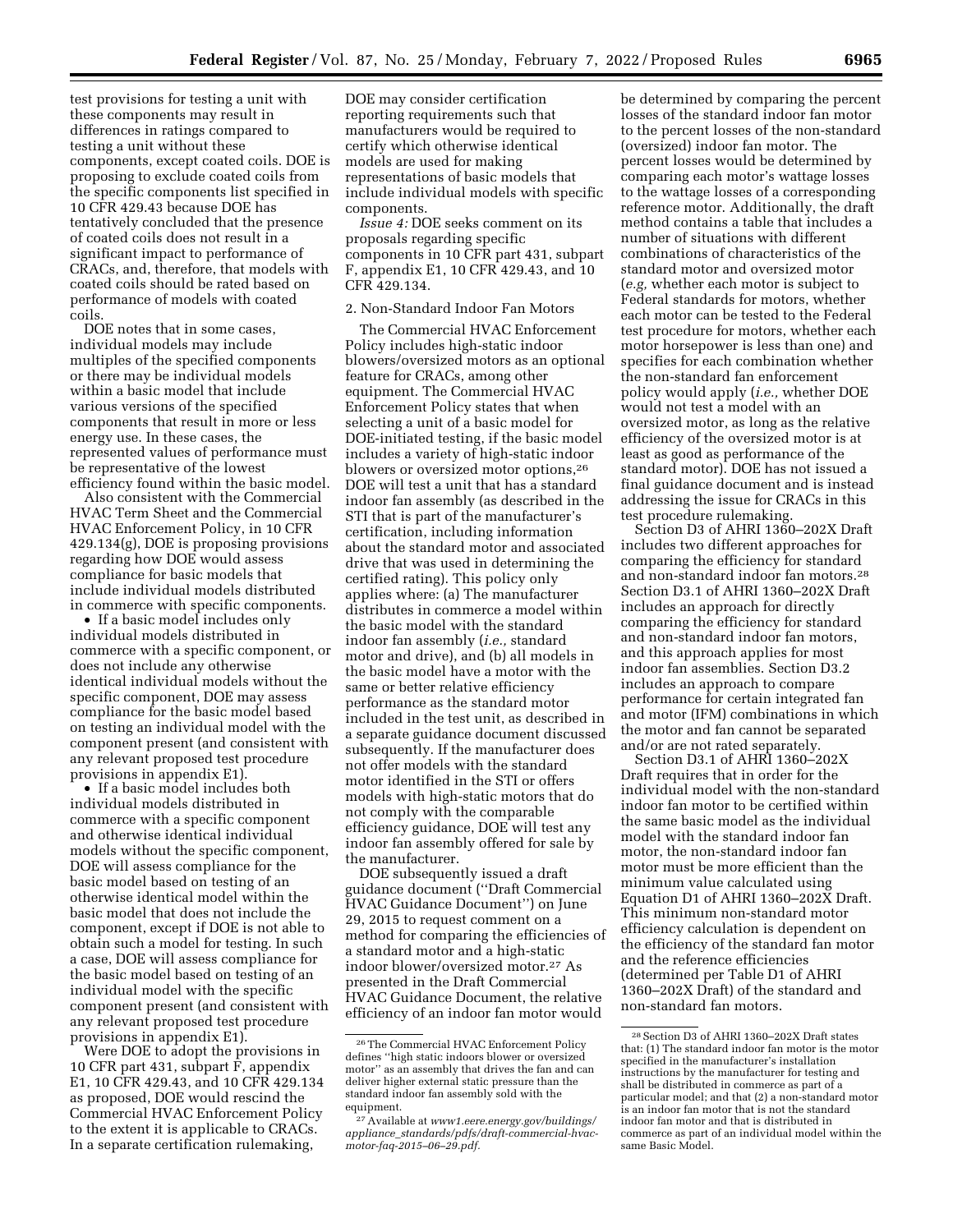Section D3.2 of AHRI 1360–202X Draft contains a method for comparing performance of IFMs. Because the motor in an IFM is not separately rated from the fan, this method compares the performance of the entire fan-motor assembly for the standard and nonstandard IFMs, rather than just the fan motors. This approach enables comparison of the relative performance of standard and non-standard IFMs, for which motor efficiencies could otherwise not be compared using the method specified in Section D3.1 of AHRI 1360–202X Draft. Specifically, this method determines the ratio of the input power of the non-standard IFM to the input power of the standard IFM at the same duty point, as defined in Section D3.2 of AHRI 1360–202X Draft (*i.e.,* operating at the maximum external static pressure for the standard IFM at the rated airflow). If the input power ratio does not exceed the maximum ratio specified in Table D3 of AHRI 1360–202X Draft, the individual model with the non-standard IFM may be certified within the same basic model as the individual model with the standard IFM. Section D3.2 of AHRI 1360–202X Draft allows these calculations to be conducted using either test data or simulated performance data.

The approaches in Section D3 of AHRI 1360–202X Draft for non-standard indoor fan motors and IFMs generally align with the approaches of the Commercial HVAC Enforcement Policy and the Draft Commercial HVAC Guidance Document, while providing greater detail and accommodating a wider range of fan motor options. DOE also has tentatively determined that Section D3 of Appendix D of AHRI 1360–202X Draft would more fully provide the guidance intended by the Commercial HVAC Enforcement Policy with regard to non-standard indoor fan motors.

DOE proposes to adopt the provisions in Section D3 of AHRI 1360–202X Draft for comparing performance of standard and non-standard indoor fan motors and IFMs in the proposed appendix E1.29 Additionally, DOE proposes to adopt the provisions in Section D3 of Appendix D of AHRI 1360–202X Draft for the determination of the represented efficiency value of CRACs at 10 CFR 429.43(a)(3)(v)(C) and for DOE

assessment and enforcement testing of CRACs at 10 CFR 429.134(s)(1). Were DOE to adopt the references to section D3 of Appendix D of AHRI 1360–202X Draft, as proposed, DOE would rescind the Commercial HVAC Enforcement Policy to the extent it is applicable to CRACs.

*Issue 5:* DOE requests comment on its proposal to adopt the methods for comparing relative efficiency of standard and non-standard indoor fan motors and integrated fan and motor combinations specified in Section D3 of AHRI 1360–202X Draft in the proposed test procedure in 10 CFR part 431, subpart F, appendix E1, as well as in provisions for determination of represented values in 10 CFR 429.43(a) and provisions for DOE assessment and enforcement testing in 10 CFR 429.134.

#### *H. General Comments*

In response to the July 2017 ASHRAE TP RFI, DOE received several general comments not specific to any one equipment category or test procedure. This section addresses those comments.

NCI recommended that DOE follow the development of ASHRAE Standard 221P, ''Test Method to Measure and Score the Operating Performance of an Installed Constant Volume Unitary HVAC System,'' and consider where it may be appropriately applied within EPCA test procedures. (NCI, No. 4 at pp. 1–2) NCI stated that it has collected data indicating that typical split systems and packaged units serving residential and small commercial buildings typically deliver 50 percent to 60 percent of the rated capacity to the occupied zone, thereby making laboratory tests unrepresentative of field performance. *Id.* 

As noted in section I.A of this NOPR, EPCA prescribes that if an industry testing procedure or rating procedure developed or recognized by industry (as referenced in ASHRAE Standard 90.1) is amended, DOE must update its test procedure to be consistent with the amended industry test procedure, unless DOE determines, by rule published in the **Federal Register** and supported by clear and convincing evidence, that such amended test procedure would not meet the requirements in  $42$  U.S.C.  $6314(a)(2)$ and (3) related to representative use and test burden. (42 U.S.C. 6314(a)(4)(A) and (B)) DOE notes that ASHRAE Standard 90.1 does not reference ANSI/ASHRAE Standard 221–2020, ''Test Method to Field-Measure and Score the Cooling and Heating Performance of an Installed

Unitary HVAC System'' 30 as the applicable test procedure for CRACs. NCI also did not provide data on field performance or any correlations between CRAC field performance and laboratory test performance for DOE to consider. Furthermore, ASHRAE 221– 2020 does not provide a method to determine the efficiency of CRACs. As discussed, DOE is proposing to adopt the substance of AHRI 1360–202X Draft, either through incorporation by reference of the final version of the update to AHRI 1360 as published, or by specifying the substance of the relevant test procedure provisions in the CFR.

The CA IOUs commented that while the July 2017 ASHRAE TP RFI expressed interest in reducing burden to manufacturers, DOE already took steps to reduce burden by allowing alternative energy efficiency or energy use determination methods (AEDMs). (CA IOUs, No. 7 at pp. 1–2) The CA IOUs expressed their view that there are no further opportunities to streamline test procedures to limit testing burden. *Id.*  Additionally, the CA IOUs emphasized the importance of accurate efficiency ratings for its incentive programs and customer knowledge, pointing to the statutory provision that test procedures must produce results that are representative of the product's energy efficiency. (*Id.*)

Lennox stated that it generally supports DOE meeting the statutory requirements to design test procedures to measure energy efficiency during an average use cycle, but in doing so, the commenter requested that DOE also consider overall impacts on consumers and manufacturers. (Lennox, No. 8 at pp. 1–2). The commenter stated that in commercial applications, predicting actual energy use from a single metric is difficult and that a metric better serves as a point of comparison. (*Id.*) Lennox suggested that DOE should strike a balance between evaluating equipment in a meaningful way without introducing unwarranted regulatory burden from overly complex test procedures or calculations that provide little value to consumers. (*Id.*)

In response to the CA IOUs and Lennox, DOE notes that its approach to test procedures is largely dictated by the requirements of EPCA. As discussed, EPCA prescribes that the test procedures for commercial package air conditioning and heating equipment must be those

<sup>29</sup>Per DOE's existing certification regulations, if a manufacturer were to use the proposed approach to certify a basic model, the manufacturer would be required to maintain documentation of how the relative efficiencies of the standard and nonstandard fan motors or the input powers of the standard and non-standard IFMs were determined, as well as the supporting calculations. *See* 10 CFR 429.71.

<sup>30</sup>Found online at *[www.webstore.ansi.org/](http://www.webstore.ansi.org/Standards/ASHRAE/ANSIASHRAEStandard2212020)  [Standards/ASHRAE/](http://www.webstore.ansi.org/Standards/ASHRAE/ANSIASHRAEStandard2212020)* 

*[ANSIASHRAEStandard2212020.](http://www.webstore.ansi.org/Standards/ASHRAE/ANSIASHRAEStandard2212020)* ASHRAE Standard 221P was the name of the proposed standard prior to publication. However, after publication, the name of that standard became ASHRAE Standard 221–2020.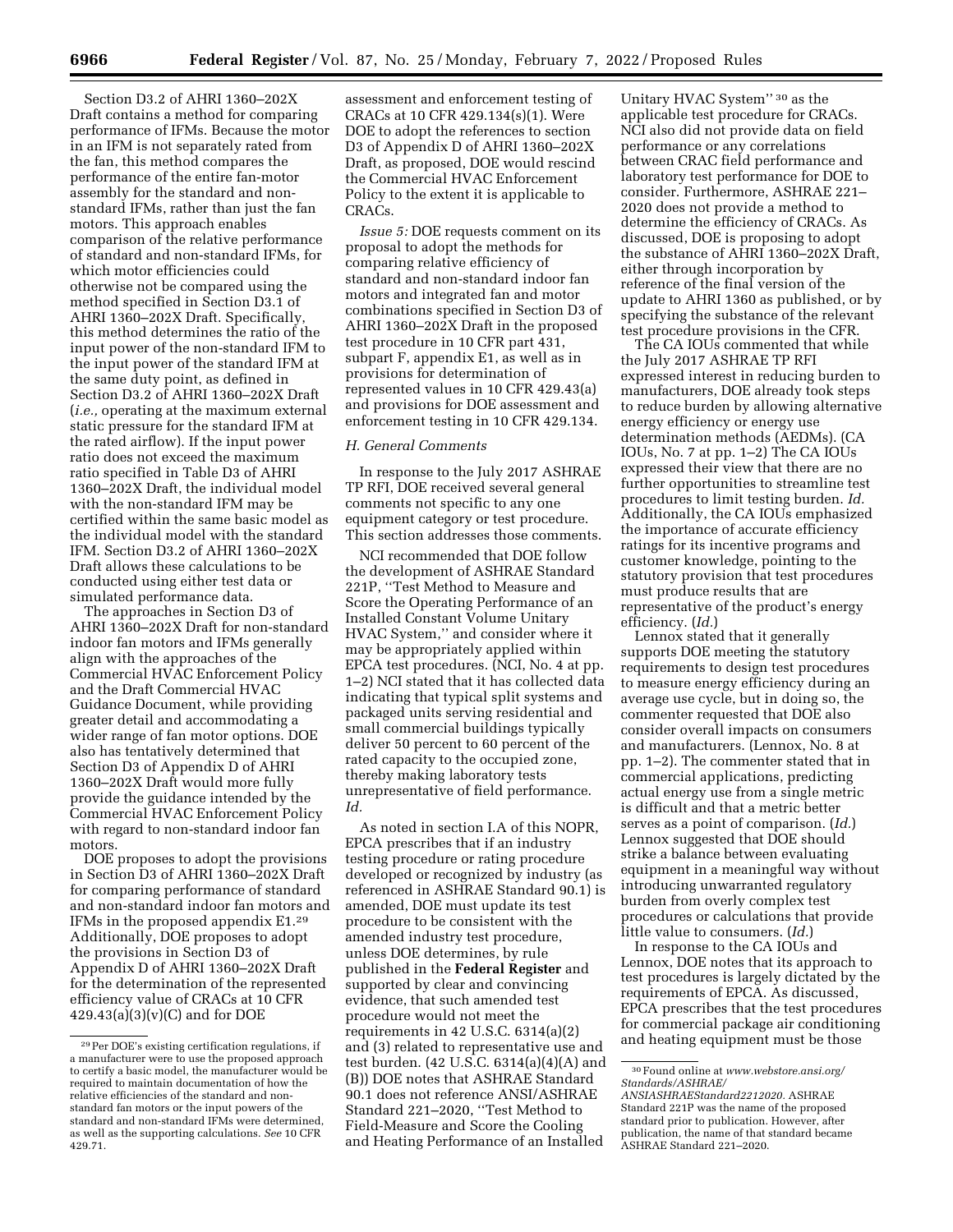generally accepted industry testing procedures or rating procedures developed or recognized by industry as referenced in ASHRAE Standard 90.1. (42 U.S.C. 6314(a)(4)(A)) If such relevant industry test procedure is amended, DOE must update its test procedure to be consistent with the amended industry consensus test procedure, unless DOE determines, by rule published in the **Federal Register** and supported by clear and convincing evidence, that the amended test procedure would not meet the requirements in 42 U.S.C. 6314(a)(2) and (3) related to representative use and test burden. (42 U.S.C. 6314(a)(4)(B)) In establishing or amending its test procedures, DOE must develop test procedures that are reasonably designed to produce test results which reflect energy efficiency, energy use, and estimated operating costs of a type of industrial equipment during a representative average use cycle and that are not unduly burdensome to conduct. (42 U.S.C. 6314(a)(2)). DOE's considerations of these requirements in relation to individual test method issues are discussed within the relevant sections of this NOPR.

The Joint Advocates stated that there are ambiguities in industry test procedures, and these commenters recommended that DOE should address these ambiguities in order to provide a level playing field for manufacturers and to ensure that any verification or enforcement testing is consistent with manufacturers' own testing. (Joint Advocates, No. 9 at p. 2)

In response, DOE notes that the Joint Advocates did not identify any specific test provisions that were the cause of their concern. In the context of the test procedure for CRACs, DOE has carefully and thoroughly evaluated the industry test standard in the context of the statutory criteria regarding representativeness of the measured energy efficiency and test burden. To the extent there are provisions in the relevant industry test procedure that may benefit from further detail, such provisions are discussed in the previous sections of this document. DOE welcomes further stakeholder input on this topic, as necessary.

#### *I. Represented Values*

### 1. Multiple Refrigerants

DOE recognizes that some commercial package air conditioning and heating equipment may be sold with more than one refrigerant option (*e.g.,* R–410A or R–407C). Typically, manufacturers specify a single refrigerant in their literature for each unique model, but in

its review, DOE has identified at least one CRAC manufacturer that provides two refrigerant options under the same model number. The refrigerant chosen by the customer in the field installation may impact the energy efficiency of a unit. For this reason, DOE is proposing representation requirements applicable to models approved for use with multiple refrigerants. So that the proposals in this NOPR would only require manufacturers to update representations once, DOE proposes to align the compliance date for these representation requirements with the proposed metric change (*i.e.,* these proposals would only be required when certifying to amended standards in terms of NSenCOP).

Use of a refrigerant (such as R–407C as compared to R–410A) that requires different hardware (*i.e.,* compressors, heat exchangers, or air moving systems that are not the same or comparably performing) would represent a different basic model, and according to current DOE regulations, separate representations of energy efficiency are required for each basic model. 10 CFR 429.43(a) In contrast, some refrigerants (such as R–422D, R–427A) do not require different hardware, and a manufacturer may consider them to be the same basic model, per DOE's current definition for ''basic model'' at 10 CFR 431.92. In the latter case of a CRAC with multiple refrigerant options that do not require different hardware, DOE proposes that a manufacturer must determine the represented values in the proposed new section 10 CFR 429.43(a)(3)(v)(A) (*e.g.,* NSenCOP and net sensible cooling capacity) for that basic model based on the refrigerant(s)—among all refrigerants listed on the unit's nameplate—that result in the lowest cooling efficiency. These represented values would apply to the basic model for all refrigerants specified by the manufacturer as appropriate for use, regardless of which refrigerant is actually used in the field.

*Issue 6:* DOE requests comment on its proposal regarding representations for CRAC basic models approved for use with multiple refrigerants.

#### 2. Net Sensible Cooling Capacity

For CRACs, NSCC determines equipment class, which in turn determines the applicable energy conservation standard. 10 CFR 431.97. While NSCC is a required represented value for CRACs, DOE does not currently specify any provisions for CRACs regarding how close the represented value of NSCC must be to the tested or AEDM-simulated NSCC, or whether DOE will use measured or

certified NSCC to determine equipment class for enforcement testing. In contrast, at paragraphs (a)(1)(iv) and (a)(2)(ii) of 10 CFR 429.43 and paragraph (g) of 10 CFR 429.134, DOE specifies such provisions regarding the cooling capacity for air-cooled CUACs (ACUACs). Because energy conservation standards for CRACs are dependent on NSCC, inconsistent approaches to the application of NSCC between basic models could result in inconsistent determinations of equipment class and, in turn, inconsistent applications of the energy conservation standards.

Consequently, DOE is proposing to add the following provisions regarding NSCC for CRACs: (1) A requirement that the represented NSCC be between 95 percent and 100 percent of the tested or AEDM-simulated NSCC; and (2) an enforcement provision stating that DOE would use the mean of measured NSCC values from testing, rather than the certified NSCC, to determine the applicable standards.

First, DOE proposes to require in 10 CFR 429.43(a)(3)(v)(B) that the represented value of NSCC must be between 95 percent and 100 percent of the mean of the NSCC values measured for the units in the sample (if determined through testing), or between 95 percent and 100 percent of the NSCC output simulated by an AEDM. This tolerance would help to ensure that equipment is capable of performing at the cooling capacity for which it is represented to commercial consumers, while also enabling manufacturers to conservatively rate the cooling capacity to allow for minor variations in the capacity measurements from different units tested at different laboratories.

Second, DOE is proposing in its product-specific enforcement provisions at 10 CFR 429.134(s)(1) that the NSCC of each tested unit of the basic model will be measured pursuant to the test requirements of 10 CFR part 431, subpart F, appendix E1 and that the mean of the measurement(s) will be used to determine the applicable standard for compliance purposes.

As discussed, determination of the applicable energy conservation standard for CRACs is dependent on the rated NSCC. Specifically, the standards for CRACs generally decrease in stringency with increasing NSCC (*i.e.,* equipment classes with higher NSCC ranges have lower standards than equipment classes with lower NSCC ranges). Consequently, over-rating a system could result in decreased stringency by incorrectly applying a more lenient standard prescribed for a higher NSCC equipment class. DOE has tentatively concluded that these proposals would result in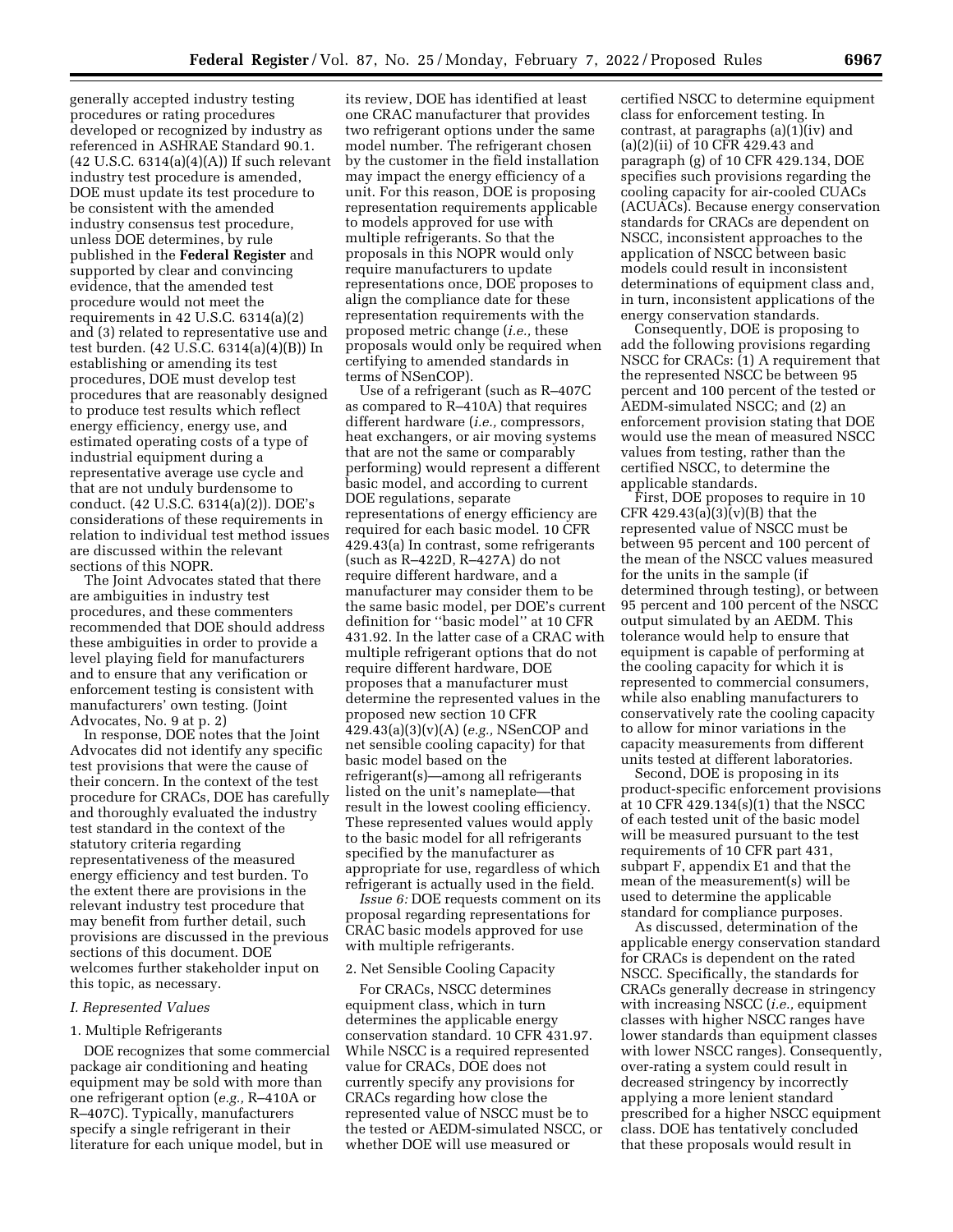more accurate ratings of NSCC, thereby ensuring application of the appropriate energy conservation standards, while providing manufacturers the flexibility to conservatively rate NSCC so as to provide reasonable certainty that the subject equipment is capable of delivering the NSCC represented to commercial consumers.

*Issue 7:* DOE requests comment on its proposals related to represented values and verification testing of NSCC for CRACs.

### 3. Validation Class for Glycol-Cooled CRACs

DOE's existing testing regulations allow the use of an AEDM, in lieu of actual testing, to simulate the efficiency of CRACs. 10 CFR 429.43(a). In the AEDM requirements for CRACs in 10 CFR 429.70, the table itemizing validation classes for commercial HVAC equipment inadvertently omits glycolcooled CRACs. For this reason and because DOE understands glycol-cooled CRACs to be similar in design to watercooled CRACs, DOE is proposing to include glycol-cooled CRACs in the existing validation class for watercooled CRACs at 10 CFR 429.70(c)(2)(iv). Specifically, DOE proposes at 10 CFR  $429.70(c)(2)(iv)$  that the minimum number of distinct watercooled and/or glycol-cooled models that must be tested per AEDM would be two basic models, which aligns with the ''two basic model'' requirement that currently applies to the water-cooled CRACs validation class.

### *J. Test Procedure Costs and Impact*

In this NOPR, DOE proposes to amend the existing test procedure for CRACs, by adopting the substance of the latest draft version of the applicable industry test method, AHRI 1360–202X Draft, including the energy efficiency metric, NSenCOP. To the extent that AHRI 1360 is finalized consistent with the draft, DOE proposes to incorporate the industry test standard by reference. If there are substantive changes between the draft and published versions of AHRI 1360, DOE may adopt the substance of AHRI 1360–202X Draft or provide additional opportunity for comment. DOE also proposes to amend its representation and enforcement provisions for CRACs.

DOE has tentatively determined that the proposed amendments in this NOPR would improve the representativeness, accuracy, and reproducibility of the test results and would not be unduly burdensome for manufacturers to conduct or result in increased testing cost as compared to the current test procedure. Because the current DOE test procedure for CRACs would be relocated to appendix E without change, the proposed test procedure in appendix E for measuring SCOP would result in no change in testing practices.

Should DOE adopt standards in a future energy conservation standards rulemaking in terms of the new metric (NSenCOP), the proposed test procedure in appendix E1 for measuring NSenCOP (which DOE proposes to be substantively the same as AHRI 1360– 202X Draft) would be required. DOE has tentatively concluded that this proposed test procedure would not increase thirdparty lab testing costs per unit relative to the current DOE test procedure, which DOE estimates to be \$10,200 for CRACs 31 for physical testing. However, DOE has tentatively concluded that the potential adoption of standards denominated in terms of NSenCOP (and corresponding requirement to use the proposed test procedure in appendix E1) would alter the measured energy efficiency for CRACs. Consequently, manufacturers may not be able to rely on data generated under the current test procedure and would, therefore, be required to re-rate CRAC models. Once again, in accordance with 10 CFR 429.70, CRAC manufacturers may elect to use AEDMs to rate models, which significantly reduces costs to industry. DOE estimates the per-manufacturer cost to develop and validate an AEDM for CRACs to be \$46,000. DOE estimates a cost of approximately \$50 per basic model 32 for determining energy efficiency using the validated AEDM.

Given that most CRAC manufacturers are AHRI members and that DOE is proposing to adopt the procedure in the prevailing industry test procedure that was established for use in AHRI's certification program, which has already been updated to include NSenCOP, DOE expects that most manufacturers would

32 DOE estimated initial costs to validate an AEDM assuming 80 hours of general time to develop an AEDM based on existing simulation tools and 16 hours to validate two basic models within that AEDM at the cost of an engineering technician wage of \$50 per hour plus the cost of third-party physical testing of two units per validation class (as required in 10 CFR 429.70(c)(2)(iv)). DOE estimated the additional per basic model cost to determine efficiency using an AEDM, assuming 1 hour per basic model at the cost of an engineering technician wage of \$50 per hour.

already be testing using the published version of the AHRI 1360–202X Draft in the timeframe of any potential future energy conservation standard. Based on this, DOE has tentatively determined that the proposed test procedure amendments would not be expected to increase the testing burden on CRAC manufacturers that are AHRI members. For the minority of CRAC manufacturers that are not members of AHRI, the proposed test procedure amendments may have costs associated with model re-rating, to the extent that the manufacturers would not already be testing to the updated industry test procedure.

*Issue 8:* DOE requests comment on its understanding of the impact of the test procedure proposals in this NOPR, specifically DOE's initial conclusion that the proposed DOE test procedure amendments, if finalized, would not increase testing burden on most CRAC manufacturers (*i.e.,* CRAC manufacturers who are AHRI members), compared to current industry practice as indicated by AHRI 1360–202X Draft, and that those proposed amendments would not have a significant impact on the remaining CRAC manufacturers (*i.e.,*  CRAC manufacturers who are not AHRI members).

### *K. Reserved Appendices for Test Procedures for Commercial Air Conditioning and Heating Equipment*

In this document, DOE proposes to establish new test procedures for CRACs in the proposed appendix E and new appendix E1 to subpart F of part 431. This proposed organization of the test procedures would be consistent with the organization of the test procedures for other covered equipment and covered products. DOE has tentatively concluded that providing the test procedures for specific equipment in designated appendices would improve the readability of the test procedures. Accordingly, to provide for future consideration of a similar organization for other commercial package air conditioning and heating equipment test procedures, DOE is proposing to reserve appendices B through D. The reserved appendices are intended to facilitate any potential future reorganization of the regulations and are not an indication of substantive changes to test procedures for other commercial package air conditioning and heating equipment.

#### *L. Compliance Date*

EPCA prescribes that, if DOE amends a test procedure, all representations of energy efficiency and energy use, including those made in the context of certification and on marketing materials

<sup>31</sup>Manufacturers are not required to perform laboratory testing on all basic models. In accordance with 10 CFR 429.70, CRAC manufacturers may elect to use AEDMs. An AEDM is a computer modeling or mathematical tool that predicts the performance of non-tested basic models. These computer modeling and mathematical tools, when properly developed, can provide a means to predict the energy usage or efficiency characteristics of a basic model of a given covered product or equipment and reduce the burden and cost associated with testing.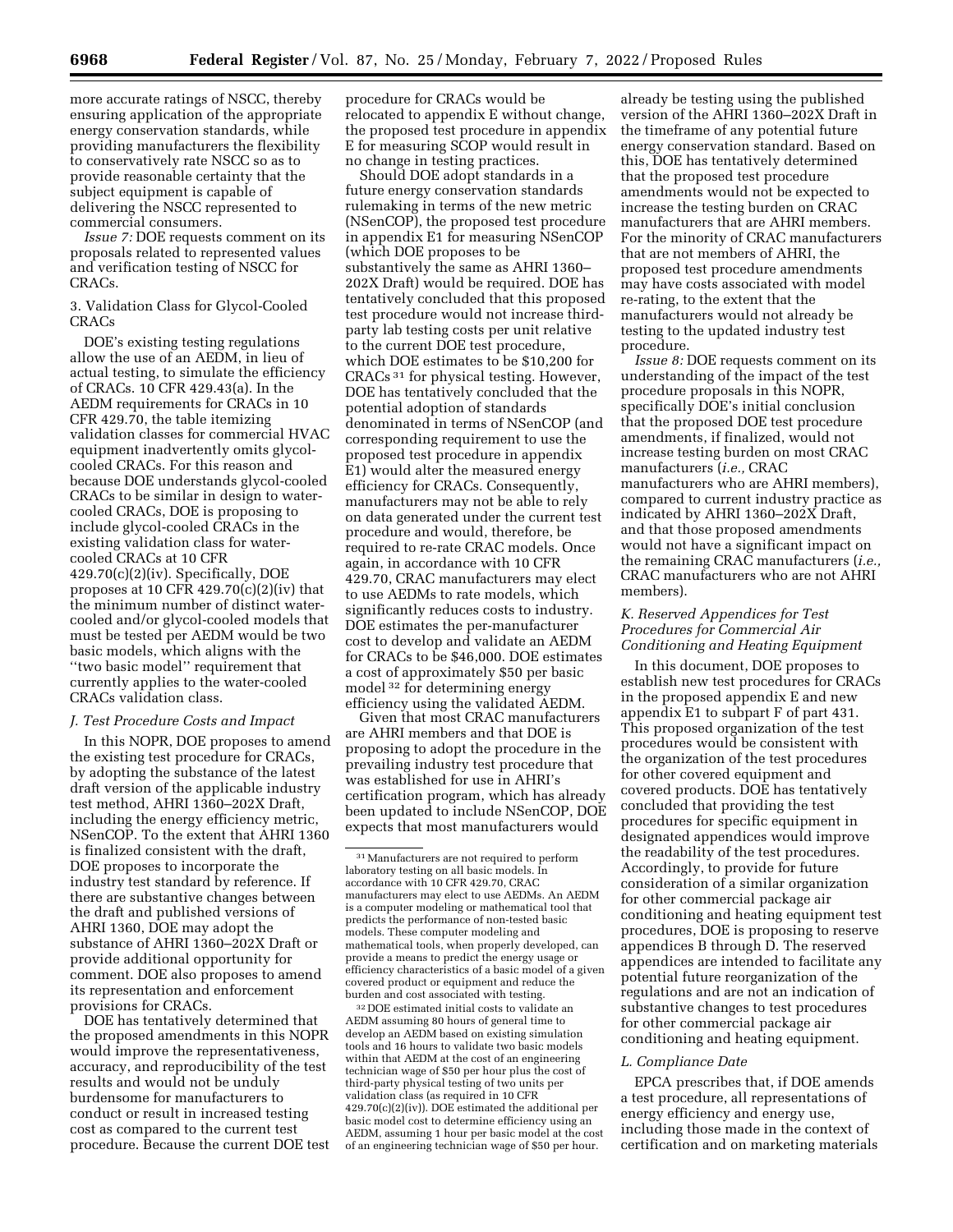and product labels, must be made in accordance with that amended test procedure, beginning 360 days after publication of such a test procedure final rule in the **Federal Register**. (42 U.S.C. 6314(d)(1)) CRACs would not be required to be tested according to the test procedure in the proposed appendix E1 until such time as compliance is required with an amended energy conservation standard that relies on the NSenCOP metric, should DOE adopt such a standard.

### **IV. Procedural Issues and Regulatory Review**

### *A. Review Under Executive Order 12866*

The Office of Management and Budget (OMB) has determined that this test procedure rulemaking does not constitute a ''significant regulatory action'' under section 3(f) of Executive Order 12866, ''Regulatory Planning and Review,'' 58 FR 51735 (Oct. 4, 1993). Accordingly, this action was not subject to review under the Executive order by the Office of Information and Regulatory Affairs (OIRA) in OMB.

### *B. Review Under the Regulatory Flexibility Act*

The Regulatory Flexibility Act (5 U.S.C. 601 *et seq.*) requires preparation of an initial regulatory flexibility analysis (IRFA) for any rule that by law must be proposed for public comment, unless the agency certifies that the rule, if promulgated, will not have a significant economic impact on a substantial number of small entities. As required by Executive Order 13272, ''Proper Consideration of Small Entities in Agency Rulemaking,'' 67 FR 53461 (August 16, 2002), DOE published procedures and policies on February 19, 2003, to ensure that the potential impacts of its rules on small entities are properly considered during the DOE rulemaking process. 68 FR 7990. DOE has made its procedures and policies available on the Office of the General Counsel's website: *energy.gov/gc/officegeneral-counsel.* DOE reviewed this proposed rule under the provisions of the Regulatory Flexibility Act and the policies and procedures published on February 19, 2003.

The following sections detail DOE's IRFA for this test procedure rulemaking.

1. Description of Reasons Why Action Is Being Considered

DOE is proposing to amend the existing DOE test procedures for CRACs to reflect updates to the relevant industry test standard, pursuant to the relevant statutory provisions of EPCA.

### 2. Objective of, and Legal Basis for, Rule

EPCA, as amended, requires that the test procedures for commercial package air conditioning and heating equipment, which includes CRACs, be those generally accepted industry testing procedures or rating procedures developed or recognized by AHRI or by ASHRAE, as referenced in ASHRAE Standard 90.1. (42 U.S.C. 6314(a)(4)(A)) Further, if such an industry test procedure is amended, DOE must amend its test procedure to be consistent with the amended industry test procedure, unless DOE determines, by rule published in the **Federal Register** and supported by clear and convincing evidence, that such amended test procedure would not meet the requirements in 42 U.S.C. 6314(a)(2) and (3) related to representative use and test burden. (42 U.S.C. 6314(a)(4)(B))

EPCA also requires that, at least once every 7 years, DOE must evaluate test procedures for each type of covered equipment, including CRACs, to determine whether amended test procedures would more accurately or fully comply with the requirements for the test procedures to not be unduly burdensome to conduct and be reasonably designed to produce test results that reflect energy efficiency, energy use, and estimated operating costs during a representative average use cycle. (42 U.S.C. 614(a)(1)(A))

DOE is publishing this NOPR proposing amendments to the test procedure for CRACs in satisfaction of the aforementioned obligations under EPCA.

3. Description and Estimate of Small Entities Regulated

DOE uses the Small Business Administration (SBA) small business size standards to determine whether manufacturers qualify as small businesses, which are listed by the North American Industry Classification System (NAICS).33 The SBA considers a business entity to be a small business, if, together with its affiliates, it employs less than a threshold number of workers specified in 13 CFR part 121.

CRAC manufacturers are classified under NAICS code 333415, ''Air-Conditioning and Warm Air Heating Equipment and Commercial and Industrial Refrigeration Equipment Manufacturing.'' In 13 CFR 121.201, the SBA sets a threshold of 1,250 employees or fewer for an entity to be considered as a small business for this category.

DOE utilized the California Energy Commission's Modernized Appliance Efficiency Database System (''MAEDbS'') 34 and DOE's Compliance Certification Database (''CCD'') 35 in identifying potential small businesses that manufacture CRACs covered by this rulemaking. DOE used subscriptionbased business information tools (*e.g.,*  reports from Dun & Bradstreet 36) to determine headcount and revenue of those small businesses. DOE identified nine companies that are original equipment manufacturers (OEMs) of CRACs covered by this rulemaking. DOE screened out companies that do not meet the definition of a ''small business'' or are foreign-owned and operated. DOE identified three small, domestic OEMs for consideration. One small, domestic OEM is not an AHRI member, while the other two small, domestic OEMs are AHRI members.

4. Description and Estimate of Compliance Requirements

In this NOPR, DOE is proposing to relocate the current DOE test procedure to a new appendix E of subpart F of part 431 (''appendix E'') without change. DOE is also proposing an amended test procedure at appendix E1 to subpart F of part 431 (''appendix E1''). Specifically, DOE is proposing in appendix E1 to adopt the updated draft industry test standard AHRI 1360–202X Draft for CRACs. Additionally, this NOPR seeks to amend certain representation and enforcement provisions for CRACs in 10 CFR part 429.

Appendix E does not contain any changes from the current Federal test procedure, and, therefore, would have no cost to industry and would not require retesting solely as a result of DOE's adoption of this proposed amendment to the test procedure, if made final.

The proposed test procedure in appendix E1 includes amendments for measuring CRAC energy efficiency using the NSenCOP metric so as to be consistent with the updated draft industry test procedure. Should DOE adopt amended energy conservation standards in the future denominated in terms of NSenCOP, the Department

<sup>33</sup>The size standards are listed by NAICS code and industry description and are available at: *[www.sba.gov/document/support-table-size](http://www.sba.gov/document/support--table-size-standards)[standards](http://www.sba.gov/document/support--table-size-standards)* (Last accessed on August 30, 2021).

<sup>34</sup>MAEDbS can be accessed at

*[www.cacertappliances.energy.ca.gov/Pages/Search/](http://www.cacertappliances.energy.ca.gov/Pages/Search/AdvancedSearch.aspx) [AdvancedSearch.aspx](http://www.cacertappliances.energy.ca.gov/Pages/Search/AdvancedSearch.aspx)* (Last accessed August 30, 2021).

<sup>35</sup>Certified equipment in the CCD are listed by product class and can be accessed at *[www.regulations.doe.gov/certification-data/](http://www.regulations.doe.gov/certification-data/#q=Product_Group_s%3A*) [#q=Product](http://www.regulations.doe.gov/certification-data/#q=Product_Group_s%3A*)*\_*Group*\_*s%3A\** (Last accessed August 30, 2021).

<sup>36</sup>Market research available at:

*app.dnbhoovers.com* (Last accessed August 30,  $2021$ ).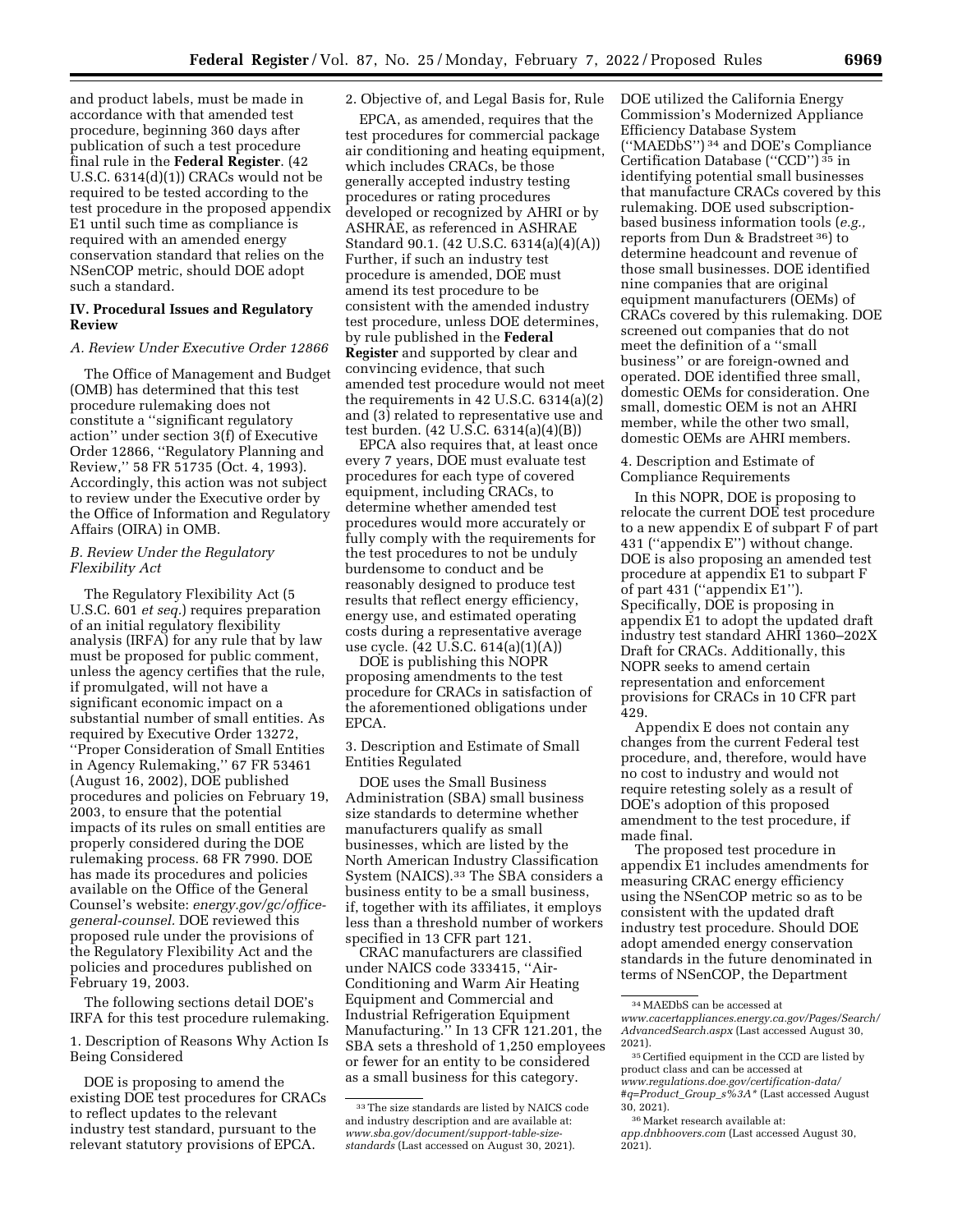expects there would not be an increase in third-party lab testing costs per unit relative to the current Federal test procedure. DOE estimates such testing costs to be \$10,200 per unit for physical testing. DOE has tentatively concluded that the proposed test procedure may require re-rating of CRAC models; however, this would not be mandatory until such time as DOE amends the energy conservation standards for CRACs based on NSenCOP, should DOE adopt such amendments.

If CRAC manufacturers conduct physical testing to certify a basic model, two units are required to be tested per basic model. However, manufacturers are not required to perform laboratory testing on all basic models, as CRAC manufacturers may elect to use AEDMs.37 An AEDM is a computer modeling or mathematical tool that predicts the performance of non-tested basic models. These computer modeling and mathematical tools, when properly developed, can provide a means to predict the energy usage or efficiency characteristics of a basic model of a given covered product or equipment and reduce the burden and cost associated with testing.

Small businesses would be expected to have different potential regulatory costs depending on whether they are a member of AHRI. DOE understands that all AHRI members and all manufacturers currently certifying to the AHRI Directory will be testing their CRAC models in accordance with the final version of AHRI 1360–202X Draft, the industry test procedure DOE is proposing to incorporate by reference (if finalized and consistent with AHRI 1360–202X Draft), and using AHRI's certification program, which has already been updated to include the NSenCOP metric.

The proposed test procedure amendments would not add any additional testing burden to manufacturers which are members of AHRI, as those members currently are or soon will be using the finalized version of the AHRI 1360–202X draft test procedure. If DOE were to adopt energy conservation standards denominated in terms of the NSenCOP metric, the proposed test procedure amendments may, however, result in re-rating costs for manufacturers which are not AHRI members (currently one identified OEM).

DOE estimated the range of additional potential testing costs for the single small CRAC manufacturer which is not an AHRI member. This small business would only incur additional testing

costs if they would not already be using the finalized version of the AHRI 1360– 202X Draft to test their CRAC models. DOE estimates that this small business manufactures 113 basic models.

When developing cost estimates for this single, non-AHRI-member small business, DOE considered the cost to develop an AEDM, the costs to validate the AEDM through physical testing, and the cost per model to determine ratings using the AEDM. The Department anticipates that this small OEM would avail itself of the cost-saving option which the AEDM provides. DOE estimated the cost to develop and validate an AEDM for CRACs to be approximately \$46,000, which includes physical testing of two models per validation class. Additionally, DOE estimated a cost of approximately \$50 per basic model for determining energy efficiency using the validated AEDM. The estimated cost to rate the 113 basic models with the AEDM would be \$5,650. Therefore, should DOE adopt amended energy conservation standards in the future denominated in terms of NSenCOP as the efficiency metric, this small business could incur total testing and rating costs of \$51,650.

DOE understands the annual revenue of this small business to be approximately \$17 million. Therefore, testing and AEDM costs could cause this small business manufacturer to incur costs of up to 0.30 percent of its annual revenue.

*Issue 9:* DOE requests comment on the number of small businesses DOE identified. DOE also seeks comment on the potential costs for the small business that is not an AHRI member and manufactures CRACs

5. Duplication, Overlap, and Conflict With Other Rules and Regulations

DOE is not aware of any rules or regulations that duplicate, overlap, or conflict with the rule being considered in this document.

6. Significant Alternatives to the Rule

DOE proposes to reduce burden on manufacturers, including small businesses, by allowing AEDMs in lieu of physically testing all basic models. The use of an AEDM is less costly than physical testing CRAC models. Without AEDMs, the average cost to rate all basic models for the small CRAC manufacturer (non-AHRI member) would be \$1,152,600.

Additionally, DOE considered alternative test methods and modifications to the AHRI 1360–202X Draft test procedure for CRACs. However, DOE has tentatively determined that there are no better

alternatives than the existing industry test procedures, in terms of both meeting the agency's objectives and reducing burden on manufacturers. Therefore, DOE is proposing to amend the existing DOE test procedure for CRACs through adoption of the substance of AHRI 1360–202X Draft. DOE intends to update the reference to the final published version of AHRI 1360–202X Draft in the final rule, unless there are substantive changes between the draft and published versions, in which case DOE may adopt the substance of the AHRI 1360–202X Draft or provide additional opportunity for comment on the changes to the industry consensus test procedure.

Manufacturers subject to DOE's energy efficiency standards may apply to DOE's Office of Hearings and Appeals for exception relief under certain circumstances. Manufacturers should refer to 10 CFR part 1003 for additional details.

# *C. Review Under the Paperwork Reduction Act of 1995*

Manufacturers of CRACs must certify to DOE that their products comply with any applicable energy conservation standards. To certify compliance, manufacturers must first obtain test data for their products according to the DOE test procedures, including any amendments adopted for those test procedures. DOE has established regulations for the certification and recordkeeping requirements for all covered consumer products and commercial equipment, including commercial package air condition and heating equipment. (*See generally* 10 CFR part 429.) The collection-ofinformation requirement for the certification and recordkeeping is subject to review and approval by OMB under the Paperwork Reduction Act (PRA). This requirement has been approved by OMB under OMB control number 1910–1400. Public reporting burden for the certification is estimated to average 35 hours per response, including the time for reviewing instructions, searching existing data sources, gathering and maintaining the data needed, and completing and reviewing the collection of information.

Notwithstanding any other provision of the law, no person is required to respond to, nor shall any person be subject to a penalty for failure to comply with, a collection of information subject to the requirements of the PRA, unless that collection of information displays a currently valid OMB Control Number.

<sup>37</sup> In accordance with 10 CFR 429.70.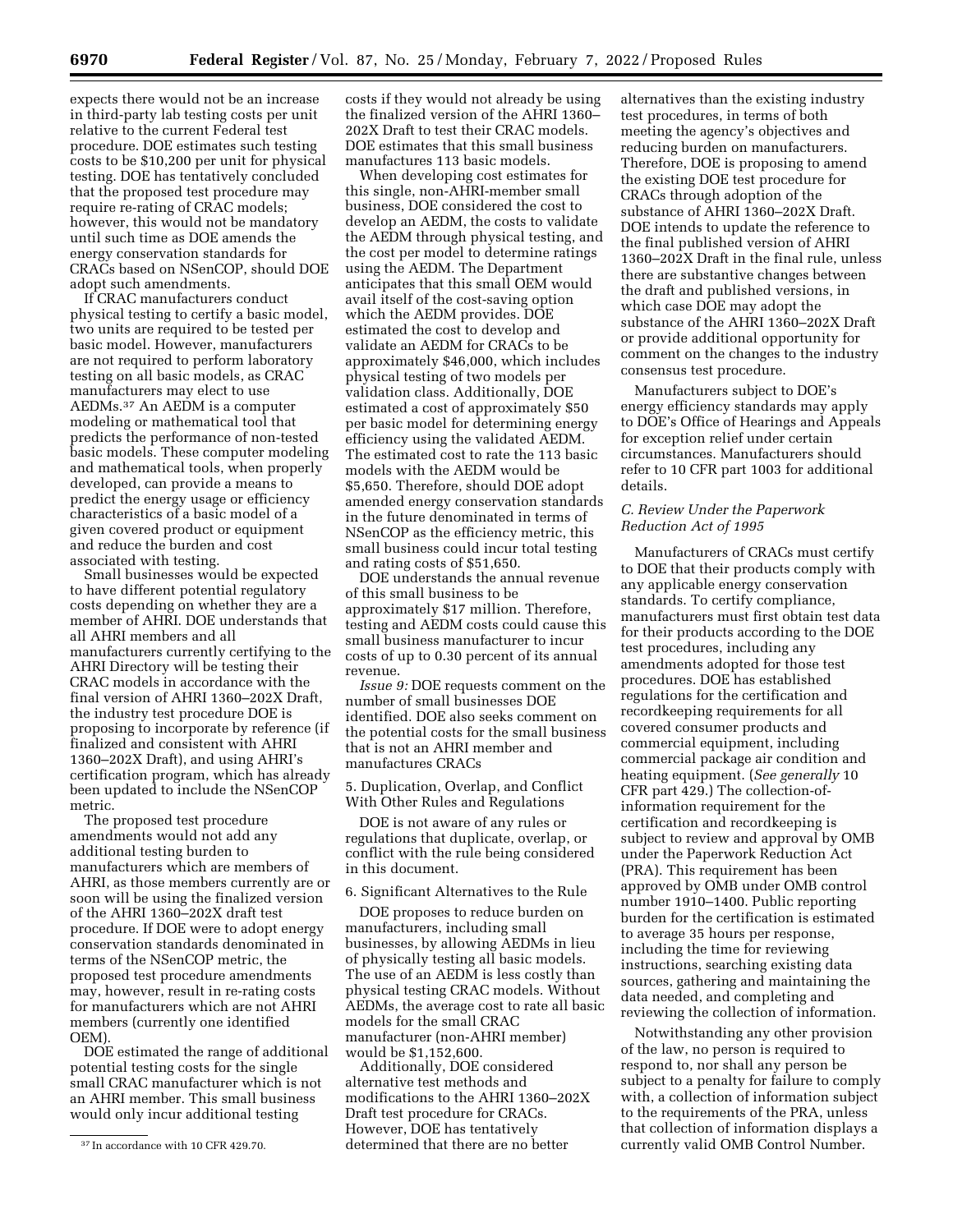### *D. Review Under the National Environmental Policy Act of 1969*

DOE is analyzing this proposed regulation in accordance with the National Environmental Policy Act of 1969 (NEPA) and DOE's NEPA implementing regulations (10 CFR part 1021). DOE's regulations include a categorical exclusion for rulemakings interpreting or amending an existing rule or regulation that does not change the environmental effect of the rule or regulation being amended. 10 CFR part 1021, subpart D, appendix A5. DOE anticipates that this rulemaking qualifies for categorical exclusion A5 because it is an interpretive rulemaking that does not change the environmental effect of the rule and otherwise meets the requirements for application of a categorical exclusion. *See* 10 CFR 1021.410. DOE will complete its NEPA review before issuing the final rule.

#### *E. Review Under Executive Order 13132*

Executive Order 13132, ''Federalism,'' 64 FR 43255 (August 10, 1999), imposes certain requirements for agencies formulating and implementing policies or regulations that preempt State law or that have federalism implications. The Executive order requires agencies to examine the constitutional and statutory authority supporting any action that would limit the policymaking discretion of the States and to carefully assess the necessity for such actions. The Executive order also requires agencies to have an accountable process to ensure meaningful and timely input by State and local officials in the development of regulatory policies that have federalism implications. On March 14, 2000, DOE published a statement of policy describing the intergovernmental consultation process it will follow in the development of such regulations. 65 FR 13735. DOE has examined this proposed rule and has determined that it would not have a substantial direct effect on the States, on the relationship between the national government and the States, or on the distribution of power and responsibilities among the various levels of government. EPCA governs and prescribes Federal preemption of State regulations as to energy conservation for the products that are the subject of this proposed rule. States can petition DOE for exemption from such preemption to the extent, and based on criteria, set forth in EPCA. (42 U.S.C. 6297(d)) No further action is required by Executive Order 13132.

#### *F. Review Under Executive Order 12988*

Regarding the review of existing regulations and the promulgation of

new regulations, section 3(a) of Executive Order 12988, ''Civil Justice Reform,'' 61 FR 4729 (Feb. 7, 1996), imposes on Federal agencies the general duty to adhere to the following requirements: (1) Eliminate drafting errors and ambiguity; (2) write regulations to minimize litigation; (3) provide a clear legal standard for affected conduct rather than a general standard, and (4) promote simplification and burden reduction. Section 3(b) of Executive Order 12988 specifically requires that executive agencies make every reasonable effort to ensure that the regulation: (1) Clearly specifies the preemptive effect, if any; (2) clearly specifies any effect on existing Federal law or regulation; (3) provides a clear legal standard for affected conduct while promoting simplification and burden reduction; (4) specifies the retroactive effect, if any; (5) adequately defines key terms, and (6) addresses other important issues affecting clarity and general draftsmanship under any guidelines issued by the Attorney General. Section 3(c) of Executive Order 12988 requires Executive agencies to review regulations in light of applicable standards in sections 3(a) and 3(b) to determine whether they are met or it is unreasonable to meet one or more of them. DOE has completed the required review and determined that, to the extent permitted by law, the proposed rule meets the relevant standards of Executive Order 12988.

## *G. Review Under the Unfunded Mandates Reform Act of 1995*

Title II of the Unfunded Mandates Reform Act of 1995 (UMRA) requires each Federal agency to assess the effects of Federal regulatory actions on State, local, and Tribal governments and the private sector. Public Law 104–4, sec. 201 (codified at 2 U.S.C. 1531). For a proposed regulatory action likely to result in a rule that may cause the expenditure by State, local, and Tribal governments, in the aggregate, or by the private sector of \$100 million or more in any one year (adjusted annually for inflation), section 202 of UMRA requires a Federal agency to publish a written statement that estimates the resulting costs, benefits, and other effects on the national economy. (2 U.S.C. 1532(a), (b)) The UMRA also requires a Federal agency to develop an effective process to permit timely input by elected officers of State, local, and Tribal governments on a proposed ''significant intergovernmental mandate,'' and requires an agency plan for giving notice and opportunity for timely input to potentially affected small governments before establishing any requirements

that might significantly or uniquely affect small governments. On March 18, 1997, DOE published a statement of policy on its process for intergovernmental consultation under UMRA. 62 FR 12820; also available at *energy.gov/gc/office-general-counsel.*  DOE examined this proposed rule according to UMRA and its statement of policy and determined that the rule contains neither an intergovernmental mandate, nor a mandate that may result in the expenditure of \$100 million or more in any year, so these requirements do not apply.

### *H. Review Under the Treasury and General Government Appropriations Act, 1999*

Section 654 of the Treasury and General Government Appropriations Act, 1999 (Pub. L. 105–277) requires Federal agencies to issue a Family Policymaking Assessment for any rule that may affect family well-being. This proposed rule would not have any impact on the autonomy or integrity of the family as an institution. Accordingly, DOE has concluded that it is not necessary to prepare a Family Policymaking Assessment.

#### *I. Review Under Executive Order 12630*

DOE has determined, under Executive Order 12630, ''Governmental Actions and Interference with Constitutionally Protected Property Rights,'' 53 FR 8859 (March 18, 1988), that this regulation would not result in any takings that might require compensation under the Fifth Amendment to the U.S. Constitution.

# *J. Review Under Treasury and General Government Appropriations Act, 2001*

Section 515 of the Treasury and General Government Appropriations Act, 2001 (44 U.S.C. 3516 note) provides for agencies to review most disseminations of information to the public under guidelines established by each agency pursuant to general guidelines issued by OMB. OMB's guidelines were published at 67 FR 8452 (Feb. 22, 2002), and DOE's guidelines were published at 67 FR 62446 (Oct. 7, 2002). DOE has reviewed this proposed rule under the OMB and DOE guidelines and has concluded that it is consistent with applicable policies in those guidelines.

### *K. Review Under Executive Order 13211*

Executive Order 13211, ''Actions Concerning Regulations That Significantly Affect Energy Supply, Distribution, or Use,'' 66 FR 28355 (May 22, 2001), requires Federal agencies to prepare and submit to OMB, a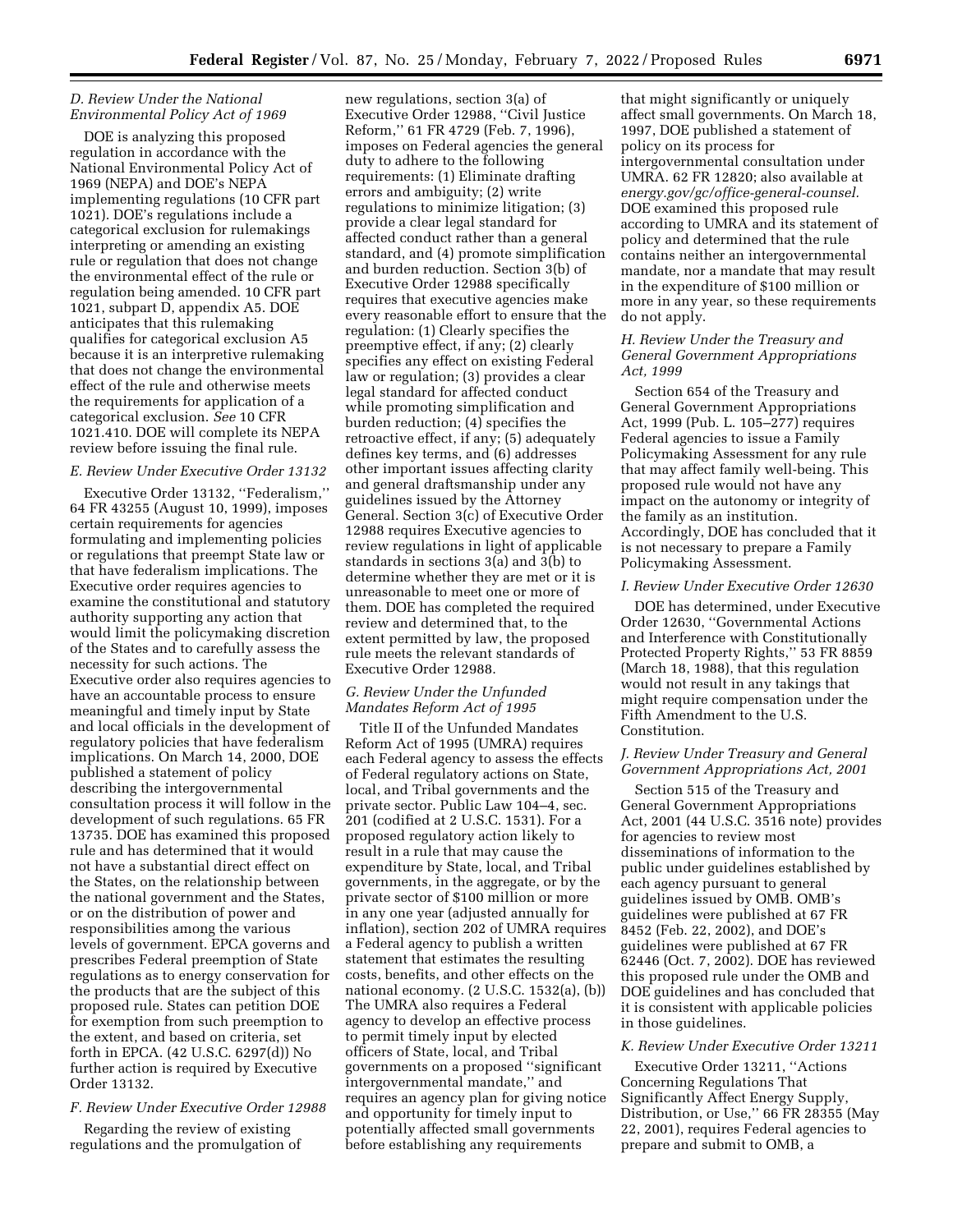Statement of Energy Effects for any proposed significant energy action. A ''significant energy action'' is defined as any action by an agency that promulgated or is expected to lead to promulgation of a final rule, and that: (1) Is a significant regulatory action under Executive Order 12866, or any successor order; and (2) is likely to have a significant adverse effect on the supply, distribution, or use of energy; or (3) is designated by the Administrator of OIRA as a significant energy action. For any proposed significant energy action, the agency must give a detailed statement of any adverse effects on energy supply, distribution, or use should the proposal be implemented, and of reasonable alternatives to the action and their expected benefits on energy supply, distribution, and use.

The proposed regulatory action to amend the test procedure for measuring the energy efficiency of CRACs is not a significant regulatory action under Executive Order 12866. Moreover, it would not have a significant adverse effect on the supply, distribution, or use of energy, nor has it been designated as a significant energy action by the Administrator of OIRA. Therefore, it is not a significant energy action, and, accordingly, DOE has not prepared a Statement of Energy Effects.

### *L. Review Under Section 32 of the Federal Energy Administration Act of 1974*

Under section 301 of the Department of Energy Organization Act (Pub. L. 95– 91; 42 U.S.C. 7101), DOE must comply with section 32 of the Federal Energy Administration Act of 1974, as amended by the Federal Energy Administration Authorization Act of 1977. (15 U.S.C. 788; FEAA) Section 32 essentially provides in relevant part that, where a proposed rule authorizes or requires use of commercial standards, the notice of proposed rulemaking must inform the public of the use and background of such standards. In addition, section 32(c) requires DOE to consult with the Attorney General and the Chairman of the Federal Trade Commission (FTC) concerning the impact of the commercial or industry standards on competition.

The proposed amendments to the Federal test procedure for CRACs are primarily in response to modifications to the applicable industry consensus test standards (*i.e.,* AHRI 1360–202X Draft, ANSI/ASHRAE 37–2009, and ANSI/ASHRAE 127–2020). DOE has evaluated these standards and is unable to conclude whether they fully comply with the requirements of section 32(b) of the FEAA (*i.e.,* whether they were

developed in a manner that fully provides for public participation, comment, and review). DOE will consult with both the Attorney General and the Chairman of the FTC concerning the impact of these test procedures on competition, prior to prescribing a final rule.

# *M. Description of Materials Incorporated by Reference*

In this NOPR, DOE proposes to incorporate by reference the following test standards:

(1) The draft test standard provided by AHRI, titled ''Performance Rating of Computer and Data Processing Room Air Conditioners (''Draft Standard'') AHRI Standard 1360–202X Draft. AHRI Standard 1360–202X Draft is a draft industry test procedure for measuring the performance of CRACs. AHRI Standard 1360–202X Draft is in draft form and its text was provided to the Department for the purposes of review only during the drafting of this NOPR. AHRI 1360–202X Draft has been attached in this docket for review. DOE intends to update the reference to the final published version of AHRI 1360–202X Draft in the Final Rule, unless there are substantive changes between the draft and published versions, in which case DOE may adopt the substance of the AHRI 1360–202X Draft or provide additional opportunity for comment on the changes to the industry consensus test procedure.

(2) The test standard published by ASHRAE, titled ''Method of Testing for Rating Computer and Data Processing Room Unitary Air Conditioners,'' ANSI/ASHRAE Standard 127–2020. ANSI/ASHRAE Standard 127–2020 is an industry-accepted test procedure for measuring the performance of CRACs. ANSI/ASHRAE Standard 127–2020 is available on ANSI's website at *webstore.ansi.org/standards/ashrae/ ansiashrae1272020.* 

(3) The test standard published by ASHRAE, titled ''Methods of Testing for Rating Electrically Driven Unitary Air-Conditioning and Heat Pump Equipment,'' ANSI/ASHRAE Standard 37–2009. ANSI/ ASHRAE Standard 37–2009 is an industryaccepted test procedure that provides a method of test for many categories of air conditioning and heating equipment. ANSI/ ASHRAE Standard 37–2009 is available on ANSI's website at *webstore.ansi.org/Record Detail.aspx?sku=ANSI%2 FASHRAE+Standard+37-2009.* 

(4) The test standard published by ASHRAE, titled ''Method of Testing for Rating Computer and Data Processing Room Unitary Air Conditioners,'' ANSI/ASHRAE Standard 127–2007. ANSI/ASHRAE Standard 127–2007 is an industry-accepted test procedure for measuring the performance of CRACs. ANSI/ASHRAE Standard 127–2007 is available on ANSI's website at *[https://](https://webstore.ansi.org/standards/ashrae/ansiashrae1272007) [webstore.ansi.org/standards/ashrae/](https://webstore.ansi.org/standards/ashrae/ansiashrae1272007)  [ansiashrae1272007.](https://webstore.ansi.org/standards/ashrae/ansiashrae1272007)* 

The following standards were previously approved for incorporation by reference in the section where they appear and no change is proposed:

AHRI 210/240–2008, AHRI 340/360– 2007, ISO Standard 13256–1, AHRI 1230–2010, AHRI 390–2003.

### **V. Public Participation**

# *A. Participation in the Webinar*

The time and date of the webinar are listed in the **DATES** section at the beginning of this document. Webinar registration information, participant instructions, and information about the capabilities available to webinar participants will be published on DOE's website: *[www.energy.gov/eere/](http://www.energy.gov/eere/buildings/public-meetings-and-comment-deadlines) [buildings/public-meetings-and](http://www.energy.gov/eere/buildings/public-meetings-and-comment-deadlines)[comment-deadlines.](http://www.energy.gov/eere/buildings/public-meetings-and-comment-deadlines)* Participants are responsible for ensuring their systems are compatible with the webinar software.

### *B. Procedures for Submitting Prepared General Statements for Distribution*

Any person who has an interest in the topics addressed in this proposed rulemaking, or who is representative of a group or class of persons that has an interest in these issues, may request an opportunity to make an oral presentation at the webinar/public meeting. Such persons may submit requests to speak via email to the Appliance and Equipment Standards Program at: *[ApplianceStandardsQ](mailto:ApplianceStandardsQuestions@ee.doe.gov) [uestions@ee.doe.gov.](mailto:ApplianceStandardsQuestions@ee.doe.gov)* Persons who wish to speak should include with their request a computer file in WordPerfect, Microsoft Word, PDF, or text (ASCII) file format that briefly describes the nature of their interest in this rulemaking and the topics they wish to discuss. Such persons should also provide a daytime telephone number where they can be reached.

DOE requests persons selected to make an oral presentation to submit an advance copy of their statements at least two weeks before the webinar/public meeting. At its discretion, DOE may permit persons who cannot supply an advance copy of their statement to participate, if those persons have made advance alternative arrangements with the Building Technologies Office. As necessary, requests to give an oral presentation should ask for such alternative arrangements.

#### *C. Conduct of the Webinar*

DOE will designate a DOE official to preside at the webinar and may also use a professional facilitator to aid discussion. The meeting will not be a judicial or evidentiary-type public hearing, but DOE will conduct it in accordance with section 336 of EPCA (42 U.S.C. 6306). A court reporter will be present to record the proceedings and to prepare a transcript. DOE reserves the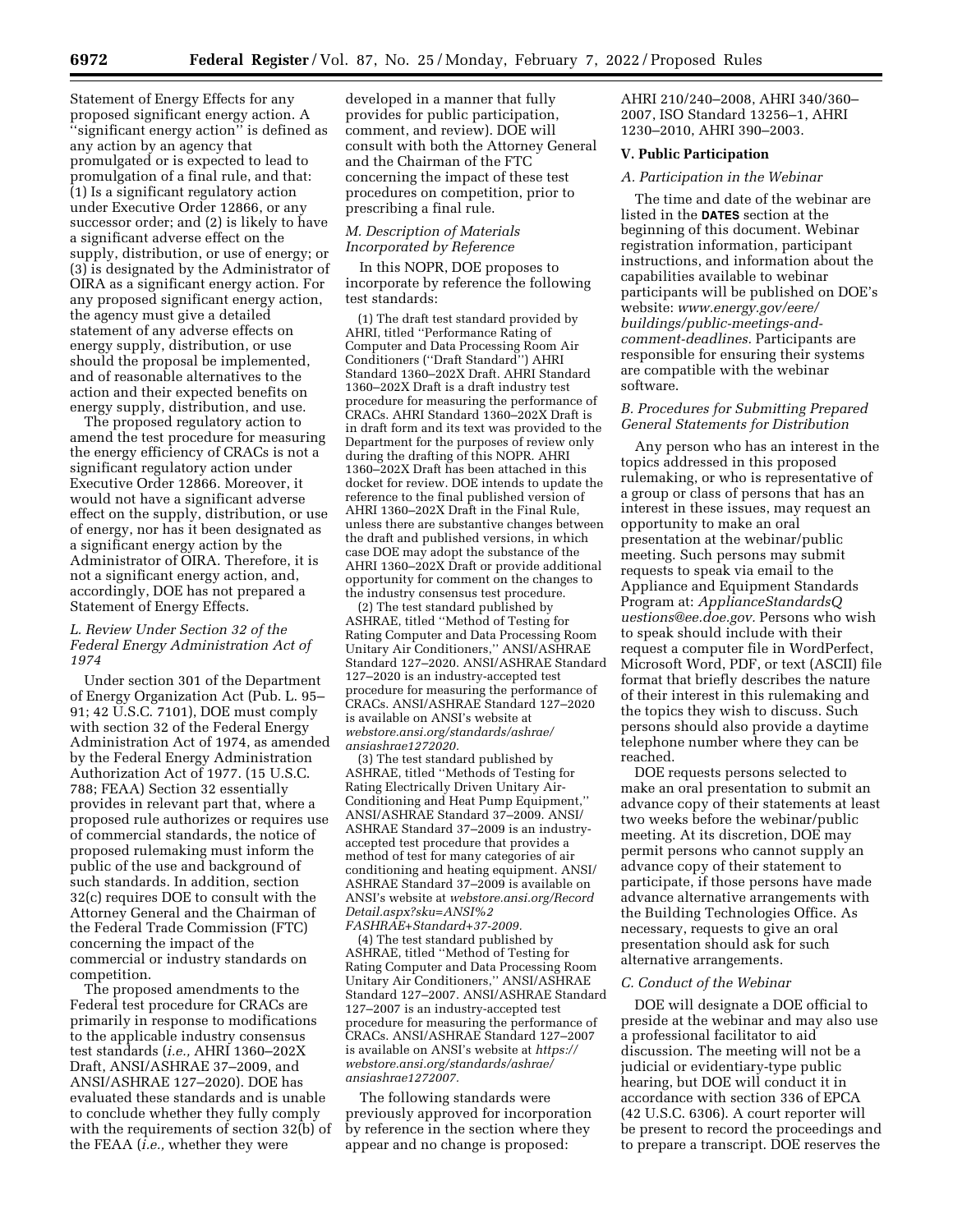right to schedule the order of presentations and to establish the procedures governing the conduct of the webinar/public meeting. There shall not be discussion of proprietary information, costs or prices, market share, or other commercial matters regulated by U.S. anti-trust laws. After the webinar and until the end of the comment period, interested parties may submit further comments on the proceedings and any aspect of the rulemaking.

The webinar will be conducted in an informal, conference style. DOE will present a summary of the proposals, allow time for prepared general statements by participants, and encourage all interested parties to share their views on issues affecting this rulemaking. Each participant will be allowed to make a general statement (within time limits determined by DOE), before the discussion of specific topics. DOE will allow, as time permits, other participants to comment briefly on any general statements.

At the end of all prepared statements on a topic, DOE will permit participants to clarify their statements briefly and comment on statements made by others. Participants should be prepared to answer questions by DOE and by other participants concerning these issues. DOE representatives may also ask questions of participants concerning other matters relevant to this rulemaking. The official conducting the webinar will accept additional comments or questions from those attending, as time permits. The presiding official will announce any further procedural rules or modification of the above procedures that may be needed for the proper conduct of the webinar.

A transcript of the webinar will be included in the docket, which can be viewed as described in the *Docket*  section at the beginning of this NOPR. In addition, any person may buy a copy of the transcript from the transcribing reporter.

#### *D. Submission of Comments*

DOE will accept comments, data, and information regarding this proposed rule no later than the date provided in the **DATES** section at the beginning of this proposed rule. Interested parties may submit comments using any of the methods described in the **ADDRESSES** section at the beginning of this document.

*Submitting comments via [www.regulations.gov.](http://www.regulations.gov)* The *[www.regulations.gov](http://www.regulations.gov)* web page will require you to provide your name and contact information. Your contact

information will be viewable to DOE Building Technologies staff only. Your contact information will not be publicly viewable except for your first and last names, organization name (if any), and submitter representative name (if any). If your comment is not processed properly because of technical difficulties, DOE will use this information to contact you. If DOE cannot read your comment due to technical difficulties and cannot contact you for clarification, DOE may not be able to consider your comment.

However, your contact information will be publicly viewable if you include it in the comment or in any documents attached to your comment. Any information that you do not want to be publicly viewable should not be included in your comment, nor in any document attached to your comment. Persons viewing comments will see only first and last names, organization names, correspondence containing comments, and any documents submitted with the comments.

Do not submit to *[www.regulations.gov](http://www.regulations.gov)*  information for which disclosure is restricted by statute, such as trade secrets and commercial or financial information (hereinafter referred to as Confidential Business Information (CBI). Comments submitted through *[www.regulations.gov](http://www.regulations.gov)* cannot be claimed as CBI. Comments received through the website will waive any CBI claims for the information submitted. For information on submitting CBI, see the Confidential Business Information section.

DOE processes submissions made through *[www.regulations.gov](http://www.regulations.gov)* before posting. Normally, comments will be posted within a few days of being submitted. However, if large volumes of comments are being processed simultaneously, your comment may not be viewable for up to several weeks. Please keep the comment tracking number that *[www.regulations.gov](http://www.regulations.gov)*  provides after you have successfully uploaded your comment.

*Submitting comments via email.*  Comments and documents submitted via email also will be posted to *[www.regulations.gov.](http://www.regulations.gov)* If you do not want your personal contact information to be publicly viewable, do not include it in your comment or any accompanying documents. Instead, provide your contact information in a cover letter. Include your first and last names, email address, telephone number, and optional mailing address. The cover letter will not be publicly viewable as long as it does not include any comments.

Include contact information each time you submit comments, data, documents, and other information to DOE. No telefacsimiles (faxes) will be accepted.

Comments, data, and other information submitted to DOE electronically should be provided in PDF (preferred), Microsoft Word or Excel, WordPerfect, or text (ASCII) file format. Provide documents that are not secured, written in English, and free of any defects or viruses. Documents should not contain special characters or any form of encryption, and, if possible, they should carry the electronic signature of the author.

*Campaign form letters.* Please submit campaign form letters by the originating organization in batches of between 50 to 500 form letters per PDF or as one form letter with a list of supporters' names compiled into one or more PDFs. This reduces comment processing and posting time.

*Confidential Business Information.*  Pursuant to 10 CFR 1004.11, any person submitting information that he or she believes to be confidential and exempt by law from public disclosure should submit via email two well-marked copies: One copy of the document marked ''confidential'' including all the information believed to be confidential, and one copy of the document marked ''non-confidential'' with the information believed to be confidential deleted. DOE will make its own determination about the confidential status of the information and treat it according to its determination.

It is DOE's policy that all comments may be included in the public docket, without change and as received, including any personal information provided in the comments (except information deemed to be exempt from public disclosure).

#### *E. Issues on Which DOE Seeks Comment*

Although DOE welcomes comments on any aspect of this proposal, DOE is particularly interested in receiving comments and views of interested parties concerning the following issues:

*Issue 1:* DOE requests comment on the proposed definition for ''computer room air conditioner'' that distinguishes between CRACs and other categories of air conditioning equipment, based on the marketing of the equipment.

*Issue 2:* DOE requests comment on its proposal to define the following terms, consistent with AHRI 1360–202X Draft: Floor-mounted, ceiling-mounted, wallmounted, roof-mounted, up-flow, downflow, horizontal flow, up-flow ducted, up-flow non-ducted, ceiling-mounted ducted, ceiling-mounted non-ducted, and fluid economizer.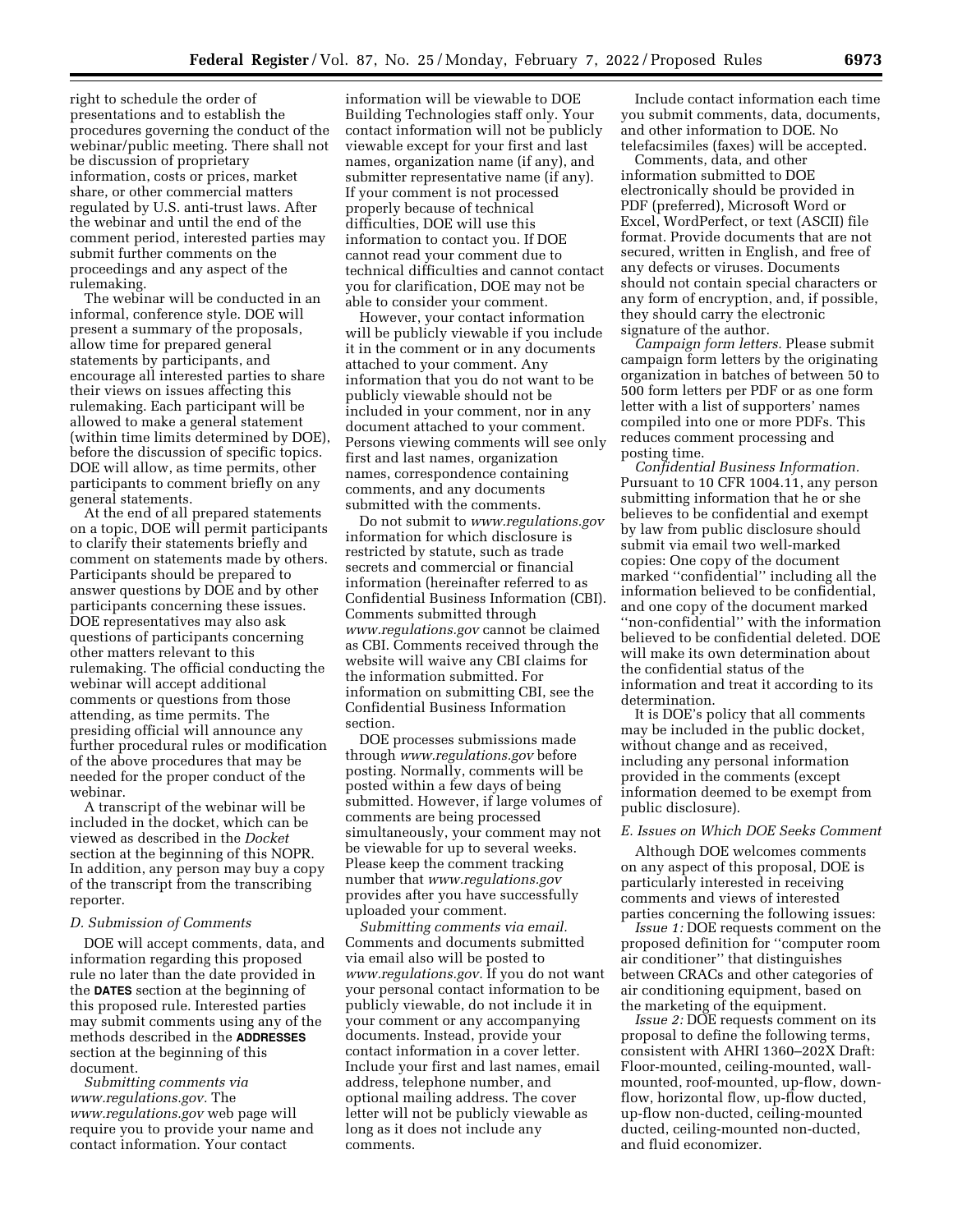*Issue 3:* DOE requests comment on its proposal to adopt the NSenCOP metric for CRACs as part of the proposed test procedure in appendix E1, which would be used only if DOE were to prescribe energy conservation standards denominated in terms of NSenCOP in a future rulemaking. Additionally, DOE seeks feedback on whether the rating conditions in AHRI 1360–202X Draft are appropriately representative of field applications.

*Issue 4:* DOE seeks comment on its proposals regarding specific components in 10 CFR part 431, subpart F, appendix E1, 10 CFR 429.43, and 10 CFR 429.134.

*Issue 5:* DOE requests comment on its proposal to adopt the methods for comparing relative efficiency of standard and non-standard indoor fan motors and integrated fan and motor combinations specified in Section D3 of AHRI 1360–202X Draft in the proposed test procedure in 10 CFR part 431, subpart F, appendix E1, as well as in provisions for determination of represented values in 10 CFR 429.43(a) and provisions for DOE assessment and enforcement testing in 10 CFR 429.134.

*Issue 6:* DOE requests comment on its proposal regarding representations for CRAC basic models approved for use with multiple refrigerants.

*Issue 7:* DOE requests comment on its proposals related to represented values and verification testing of NSCC for CRACs.

*Issue 8:* DOE requests comment on its understanding of the impact of the test procedure proposals in this NOPR, specifically DOE's initial conclusion that the proposed DOE test procedure amendments, if finalized, would not increase testing burden on most CRAC manufacturers (*i.e.,* CRAC manufacturers who are AHRI members), compared to current industry practice as indicated by AHRI 1360–202X Draft, and that those proposed amendments would not have a significant impact on the remaining CRAC manufacturers (*i.e.,*  CRAC manufacturers who are not AHRI members).

*Issue 9:* DOE requests comment on the number of small businesses DOE identified. DOE also seeks comment on the potential costs for the small business that is not an AHRI member and manufactures CRACs.

# **VI. Approval of the Office of the Secretary**

The Secretary of Energy has approved publication of this notice of proposed rulemaking and request for comment.

# **List of Subjects**

*10 CFR Part 429* 

Administrative practice and procedure, Confidential business information, Energy conservation, Household appliances, Imports, Incorporation by reference, Intergovernmental relations, Reporting and recordkeeping requirements, Small businesses.

### *10 CFR Part 431*

Administrative practice and procedure, Confidential business information, Energy conservation, Incorporation by reference, Reporting and recordkeeping requirements.

### **Signing Authority**

This document of the Department of Energy was signed on January 28, 2022, by Kelly J. Speakes-Backman, Principal Deputy Assistant Secretary for Energy Efficiency and Renewable Energy, pursuant to delegated authority from the Secretary of Energy. That document with the original signature and date is maintained by DOE. For administrative purposes only, and in compliance with requirements of the Office of the Federal Register, the undersigned DOE Federal Register Liaison Officer has been authorized to sign and submit the document in electronic format for publication, as an official document of the Department of Energy. This administrative process in no way alters the legal effect of this document upon publication in the **Federal Register**.

Signed in Washington, DC, on January 31, 2022.

#### **Treena V. Garrett,**

*Federal Register Liaison Officer, U.S. Department of Energy.* 

For the reasons stated in the preamble, DOE is proposing to amend parts 429 and 431 of Chapter II of Title 10, Code of Federal Regulations as set forth below:

### **PART 429—CERTIFICATION, COMPLIANCE, AND ENFORCEMENT FOR CONSUMER PRODUCTS AND COMMERCIAL AND INDUSTRIAL EQUIPMENT**

■ 1. The authority citation for part 429 continues to read as follows:

**Authority:** 42 U.S.C. 6291–6317; 28 U.S.C. 2461 note.

■ 2. Amend § 429.4 by revising paragraph (a) and redesignating paragraph  $(c)(2)$  as  $(c)(3)$ , and adding new paragraph (c)(2) to read as follows:

#### **§ 429.4 Materials incorporated by reference.**

(a) Certain material is incorporated by reference into this subpart with the approval of the Director of the Federal Register in accordance with 5 U.S.C. 552(a) and 1 CFR part 51. To enforce any edition other than that specified in this section, DOE must publish a document in the **Federal Register** and the material must be available to the public. All approved material is available for inspection at the U.S. Department of Energy, Office of Energy Efficiency and Renewable Energy, Building Technologies Program, Sixth Floor, 950 L'Enfant Plaza SW, Washington, DC 20024, (202) 586–9127, *[Buildings@ee.doe.gov,](mailto:Buildings@ee.doe.gov) [www.energy.gov/](http://www.energy.gov/eere/buildings/building-technologies-office)  [eere/buildings/building-technologies](http://www.energy.gov/eere/buildings/building-technologies-office)[office,](http://www.energy.gov/eere/buildings/building-technologies-office)* and may be obtained from the other sources in this section. Also, this material is available for inspection at the National Archives and Records Administration (NARA). For information on the availability of this material at NARA, email: *[fr.inspection@](mailto:fr.inspection@nara.gov) [nara.gov,](mailto:fr.inspection@nara.gov)* or go to: *[www.archives.gov/](http://www.archives.gov/federal-register/cfr/ibr-locations.html) [federal-register/cfr/ibr-locations.html.](http://www.archives.gov/federal-register/cfr/ibr-locations.html)* 

\* \* \* \* \* (c) \* \* \*

(2) AHRI Standard 1360–202X Draft, (''AHRI 1360–202X Draft''), Performance Rating of Computer and Data Processing Room Air Conditioners, IBR approved for § 429.43.

\* \* \* \* \*  $\blacksquare$  3. Amend § 429.43 by adding paragraphs (a)(3) and (4) to read as follows.

### **§ 429.43 Commercial heating, ventilating, air conditioning (HVAC) equipment.**

 $(a) * * * *$ 

(3) *Product-specific provisions for determination of represented values.*  (i)–(iv) [Reserved]

(v) Computer room air conditioners. When certifying to standards in terms of NSenCOP, the following provisions apply.

(A) If a basic model is distributed in commerce and approved for use with multiple refrigerants, a manufacturer must determine all represented values for that basic model (*e.g.,* NSenCOP and net sensible cooling capacity) based on the refrigerant that results in the lowest cooling efficiency. A refrigerant is considered approved for use if it is listed on the nameplate of the outdoor unit. Per the definition of ''basic model'' in § 431.92, use of a refrigerant that requires different hardware (*i.e.,*  compressors, heat exchangers, or air moving systems that are not the same or comparably performing), would represent a different basic model, and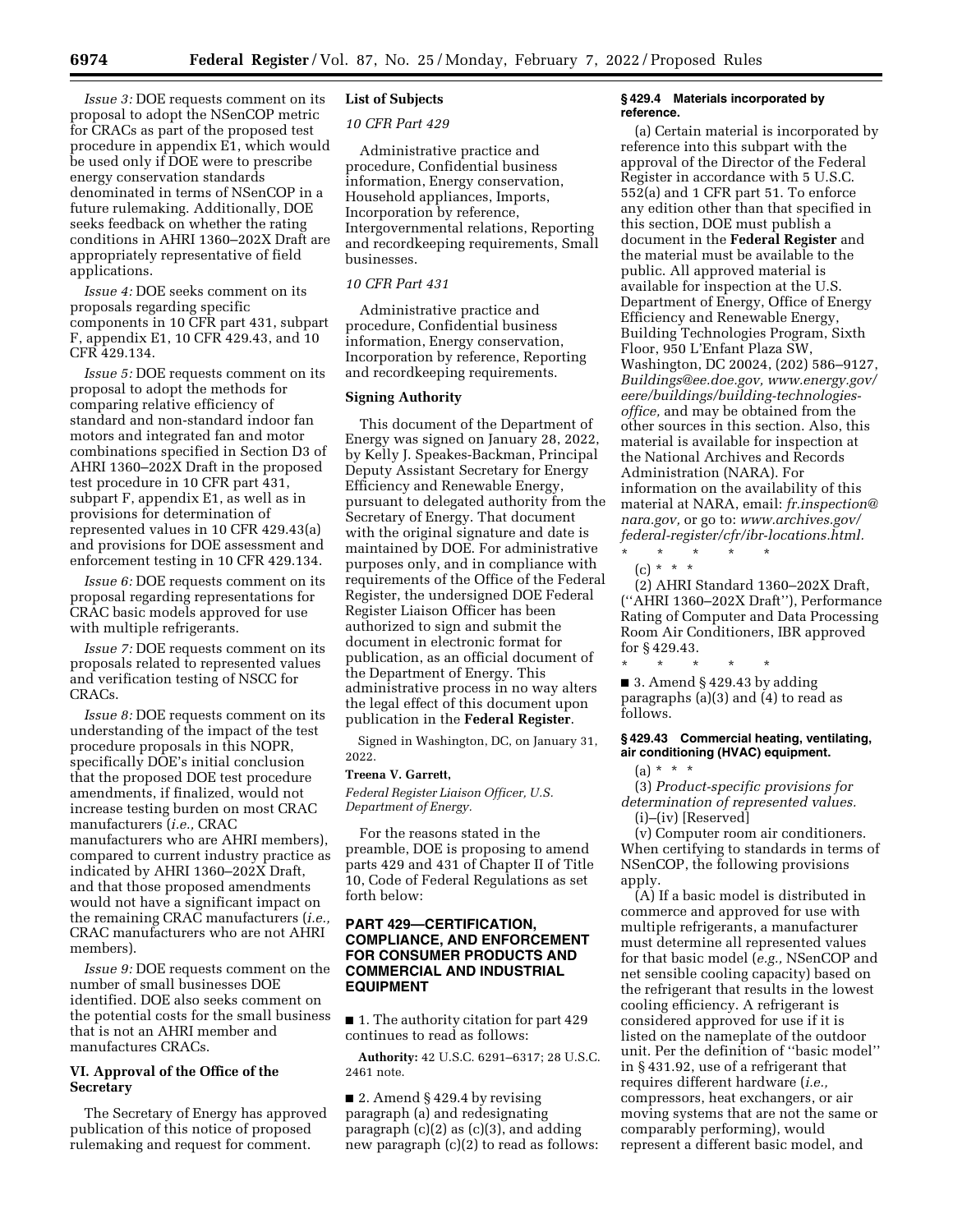separate representations would be required for each basic model.

(B) The represented value of net sensible cooling capacity must be between 95 percent and 100 percent of the mean of the capacities measured for the units in the sample selected as described in paragraph (a)(1)(ii) of this section, or between 95 percent and 100 percent of the net sensible cooling

capacity output simulated by the AEDM as described in paragraph (a)(2) of this section.

(4) *Determination of represented values for individual models with specific components for computer room air conditioners.* 

(i) If a manufacturer distributes in commerce individual models with one of the components listed in the

# TABLE 1 TO PARAGRAPH (a)(4)(i)

following table, determination of represented values is dependent on the selected grouping of individual models into a basic model, as indicated in paragraphs (a)(4)(ii) through (v) of this section. For the purposes of this paragraph, ''otherwise identical'' means differing only in the presence of specific components listed in table 1 to this paragraph (a)(4)(i).

| Component                                                       | Description                                                                                                                                                                                                                                                                                                                                                                                                                                                                                                                                                                                                                                                                         |
|-----------------------------------------------------------------|-------------------------------------------------------------------------------------------------------------------------------------------------------------------------------------------------------------------------------------------------------------------------------------------------------------------------------------------------------------------------------------------------------------------------------------------------------------------------------------------------------------------------------------------------------------------------------------------------------------------------------------------------------------------------------------|
| Air Economizers                                                 | An automatic system that enables a cooling system to supply and use outdoor air to reduce or eliminate<br>the need for mechanical cooling during mild or cold weather.                                                                                                                                                                                                                                                                                                                                                                                                                                                                                                              |
| Process Heat Recovery/Reclaim<br>Coils/Thermal Storage.         | A heat exchanger located inside the unit that conditions the equipment's supply air using energy trans-<br>ferred from an external source using a vapor, gas, or liquid.                                                                                                                                                                                                                                                                                                                                                                                                                                                                                                            |
| Evaporative Pre-cooling of Air-<br>cooled Condenser Intake Air. | Water is evaporated into the air entering the air-cooled condenser to lower the dry-bulb temperature and<br>thereby increase efficiency of the refrigeration cycle.                                                                                                                                                                                                                                                                                                                                                                                                                                                                                                                 |
| Steam/Hydronic Heat Coils                                       | Coils used to provide supplemental heat.                                                                                                                                                                                                                                                                                                                                                                                                                                                                                                                                                                                                                                            |
| Refrigerant Reheat Coils                                        | A heat exchanger located downstream of the indoor coil that heats the supply air during cooling operation<br>using high pressure refrigerant in order to increase the ratio of moisture removal to cooling capacity pro-<br>vided by the equipment.                                                                                                                                                                                                                                                                                                                                                                                                                                 |
| Powered Exhaust/Powered Return<br>Air Fans.                     | A powered exhaust fan is a fan that transfers directly to the outside a portion of the building air that is re-<br>turning to the unit, rather than allowing it to recirculate to the indoor coil and back to the building. A pow-<br>ered return air fan is a fan that draws building air into the equipment.                                                                                                                                                                                                                                                                                                                                                                      |
| Compressor Variable Frequency<br>Drive (VFD).                   | A device connected electrically between the equipment's power supply connection and the compressor<br>that can vary the frequency of power supplied to the compressor in order to allow variation of the com-<br>pressor's rotational speed. If the manufacturer chooses to make representations for performance at part-<br>load and/or low-ambient conditions (e.g., using the iNSenCOP metric), compressor VFDs must be treat-<br>ed consistently for all cooling capacity tests for the basic model ( <i>i.e.</i> , if the compressor VFD is installed<br>and active for the part-load and/or low-ambient tests, it must also be installed and active for the<br>NSenCOP test). |
| Fire/Smoke/Isolation Dampers                                    | A damper assembly including means to open and close the damper mounted at the supply or return duct<br>opening of the equipment.                                                                                                                                                                                                                                                                                                                                                                                                                                                                                                                                                    |
| Non-Standard Indoor Fan Motors                                  | The standard indoor fan motor is the motor specified in the manufacturer's installation instructions for test-<br>ing and shall be distributed in commerce as part of a particular model. A non-standard motor is an in-<br>door fan motor that is not the standard indoor fan motor and that is distributed in commerce as part of<br>an individual model within the same basic model.                                                                                                                                                                                                                                                                                             |
|                                                                 | For a non-standard indoor fan motor(s) to be considered a specific component for a basic model (and thus<br>subject to the provisions of paragraph $(a)(3)(v)(A)$ –(B) of this section), the following provisions must be<br>met:                                                                                                                                                                                                                                                                                                                                                                                                                                                   |
|                                                                 | (1) Non-standard indoor fan motor(s) must meet the minimum allowable efficiency determined per<br>Section D.3.1 of AHRI 1360–202X Draft (incorporated by reference, see §429.4) ( <i>i.e.</i> , for non-stand-<br>ard indoor fan motors) or per Section D.3.2 of AHRI 1360-202X Draft for non-standard indoor inte-<br>grated fan and motor combinations).                                                                                                                                                                                                                                                                                                                          |
|                                                                 | If the standard indoor fan motor can vary fan speed through control system adjustment of motor speed, all<br>non-standard indoor fan motors must also allow speed control (including with the use of VFD).                                                                                                                                                                                                                                                                                                                                                                                                                                                                          |
|                                                                 | A device placed in the supply air stream for moisture evaporation and distribution. The device may require<br>building steam or water, hot water, electricity, or gas to operate.                                                                                                                                                                                                                                                                                                                                                                                                                                                                                                   |
| Flooded Condenser Head Pressure<br>Controls.                    | An assembly, including a receiver and head pressure control valve, used to allow for unit operation at<br>lower outdoor ambient temperatures than the standard operating control system.                                                                                                                                                                                                                                                                                                                                                                                                                                                                                            |
| Chilled Water Dual Cooling Coils                                | A secondary chilled water coil added in the indoor air stream for use as the primary or secondary cooling<br>circuit in conjunction with a separate chiller.                                                                                                                                                                                                                                                                                                                                                                                                                                                                                                                        |
| Condensate Pump                                                 | A device used to pump condensate and/or humidifier drain water from inside the unit to a customer drain<br>outside the unit.                                                                                                                                                                                                                                                                                                                                                                                                                                                                                                                                                        |

(ii) If a basic model includes only individual models distributed in commerce without a specific component listed in paragraph  $(4)(i)$  of this section, the manufacturer must determine represented values for the basic model based on performance of an individual model distributed in commerce without the component.

(iii) If a basic model includes only individual models distributed in commerce with a specific component

listed in paragraph (4)(i) of this section, the manufacturer must determine represented values for the basic model based on performance of an individual model with the component present (and consistent with any component-specific test provisions specified in section 4 of appendix E1 to subpart F of part 431 of this chapter).

(iv) If a basic model includes both individual models distributed in commerce with a specific component listed in paragraph (4)(i) of this section and individual models distributed in commerce without that specific component, and none of the individual models distributed in commerce without the specific component are otherwise identical to any given individual model distributed in commerce with the specific component, the manufacturer must consider the performance of individual models with the component present when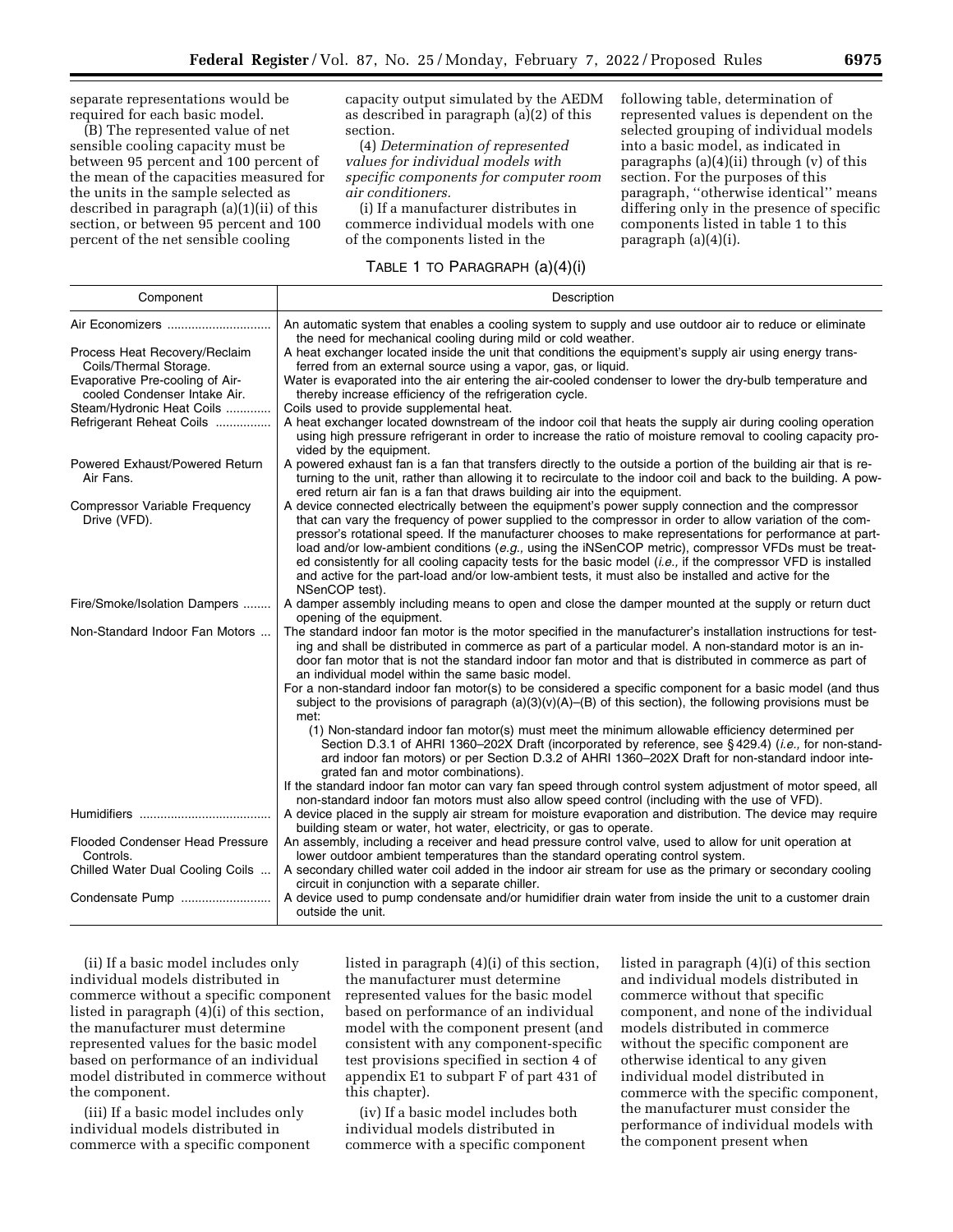determining represented values for the basic model (and consistent with any component-specific test provisions specified in section 4 of appendix E1 to subpart F of part 431 of this chapter).

(v) If a basic model includes both individual models distributed in commerce with a specific component listed in paragraph (4)(i) of this section and individual models distributed in commerce without that specific component, and at least one of the individual models distributed in commerce without the specific component is otherwise identical to any given individual model distributed in

commerce with the specific component, the manufacturer may determine represented values for the basic model either:

(A) Based on performance of an individual model distributed in commerce without the specific component or

(B) based on performance of an individual model with the specific component present (and consistent with any component-specific test provisions specified in section 4 of appendix E1 to subpart F of part 431 of this chapter).

(vi) In any of the cases specified in paragraphs (a)(4)(ii) through (v) of this

# TABLE 1 TO PARAGRAPH (c)(2)(iv)

section, the represented values for a basic model must be determined through either testing (paragraph (a)(1) of this section) or an AEDM (paragraph (a)(2) of this section).

■ 4. Amend § 429.70 by revising the table in paragraph (c)(2)(iv) to read as follows:

**§ 429.70 Alternative methods for determining energy efficiency and energy use.** 

- \* \* \* \* \* (c) \* \* \*  $(2) * * * *$ 
	- $(iv) * * * *$

| Validation class                                                                                                                                   | Minimum number of distinct<br>models that must be<br>tested per AEDM |  |
|----------------------------------------------------------------------------------------------------------------------------------------------------|----------------------------------------------------------------------|--|
| Air-Cooled, Split and Packaged Air Conditioners (ACs) and Heat Pumps (HPs) less than 65,000 Btu/h Cooling<br>Capacity (3-Phase).                   | 2 Basic Models.                                                      |  |
| (A) Commercial HVAC validation classes                                                                                                             |                                                                      |  |
| Air-Cooled, Split and Packaged ACs and HPs greater than or equal to 65,000 Btu/h Cooling Capacity and Less<br>than 760,000 Btu/h Cooling Capacity. | 2 Basic Models.                                                      |  |
|                                                                                                                                                    | 2 Basic Models.                                                      |  |
|                                                                                                                                                    | 2 Basic Models.                                                      |  |
|                                                                                                                                                    | 2 Basic Models.                                                      |  |
|                                                                                                                                                    | 2 Basic Models.                                                      |  |
|                                                                                                                                                    | 2 Basic Models.                                                      |  |
|                                                                                                                                                    | 2 Basic Models.                                                      |  |
|                                                                                                                                                    | 2 Basic Models.                                                      |  |
|                                                                                                                                                    | 2 Basic Models.                                                      |  |
|                                                                                                                                                    | 2 Basic Models.                                                      |  |
| (B) Commercial water heater validation classes                                                                                                     |                                                                      |  |

| 2 Basic Models. |
|-----------------|
| 2 Basic Models. |
|                 |

# **(C) Commercial packaged boilers validation classes**

# **(D) Commercial furnace validation classes**

| Gas-fire<br>.       | . |
|---------------------|---|
| $\cap$ il_fire<br>. | . |

# **(E) Commercial refrigeration equipment validation classes** 1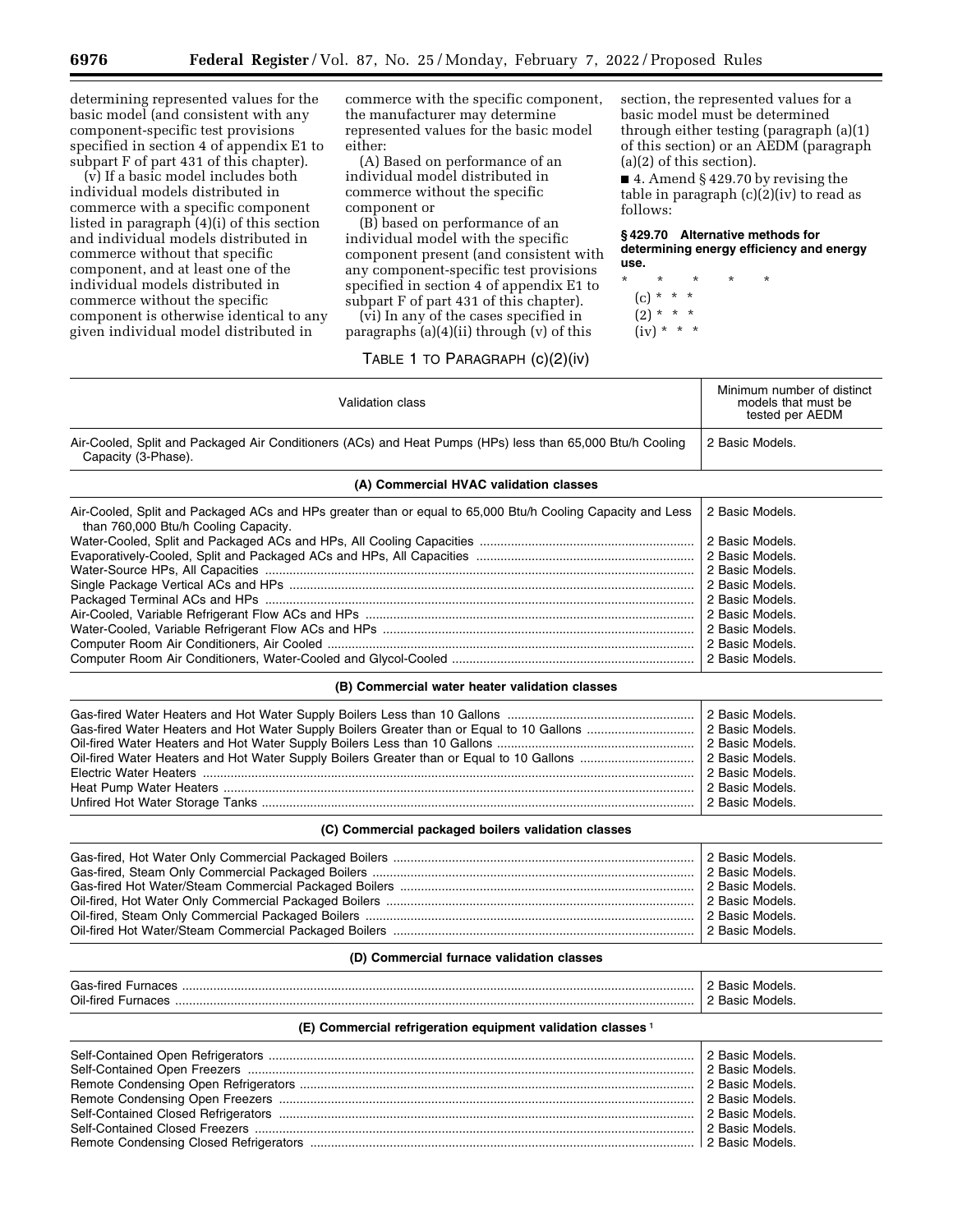### TABLE 1 TO PARAGRAPH (c)(2)(iv)—Continued

| Validation class | Minimum number of distinct<br>models that must be<br>tested per AEDM |
|------------------|----------------------------------------------------------------------|
|                  | 2 Basic Models.                                                      |

1The minimum number of tests indicated above must be comprised of a transparent model, a solid model, a vertical model, a semi-vertical model, a horizontal model, and a service-over-the counter model, as applicable based on the equipment offering. However, manufacturers do not need to include all types of these models if it will increase the minimum number of tests that need to be conducted.

### \* \* \* \* \*

■ 5. Section 429.134 is amended by adding paragraph (s) to read as follows:

#### **§ 429.134 Product-specific enforcement provisions.**

\* \* \* \* \* (s) *Computer room air conditioners.*  The following provisions apply for assessment and enforcement testing of models subject to energy conservation standards denominated in terms of NSenCOP.

(1) *Verification of net sensible cooling capacity.* The net sensible cooling capacity of each tested unit of the basic model will be measured pursuant to the test requirements of part 431, subpart F, appendix E1 of this chapter. The mean of the net sensible cooling capacity measurement(s) will be used to determine the applicable energy conservation standards for purposes of compliance.

(2) *Specific components.* For basic models that include individual models distributed in commerce with any of the specific components listed at  $\S 429.43(a)(4)(i)$ , the following provisions apply. For purposes of this paragraph, ''otherwise identical'' means differing only in terms of the presence of specific components listed at § 429.43(a)(4)(i).

(i) If the basic model includes only individual models distributed in commerce with a specific component, or does not include any otherwise identical individual models without the specific component, DOE may assess compliance for the basic model based on testing of an individual model with the component present (and consistent with any component-specific test provisions specified in section 4 of appendix E1 to subpart F of part 431 of this chapter).

(ii) If the basic model includes both individual models distributed in commerce with a specific component and otherwise identical individual models without the specific component, DOE will assess compliance for the basic model based on testing an otherwise identical model within the basic model that does not include the component, unless DOE is not able to obtain an individual model for testing

that does not include the component. In such a situation, DOE will assess compliance for the basic model based on testing of an individual model with the specific component present (and consistent with any component-specific test provisions specified in section 4 of appendix E1 to subpart F of part 431 of this chapter).

### **PART 431—ENERGY EFFICIENCY PROGRAM FOR CERTAIN COMMERCIAL AND INDUSTRIAL EQUIPMENT**

■ 6. The authority citation for part 431 continues to read as follows:

**Authority:** 42 U.S.C. 6291–6317; 28 U.S.C. 2461 note.

■ 7. Section 431.92 is amended by: ■ a. Revising the introductory paragraph;

■ b. Adding, in alphabetical order, definitions for ''Ceiling-mounted,'' ''Ceiling-mounted ducted,'' ''Ceilingmounted non-ducted'';

■ c. Revising the definition for ''Computer room air conditioner''; and ■ d. Adding, in alphabetical order, definitions for ''Down-flow,'' ''Floormounted,'' ''Fluid economizer,'' ''Horizontal-flow,'' ''Net sensible coefficient of performance, or NSenCOP'' ''Roof-mounted,'' ''Upflow,'' ''Up-flow ducted,'' ''Up-flow non-ducted,'' and ''Wall-mounted.'' The revisions and additions read as follows:

#### **§ 431.92 Definitions concerning commercial air conditioners and heat pumps.**

The following definitions apply for purposes of this subpart F, and of subparts J through M of this part. Any words or terms not defined in this section or elsewhere in this part shall be defined as provided in 42 U.S.C. 6311. For definitions that reference the application for which the equipment is marketed, DOE will consider any publicly available document published by the manufacturer (*e.g.,* product literature, catalogs, and packaging labels) to determine marketing intent.

**Note:** For definitions in this section that pertain to computer room air conditioners, italicized terms within a definition indicate terms that are separately defined in this section.

\* \* \* \* \*

*Ceiling-mounted* means a configuration of a *computer room air conditioner* for which the unit housing the evaporator coil is configured for indoor installation on or through a ceiling.

*Ceiling-mounted ducted* means a configuration of a *ceiling-mounted computer room air conditioner* that is configured for use with discharge ducting (even if the unit is also configurable for use without discharge ducting).

*Ceiling-mounted non-ducted* means a configuration of a *ceiling-mounted computer room air conditioner* that is configured only for use without discharge ducting.

\* \* \* \* \*

*Computer room air conditioner* means commercial package air-conditioning and heating equipment (packaged or split) that is marketed for use in computer rooms, data processing rooms, or other information technology cooling applications and not a covered consumer product under 42 U.S.C. 6291(1)–(2) and 42 U.S.C. 6292. A computer room air conditioner may be provided with, or have as available options, an integrated humidifier, temperature and/or humidity control of the supplied air, and reheating function. Computer room air conditioners include, but are not limited to, the following configurations as defined in this section: *Down-flow, horizontal-flow, up-flow ducted, up-flow non-ducted, ceiling-mounted ducted, ceiling mounted non-ducted, roof-mounted,*  and *wall-mounted.* 

\* \* \* \* \*

*Down-flow* means a configuration of *floor-mounted computer room air conditioner* in which return air enters above the top of the evaporator coil and discharge air leaves below the bottom of the evaporator coil.

\* \* \* \* \* *Floor-mounted* means a configuration of a *computer room air conditioner* for which the unit housing the evaporator coil is configured for indoor installation on a solid floor, raised floor, or floor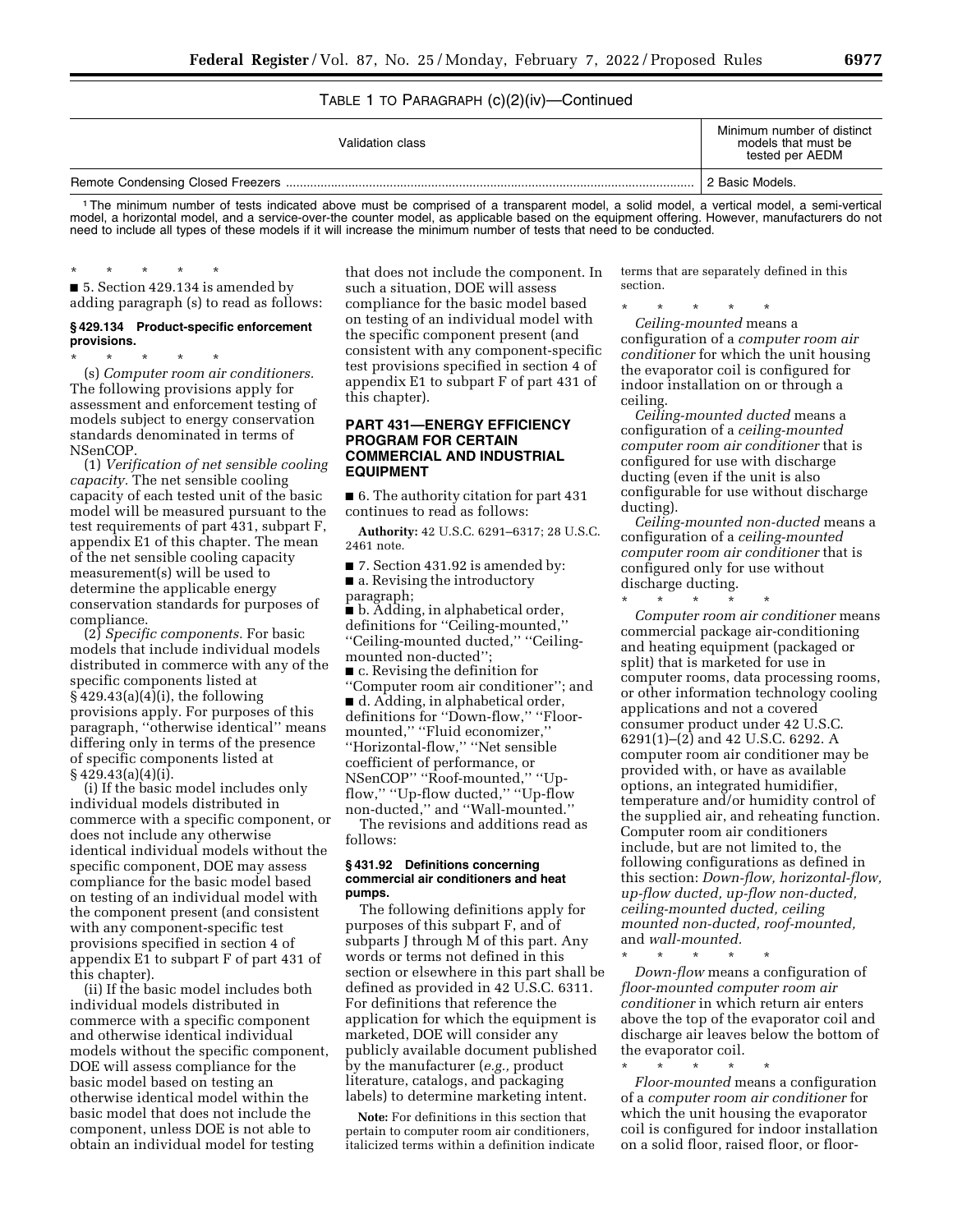stand. Floor-mounted *computer room air conditioners* are one of the following three configurations: *Down-flow, horizontal-flow,* and *up-flow.* 

*Fluid economizer* means an option available with a *computer room air conditioner* in which a fluid (other than air), cooled externally from the unit, provides cooling of the indoor air to reduce or eliminate unit compressor operation when outdoor temperature is low. The fluid may include, but is not limited to, chilled water, water/glycol solution, or refrigerant. An external fluid cooler such as, but not limited to a dry cooler, cooling tower, or condenser is utilized for heat rejection. This component is sometimes referred to as a free cooling coil, econ-o-coil, or economizer.

\* \* \* \* \* *Horizontal-flow* means a configuration of a *floor-mounted computer room air conditioner* that is neither a *down-flow*  nor an *up-flow* unit.

\* \* \* \* \* *Net sensible coefficient of performance,* or *NSenCOP,* means a ratio of the net sensible cooling capacity in kilowatts to the total power input in kilowatts for *computer room air conditioners,* as measured in appendix E1 of this subpart.

\* \* \* \* \* *Roof-mounted* means a configuration of a *computer room air conditioner* that is not *wall-mounted,* and for which the unit housing the evaporator coil is configured for outdoor installation.

\* \* \* \* \* *Up-flow* means a configuration of a *floor-mounted computer room air conditioner* in which return air enters below the bottom of the evaporator coil and discharge air leaves above the top of the evaporator coil.

*Up-flow ducted* means a configuration of an *up-flow computer room air conditioner* that is configured for use with discharge ducting (even if the unit is also configurable for use without discharge ducting).

*Up-flow non-ducted* means a configuration of an *up-flow computer* 

*room air conditioner* that is configured only for use without discharge ducting.

\* \* \* \* \* *Wall-mounted* means a configuration of a *computer room air conditioner* for which the unit housing the evaporator coil is configured for installation on or through a wall.

\* \* \* \* \*

■ 8. Amend § 431.95 by:

■ a. Revising paragraph (a);

■ b. Adding new paragraph (b)(8);

■ c. Revising paragraphs (c)(2) and (4); and

■ d. Adding paragraph (c)(5). The additions and revisions read as follows:

### **§ 431.95 Materials incorporated by reference.**

(a) Certain material is incorporated by reference into this part with the approval of the Director of the Federal Register in accordance with 5 U.S.C. 552(a) and 1 CFR part 51. To enforce any edition other than that specified in this section, DOE must publish a document in the **Federal Register** and the material must be available to the public. All approved material is available for inspection at the U.S. Department of Energy, Office of Energy Efficiency and Renewable Energy, Building Technologies Program, Sixth Floor, 950 L'Enfant Plaza SW, Washington, DC 20024, (202)–586–9127, *[Buildings@ee.doe.gov](mailto:Buildings@ee.doe.gov)*, *[https://](https://www.energy.gov/eere/buildings/building-technologies-office) [www.energy.gov/eere/buildings/](https://www.energy.gov/eere/buildings/building-technologies-office)  [building-technologies-office,](https://www.energy.gov/eere/buildings/building-technologies-office)* and may be obtained from the other sources in this section. It is also available for inspection at the National Archives and Records Administration (NARA). For information on the availability of this material at NARA, email: *[fr.inspection@](mailto:fr.inspection@nara.gov) [nara.gov,](mailto:fr.inspection@nara.gov)* or go to: *[www.archives.gov/](http://www.archives.gov/federal-register/cfr/ibr-locations.html) [federal-register/cfr/ibr-locations.html.](http://www.archives.gov/federal-register/cfr/ibr-locations.html)*   $(b) *$ 

\* \* \* \* \* (8) AHRI Standard 1360–202X Draft, (''AHRI 1360–202X Draft''), ''Performance Rating of Computer and Data Processing Room Air Conditioners (''Draft Standard'')'', IBR approved for appendix E1 to this subpart.

 $(c) * * * *$ 

(2) ANSI/ASHRAE Standard 37–2009, (''ANSI/ASHRAE 37''), ''Methods of Testing for Rating Electrically Driven Unitary Air-Conditioning and Heat Pump Equipment,'' ASHRAE approved June 24, 2009, IBR approved for § 431.96, and appendices A and E1 to this subpart.

\* \* \* \* \*

(4) ANSI/ASHRAE Standard 127– 2007, (''ANSI/ASHRAE 127–2007''), ''Method of Testing for Rating Computer and Data Processing Room Unitary Air Conditioners,'' approved on June 28, 2007, IBR approved for § 431.96 and appendix E to this subpart.

(5) ANSI/ASHRAE Standard 127– 2020, (''ANSI/ASHRAE 127–2020''), ''Method of Testing for Rating Computer and Data Processing Room Unitary Air Conditioners,'' ANSI approved on November 30, 2020, IBR approved for appendix E1 to this subpart.

\* \* \* \* \* ■ 9. Amend § 431.96 by revising paragraph (b)(1) and table 1 to § 431.96 (immediately following paragraph (b)(2)), to read as follows:

#### **§ 431.96 Uniform test method for the measurement of energy efficiency of commercial air conditioners and heat pumps.**

\* \* \* \* \* (b)  $*$   $*$   $*$  (1) Determine the energy efficiency of each type of covered equipment by conducting the test procedure(s) listed in table 1 of this section along with any additional testing provisions set forth in paragraphs (c) through (g) of this section and appendices A through E1 to this subpart, that apply to the energy efficiency descriptor for that equipment, category, and cooling capacity. The omitted sections of the test procedures listed in Table 1 of this section must not be used. For equipment with multiple appendices listed in Table 1, consult the notes at the beginning of those appendices to determine the applicable appendix to use for testing.

\* \* \* \* \*

### TABLE 1 TO PARAGRAPH (b)—TEST PROCEDURES FOR COMMERCIAL AIR CONDITIONERS AND HEAT PUMPS

| Equipment type                                                            | Category                                         | Cooling capacity                           | Energy efficiency<br>descriptor | Use tests,<br>conditions, and<br>procedures <sup>1</sup> in | Additional test procedure<br>provisions as indicated<br>in the listed paragraphs<br>of this section |
|---------------------------------------------------------------------------|--------------------------------------------------|--------------------------------------------|---------------------------------|-------------------------------------------------------------|-----------------------------------------------------------------------------------------------------|
| Small Commercial Package Air-<br>Conditioning and Heating Equip-<br>ment. | Air-Cooled, 3-<br>Phase, AC and<br>HP.           | <65,000 Btu/h                              | SEER and HSPF                   | AHRI 210/240-2008<br>(omit section 6.5).                    | Paragraphs (c) and (e).                                                                             |
|                                                                           | Air-Cooled AC and<br>HP.                         | $\geq$ 65.000 Btu/h and<br><135,000 Btu/h. | EER, IEER, and COP              | Appendix A to this<br>subpart.                              | None.                                                                                               |
|                                                                           | Water-Cooled and<br>Evaporatively-<br>Cooled AC. | <65,000 Btu/h                              | <b>EER</b>                      | AHRI 210/240-2008<br>(omit section 6.5).                    | Paragraphs (c) and (e).                                                                             |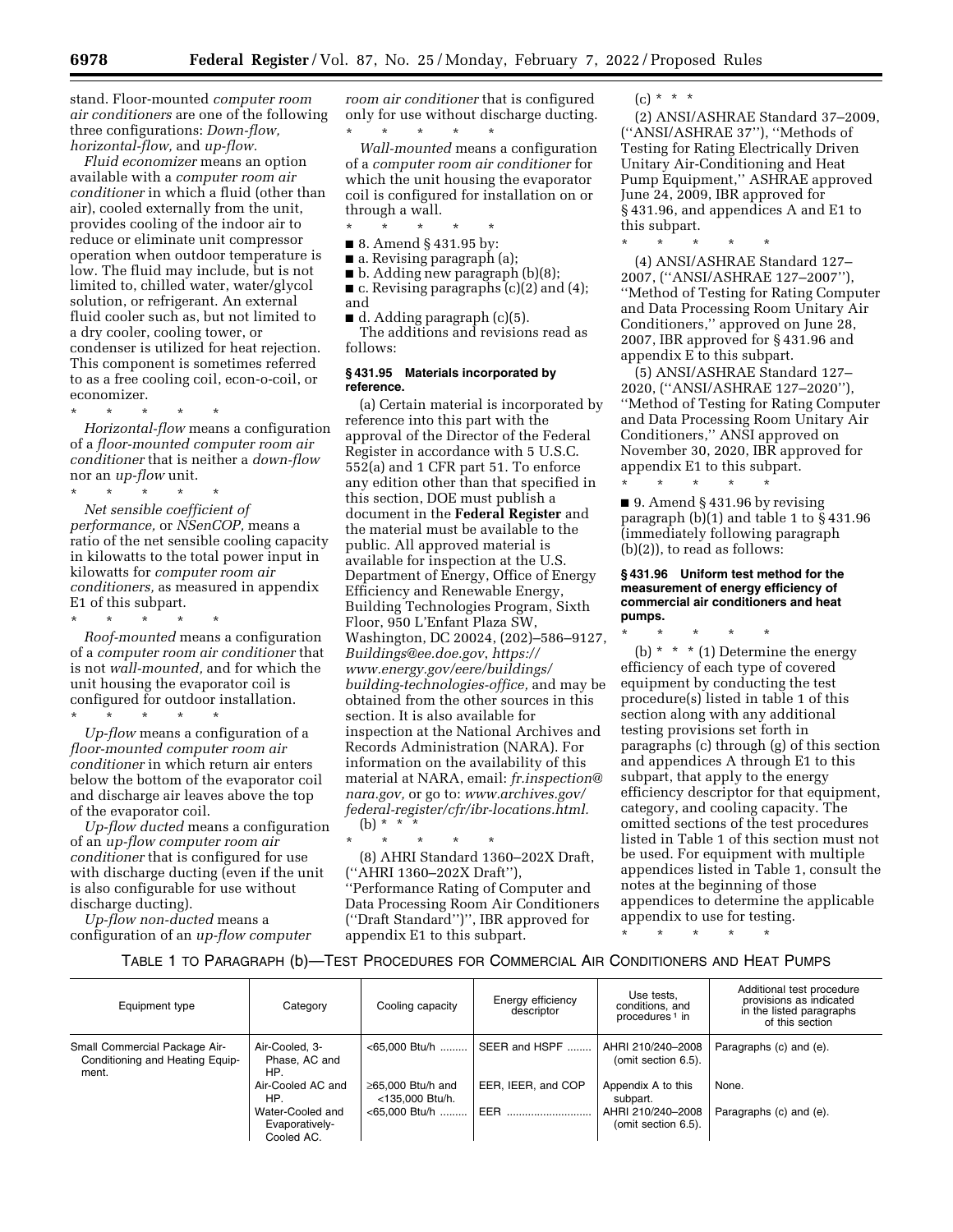TABLE 1 TO PARAGRAPH (b)—TEST PROCEDURES FOR COMMERCIAL AIR CONDITIONERS AND HEAT PUMPS—Continued

| Equipment type                                                                           | Category                                         | Cooling capacity                            | Energy efficiency<br>descriptor | Use tests,<br>conditions, and<br>procedures <sup>1</sup> in                   | Additional test procedure<br>provisions as indicated<br>in the listed paragraphs<br>of this section |
|------------------------------------------------------------------------------------------|--------------------------------------------------|---------------------------------------------|---------------------------------|-------------------------------------------------------------------------------|-----------------------------------------------------------------------------------------------------|
|                                                                                          |                                                  | ≥65,000 Btu/h and                           | EER                             | AHRI 340/360-2007                                                             | Paragraphs (c) and (e).                                                                             |
|                                                                                          | Water-Source HP                                  | <135.000 Btu/h.<br><135,000 Btu/h           | EER and COP                     | (omit section 6.3).<br><b>ISO Standard</b><br>13256-1 (1998).                 | Paragraph (e).                                                                                      |
| Large Commercial Package Air-<br>Conditioning and Heating Equip-<br>ment.                | Air-Cooled AC and<br>HP.                         | $\geq$ 135,000 Btu/h and<br><240,000 Btu/h. | EER, IEER and COP               | Appendix A to this<br>subpart.                                                | None.                                                                                               |
|                                                                                          | Water-Cooled and<br>Evaporatively-<br>Cooled AC. | $\geq$ 135.000 Btu/h and<br><240,000 Btu/h. | EER                             | AHRI 340/360-2007<br>(omit section 6.3).                                      | Paragraphs (c) and (e).                                                                             |
| Very Large Commercial Package<br>Air-Conditioning and Heating<br>Equipment.              | Air-Cooled AC and<br>HP.                         | $\geq$ 240.000 Btu/h and<br><760,000 Btu/h. | EER, IEER and COP               | Appendix A to this<br>subpart.                                                | None.                                                                                               |
|                                                                                          | Water-Cooled and<br>Evaporatively-<br>Cooled AC. | $\geq$ 240.000 Btu/h and<br><760,000 Btu/h. | EER                             | AHRI 340/360-2007<br>(omit section 6.3).                                      | Paragraphs (c) and (e).                                                                             |
| Packaged Terminal Air Condi-<br>tioners and Heat Pumps.                                  | AC and HP                                        | <760,000 Btu/h                              | EER and COP                     | Paragraph (g) of<br>this section.                                             | Paragraphs $(c)$ , $(e)$ , and $(q)$ .                                                              |
| Computer Room Air Conditioners                                                           | AC                                               | <760,000 Btu/h                              | SCOP                            | Appendix E to this                                                            | None.                                                                                               |
|                                                                                          |                                                  | <760,000 Btu/h                              | NSenCOP                         | subpart <sup>2</sup> .<br>Appendix E1 to this<br>subpart <sup>2</sup> .       | None.                                                                                               |
| Variable Refrigerant Flow Multi-<br>split Systems.                                       | AC                                               | <65,000 Btu/h (3-<br>phase).                | SEER                            | AHRI 1230-2010<br>(omit sections)                                             | Paragraphs (c), (d), (e), and (f).                                                                  |
|                                                                                          |                                                  | ≥65,000 Btu/h and<br><760,000 Btu/h.        | EER                             | $5.1.2$ and $6.6$ ).<br>AHRI 1230-2010<br>(omit sections                      | Paragraphs (c), (d), (e), and (f).                                                                  |
| Variable Refrigerant Flow Multi-<br>split Systems, Air-cooled.                           | HP                                               | <65,000 Btu/h (3-<br>phase).                | SEER and HSPF                   | $5.1.2$ and $6.6$ ).<br>ANSI/AHRI 1230-<br>2010 (omit sec-<br>tions 5.1.2 and | Paragraphs (c), (d), (e), and (f).                                                                  |
|                                                                                          |                                                  | ≥65,000 Btu/h and<br><760,000 Btu/h.        | EER and COP                     | $6.6$ ).<br>ANSI/AHRI 1230-<br>2010 (omit sec-<br>tions 5.1.2 and             | Paragraphs (c), (d), (e), and (f).                                                                  |
| Variable Refrigerant Flow Multi-<br>split Systems, Water-source.                         |                                                  | <760,000 Btu/h                              | EER and COP                     | $6.6$ ).<br>ANSI/AHRI 1230-<br>2010 (omit sec-                                | Paragraphs (c), (d), (e), and (f).                                                                  |
| Single Package Vertical Air Condi-<br>tioners and Single Package<br>Vertical Heat Pumps. | AC and HP                                        |                                             | <760,000 Btu/h  EER and COP     | tions $5.1.2$ and<br>$6.6$ ).<br>AHRI 390-2003<br>(omit section 6.4).         | Paragraphs (c) and (e).                                                                             |

1 Incorporated by reference; see § 431.95.

\* \* \* \* \*

<sup>2</sup> For equipment with multiple appendices listed in Table 1, consult the notes at the beginning of those appendices to determine the applicable appendix to use for testing.

### **Appendix B to Subpart F of Part 431 [Reserved]**

■ 10. Add and reserve Appendix B to subpart F of part 431:

### **Appendix C to Subpart F of Part 431 [Reserved]**

■ 11. Add and reserve Appendix C to subpart F of part 431.

# **Appendix D to Subpart F of Part 431 [Reserved]**

■ 12. Add and reserve Appendix D to subpart F of part 431.

■ 13. Add Appendix E to subpart F of part 431 to read as follows:

### **Appendix E to Subpart F of Part 431— Uniform Test Method for Measuring the Energy Consumption of Computer Room Air Conditioners**

**Note:** Prior to the compliance date for any amended energy conservation standards based on NSenCOP for computer room air conditioners, representations with respect to energy use or efficiency of this equipment, including compliance certifications, must be based on testing pursuant to this appendix. Starting on the compliance date for any amended energy conservation standards for this equipment based on NSenCOP, any representations, including compliance certifications, made with respect to the energy use, power, or efficiency of this equipment must be based on testing pursuant to appendix E1 of this subpart. Manufacturers may use appendix E1 to certify compliance with any amended standards prior to the applicable compliance date for those standards.

1. *Incorporation by Reference.* DOE incorporated by reference in § 431.95, the

entire standard for ANSI/ASHRAE 127–2007. However, certain enumerated provisions of ANSI/ASHRAE 127–2007, as set forth in paragraphs (a) of this section, are inapplicable. To the extent that there is a conflict between the terms or provisions of a referenced industry standard and the CFR, the CFR provisions control.

(a) ANSI/ASHRAE 127–2007:

(i) Section 5.11 is inapplicable as specified in section 2 of this appendix.

(ii) [Reserved].

2. *General.* Determine the sensible coefficient of performance (SCOP) in accordance with ANSI/ASHRAE 127–2007, ''Method of Testing for Rating Computer and Data Processing Room Unitary Air-Conditioners''; however, Section 5.11, *Tolerances,* of ANSI/ASHRAE 127–2007 is not applicable. In addition, the instructions in sections (3) through (4) of this appendix apply in determining SCOP. In cases where there is a conflict between the language of this appendix and ANSI/ASHRAE 127–2007, the language of this appendix takes precedence.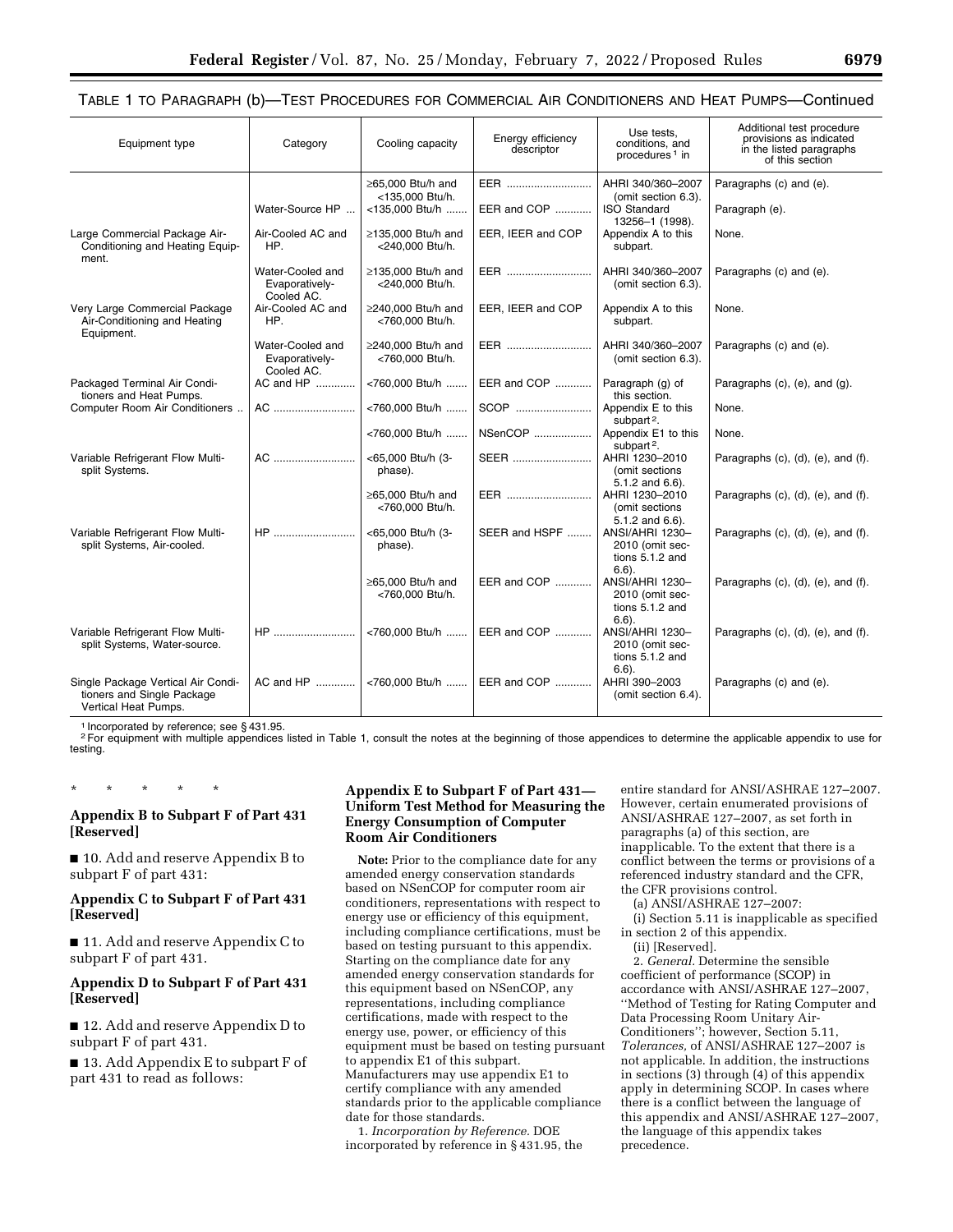3. *Optional break-in period.* Manufacturers may optionally specify a ''break-in'' period, not to exceed 20 hours, to operate the equipment under test prior to conducting the test method specified in this appendix. A manufacturer who elects to use an optional compressor break-in period in its certification testing should record this period's duration as part of the information in the supplemental testing instructions under 10 CFR 429.43.

4. *Additional provisions for equipment setup.* The only additional specifications that may be used in setting up the basic model for test are those set forth in the installation and operation manual shipped with the unit. Each unit should be set up for test in accordance with the manufacturer installation and operation manuals. Paragraphs 4.1 and 4.2 of this section provide specifications for addressing key information typically found in the installation and operation manuals.

4.1. If a manufacturer specifies a range of superheat, sub-cooling, and/or refrigerant pressure in its installation and operation manual for a given basic model, any value(s) within that range may be used to determine refrigerant charge or mass of refrigerant, unless the manufacturer clearly specifies a rating value in its installation and operation manual, in which case the specified rating value must be used.

4.2. The airflow rate used for testing must be that set forth in the installation and operation manuals being shipped to the commercial customer with the basic model and clearly identified as that used to generate the DOE performance ratings. If a rated airflow value for testing is not clearly identified, a value of 400 standard cubic feet per minute (scfm) per ton must be used.

■ 14. Add Appendix E1 to subpart F of part 431 to read as follows:

### **Appendix E1 to Subpart F of Part 431— Uniform Test Method for Measuring the Energy Consumption of Computer Room Air Conditioners**

**Note:** Prior to the compliance date for any amended energy conservation standards based on NSenCOP for computer room air conditioners, representations with respect to energy use or efficiency of this equipment, including compliance certifications, must be based on testing pursuant to appendix E of this subpart. Starting on the compliance date for any amended energy conservation standards for this equipment based on NSenCOP, any representations, including compliance certifications, made with respect to the energy use, power, or efficiency of this equipment must be based on testing pursuant to this appendix. Manufacturers may use appendix E1 to certify compliance with any amended standards prior to the applicable compliance date for those standards.

1. *Incorporation by Reference.* 

DOE incorporated by reference in § 431.95, the entire standards for AHRI 1360–202X

Draft, ANSI/ASHRAE 127–2020, ANSI/ ASHRAE Standard 37–2009. However, only certain enumerated provisions of AHRI 1360–202X Draft, ANSI/ASHRAE 127–2020 and ANSI/ASHRAE Standard 37–2009 apply as set forth in paragraphs (a), (b), and (c) of this section. To the extent that there is a conflict between the terms or provisions of a referenced industry standard and the CFR, the CFR provisions control.

(a) AHRI 1360–202X Draft:

(i) The following sections of Section 3. Definitions—3.1 (Air Sampling Device(s)), 3.4 (Computer and Data Processing Room Air Conditioner), 3.11 (Indoor Unit), 3.14 (Manufacturer's Installation Instruction), 3.16 (Net Sensible Cooling Capacity), 3.17 (Net Total Cooling Capacity), 3.21 (''Shall,'' ''Should,'' ''Recommended,'' or ''It Is Recommended''), 3.22 (Standard Air) and 3.23 (Standard Airflow) are applicable as specified in section 2(a)(i) of this appendix,

(ii) Section 5. Test Requirements, is applicable as specified in section 2(a)(ii) of this appendix,

(iii) The following sections of Section 6. Rating Requirements—6.1–6.3, 6.5 and 6.7 are applicable as specified in section 2(a)(iii) of this appendix,

(iv) Appendix C. Standard

Configurations—Normative, is applicable as specified in section 2(a)(iv) of this appendix,

(v) Section D3 of Appendix D. Non-Standard Indoor Fan Motors for CRAC units, is applicable as specified in section 2(a)(v) of this appendix,

(vi) Appendix E. Method of Testing Computer and Data Processing Room Air Conditioners—Normative, is applicable as specified in section 2(a)(vi) of this appendix, and

(vii) Appendix F. Indoor and Outdoor Air Condition Measurement—Normative is applicable as specified in section 2(a)(vii) of this appendix.

(b) ANSI/ASHRAE 127–2020:

(i) Appendix A—Figure A–1, Test duct for measuring air flow and static pressure on downflow units, is applicable as specified in section 2(b)(i) of this appendix.

(c) ASHRAE 37–2009:

(i) Section 1 Purpose is inapplicable as specified in section 2(c)(i) of this appendix,

(ii) Section 2 Scope is inapplicable as specified in section 2(c)(ii) of this appendix, and

(iii) Section 4 Classification is inapplicable as specified in section 2(c)(iii) of this appendix.

*2. General.* Determine the net sensible coefficient of performance (NSenCOP), in accordance with AHRI 1360–202X Draft, ''Performance Rating of Computer And Data Processing Room Air Conditioners'', ANSI/ ASHRAE 127–2020, and ANSI/ASHRAE 37– 2009 ''Methods of Testing for Rating Electronically Driven Unitary Air-Conditioning and Heat-Pump Equipment''. However only enumerated provisions of AHRI 1360–202X Draft, ANSI/ASHRAE 127–

2020 and ANSI/ASHRAE 37–2009 are applicable, as set forth in paragraphs (a), (b), and (c) of this appendix. In addition, the instructions in section 3 of this appendix apply to determining NSenCOP. In cases where there is a conflict between these sources, the language of this appendix takes highest precedence, followed by AHRI 1360– 202X Draft, followed by ANSI/ASHRAE 127– 2020, followed by ANSI/ASHRAE 37–2009. Any subsequent amendment to a referenced document by a standard-setting organization will not affect the test procedure in this appendix, unless and until this test procedure is amended by DOE. Material is incorporated as it exists on the date of the approval, and a notice of any change in the incorporation will be published in the **Federal Register**.

(a) *Included sections of AHRI 1360–202X Draft.* 

(i) The following sub-sections of Section 3. Definitions—3.1 (Air Sampling Device(s)), 3.4 (Computer and Data Processing Room Air Conditioner), 3.11 (Indoor Unit), 3.14 (Manufacturer's Installation Instruction), 3.16 (Net Sensible Cooling Capacity), 3.17 (Net Total Cooling Capacity), 3.21 (''Shall,'' ''Should,'' ''Recommended,'' or ''It Is Recommended''), 3.22 (Standard Air) and 3.23 (Standard Airflow),

(ii) Section 5. Test Requirements,

(iii) The following sections of Section 6. Rating Requirements—6.1–6.3, 6.5 and 6.7,

(iv) Appendix C. Standard Configurations—Normative,

(v) Section D3 of Appendix D. Non-

Standard Indoor Fan Motors for CRAC units, (vi) Appendix E. Method of Testing

Computer and Data Processing Room Air Conditioners—Normative, and

(vii) Appendix F. Indoor and Outdoor Air Condition Measurement—Normative.

(b) *Included section of ANSI/ASHRAE 127–2020* 

(i) Figure A-1, Test duct for measuring air flow and static pressure on downflow units, (ii) [Reserved].

(c) *Excepted sections of ANSI/ASHRAE 37–2009:* 

(i) Section 1. Purpose,

(ii) Section 2. Scope,

(iii) Section 4. Classifications.

3. *Test Conditions.* 

3.1. *Test Conditions for Certification.* When testing to certify to the energy conservation standards in § 431.97, test use the ''Indoor Return Air Temperature Standard Rating Conditions'' and ''Heat Rejection/Cooling Fluid Standard Rating Conditions'' conditions, as specified in Tables 3 and 4 of AHRI 1360–202X Draft, respectively.

4. *Set-Up and Test Provisions for Specific Components.* When testing a unit that includes any of the features listed in Table 4.1 of this appendix, test in accordance with the set-up and test provisions specified in Table 4.1 of this appendix.